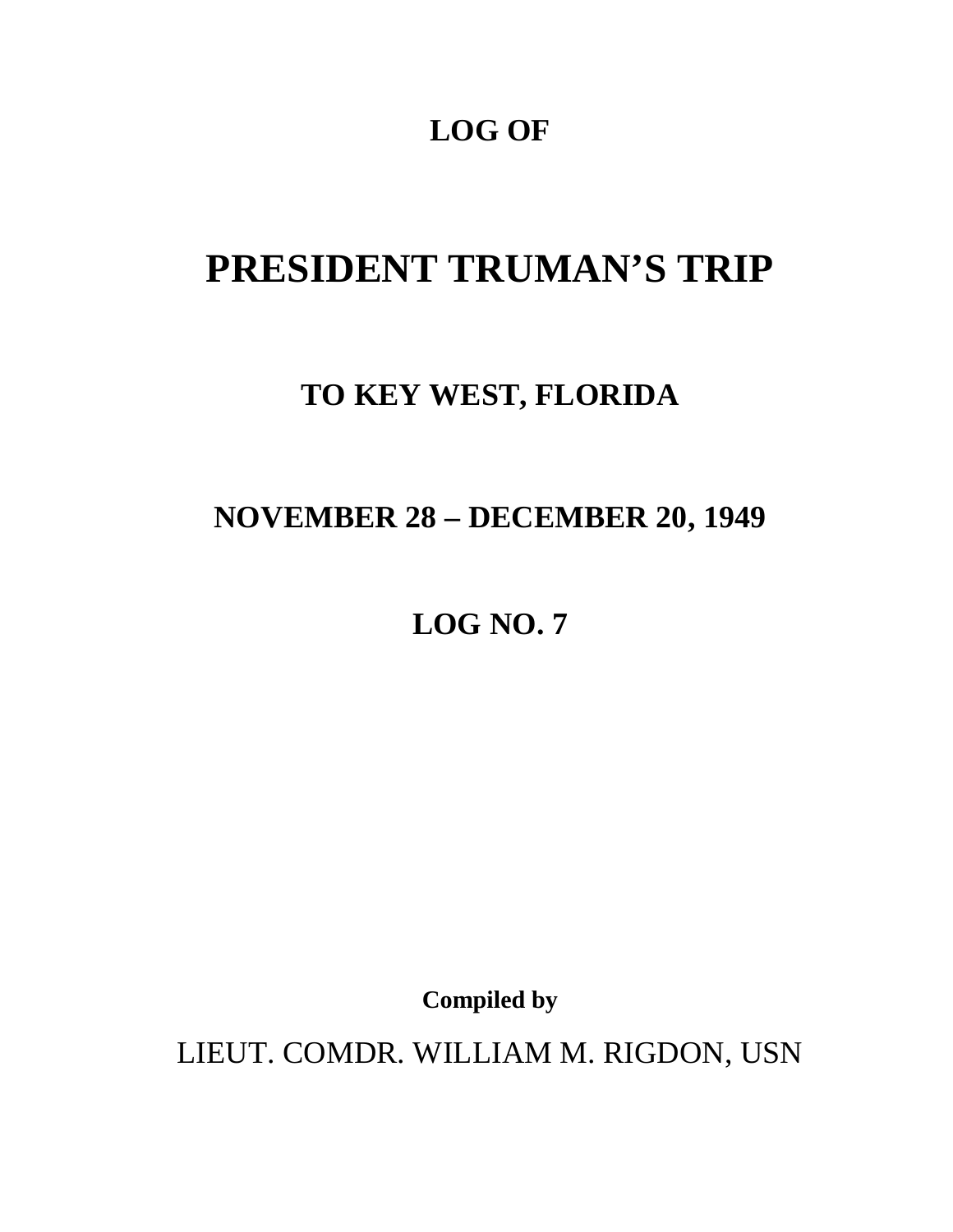# **CONTENTS**

| <b>List of the President's Party</b> | $1 - 5$  |
|--------------------------------------|----------|
| The Log                              | $6 - 38$ |
| <b>Temperatures at Key West</b>      |          |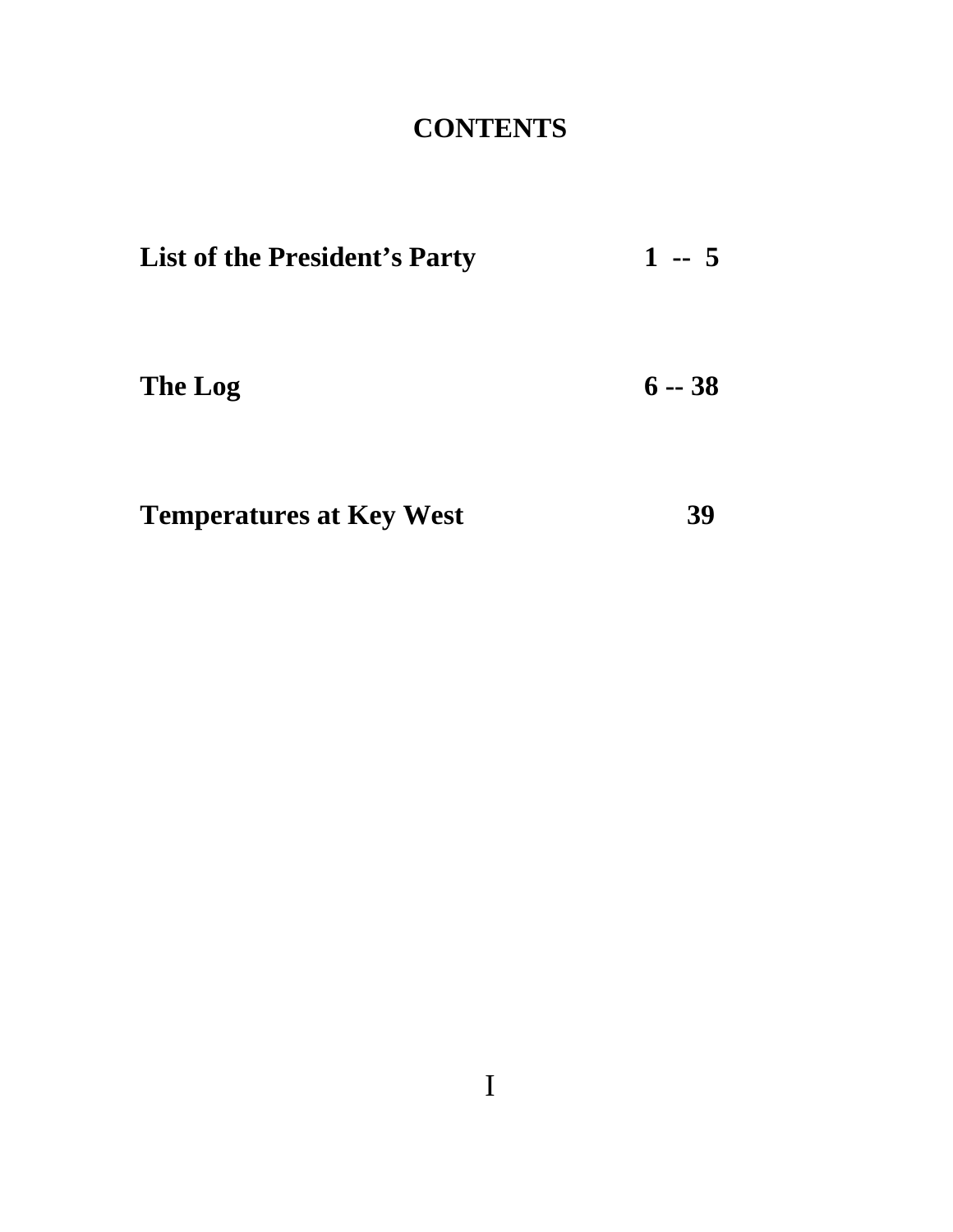### **LIST OF THE PRESIDENT'S PARTY**

#### THE PRESIDENT

Mrs. Truman (11-28 to 12- 7) Miss Margaret Truman (11-28 to 12-7) Honorable John R. Steelman, The Assistant to the President Honorable William D. Hassett, Secretary to the President Honorable Matthew J. Connelly, Secretary to the President Honorable Charles G. Ross, Secretary to the President Honorable Clark M. Clifford, Special Counsel to the President Mr. Stanley Woodward, Chief of Protocol, Department of State, (11-28 to 12- 7) Major General Harry H. Vaughan, USA (Reserve), Military Aide to the President Rear Admiral Robert L. Dennison, USN, Naval Aide to the President Colonel Cornelius J. Mara, USA, Assistant Military Aide to the President, (11-28 to 12- 7) Brigadier Gen. Robert B. Landry, USAF, Air Force Aide to the President, (12- 3 to 12-20) Brigadier General Wallace H. Graham, USAF, Personal Physician to the President Honorable Donald S. Dawson , Administrative Assistant to the President, (12- 5 to 12-13) Honorable Charles S. Murphy, Administrative Assistant to the President, (12- 5 to 12-12) Honorable George M. Elsey, Administrative Assistant to the President, (12- 5 to 12-20) Honorable David K. Niles, Administrative Assistant to the President, (12- 8 to 12-20) Honorable Frank Pace, Jr., Director of the Budget, (12- 8 to 12-12) Mr. William F. Schaub, Assistant to Director of the Budget, (12- 8 to 12-10) Honorable John W. Snyder, Secretary of the Treasury, (12-11 to 12-12) Honorable David H. Stowe, Administrative Assistant to the President, (12-12 to 12-20) Honorable William J. Hopkins, Executive Clerk at the White House, (12-12 to 12-20)

#### **GUESTS**

- Mr. Stephen J. Spingarn, Assistant to Mr. Clifford, (12- 5 to 12-13)
- Mr. David E. Bell, Assistant to Mr. Murphy,  $(12 5)$  to  $12-10$ )
- Mr. David D. Lloyd, Assistant to Mr. Murphy, (12- 5 to 12-13)
- Mr. Philip F. Maguire, Assistant to Mr. Steelman, (12- 5 to 12-13)
- Mr. Joseph G. Feeney, White House Legislative Assistant, (12- 5 to 12-13)
- Dr. Bruce D. Forsyth, Chief, Div. of Dentistry, U.S. Public Health Service, (12- 8 to 12-20)
- Mr. Charles Maylon, White House Legislative Assistant, (12-12 to 12-17)
- Mr. Philleo Nash, Assistant to Mr. Niles, (12-12 to 12-20)
- Mr. Russell P. Andrews, Assistant to Mr. Steelman, (12-12 to 12-20)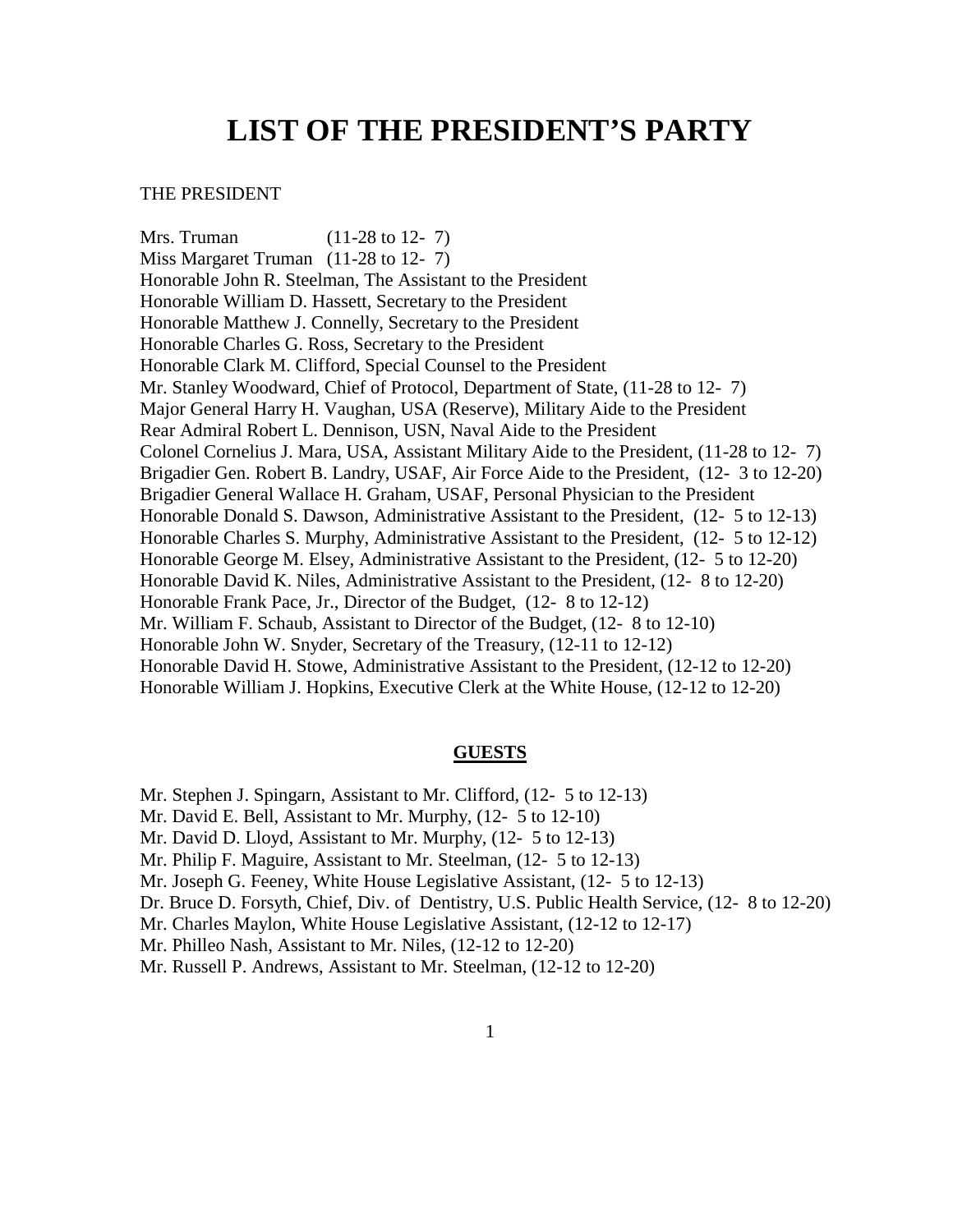#### **WHITE HOUSE STAFF**

Commander Ashton Emerson, Medical Corps, USN (Medical Officer) Commander Harrison H. Holton, USN (Liaison for members of Press) Lieutenant Commander William M. Rigdon, USN (Assistant to Naval Aide) Captain H. E. Dudley, USA (Communications Staff) Mr. Dewey E. Long (Chief Of Communications Office) Mr. Russell A. McMullin (Communication Staff) Mr. Walter L. Burton (Communications Staff) Mr. Jack Romagna (Press Conference Reporter) Mr. Edwin L. Cuckenberger (Clerical Staff) Chief Yeoman B. L. Winkler, USN (Clerical Staff) Chief Photographer's Mate, A. E. Ryan, USN (Party Photographer) Master Sergeant H. E. Wolff, USA (Communications Staff) Chief Steward A. S. Prettyman, USA (Retired) (Valet to the President) Sergeant first class B. Putterman, USA (Communications Staff) Sergeant first class E. R. Schrader, USA (Communications Staff)

#### **WHITE HOUSE SECRET SERVICE DETAIL**

Mr. U. E. Baughman (Chief of Secret Service) Mr. Carl Dixon (Assistant Chief of Secret Service) Mr. J. J. Rowley (Supervising Agent) Mr. H. J. Nicholson Mr. L. E. Boggs Mr. G. A. Behn Mr. B. A. Fugler Mr. G. B. McCann Mr. R. H. Kellerman Mr. V. P. Mroz Mr. F. M. Barry Mr. R. W. Scouten Mr. A. J. Dahlquist Mr. W. F. Shields Mr. P. B. Doster Mr. J. E. Campion Mr. E. P. Roberts Mr. M. L. Gies Mr. C. E. Peyton Mr. J. T. Sherwood Mr. P. T. Usher

#### **NEWSPAPER CORESPONDENTS**

Mr. E. B. Vaccaro Associated Press Mr. Joseph A. Fox Washington Star Mr. Joseph H. Short Baltimore Sun Mr. Anthony Leviero New York Times

Mr. R. G. Nixon International News Service Mr. Merriman Smith United Press Association Mr. Carleton Kent Chicago Sun-Times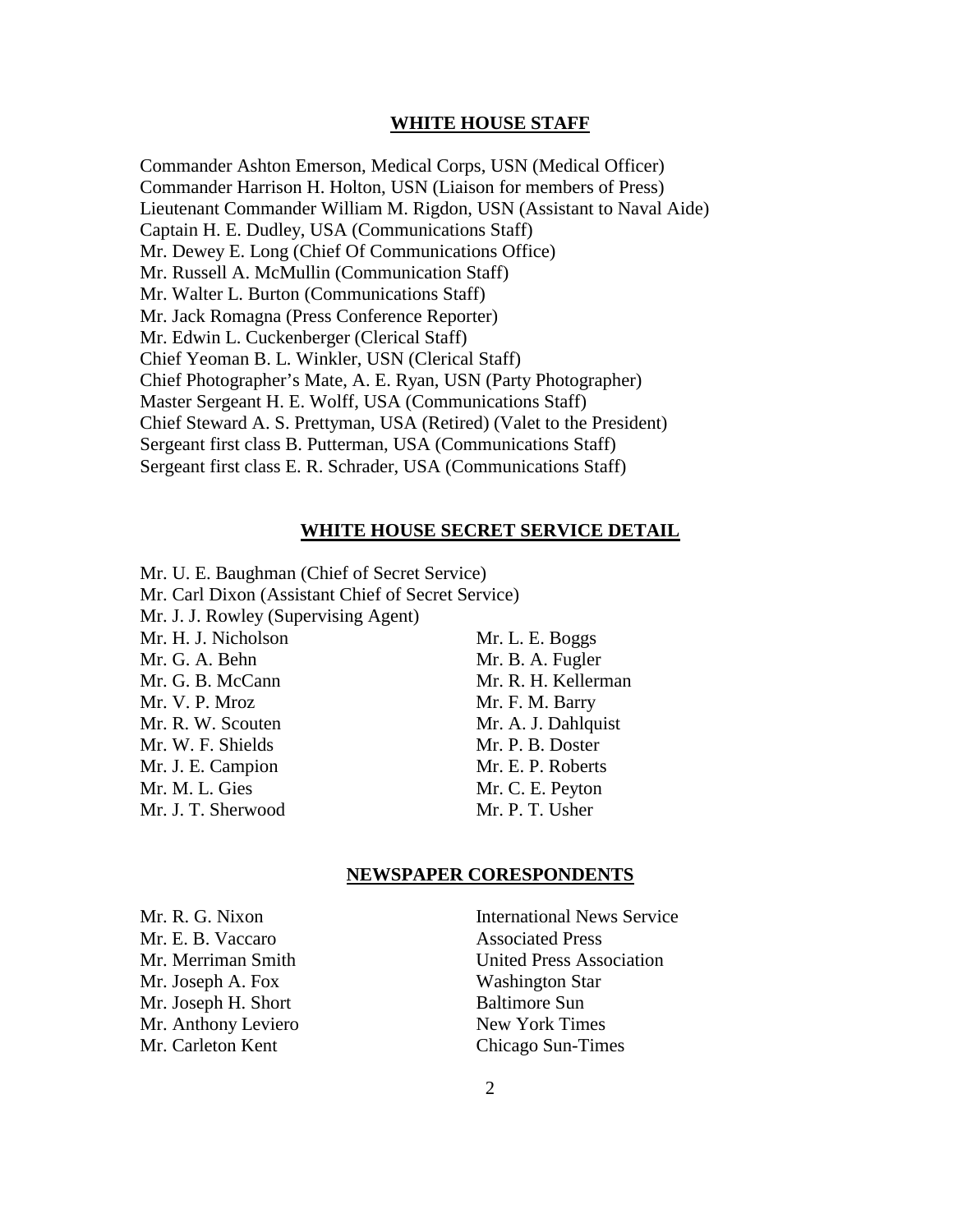#### (NEWSPAPER CORRESPONDENTS CONTINUED)

Mr. Laurence Burd Chicago Tribune Mr. Frank McNaughton Time Magazine Mr. Francis Stephenson New York Daily News

Mr. Robert J. Donovan New York Herald Tribune

#### **RADIO CORRESPONDENTS**

Mr. Edward Darby Trans-Radio Press

Mr. William Hillman Mutual Broadcasting Co. Mr. Frank Bourgholtzer National Broadcasting Co. Mr. Bryson Rash American Broadcasting Co. Mr. John Edwards **American Broadcasting Co.** Mr. Charles Collingwood Columbia Broadcasting System Mr. Parker Engle **Department of State (Voice of America)** 

#### **PHOTOGRAPHERS**

Mr. Harold Walker Life Magazine Mr. James Lyons Newsreel Pool Mr. G. B. Kress NBC Television Mr. Joseph Vadala NBC Television

Mr. Frank Cancellare **Acme Newspictures** Mr. H. L. Griffin Associated Press Photos Mr. Maurice Johnson **International News Pictures** 

#### **WESTERN UNION REPRESENTATIVES**

Mr. Carrol S. Linkins Mr. O. D. McEachern

#### **ADDITIONAL GUESTS OF NAVAL STATION**

Mr. Carter T. Barron Loew's Enterprises

Mr. Robert Duffy White House Mr. John W. Parker White House

Mr. Charles H. Campbell British Information Services Major Robert Barrett Superintendent, Washington Metropolitan Police Department Captain Anthony Ritchett Washington Metropolitan Police Department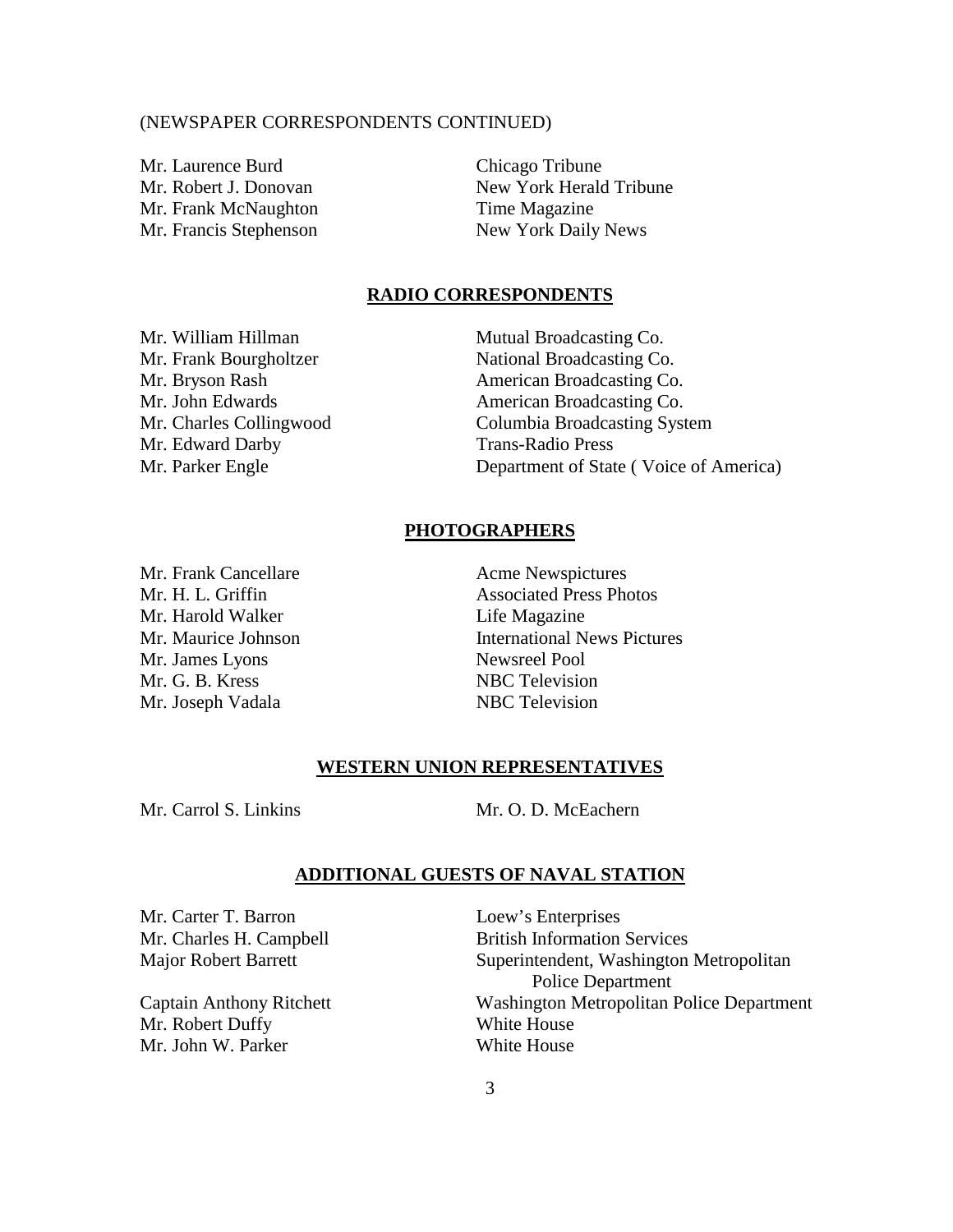#### (ADDITIONAL GUESTS OF NAVAL STATION CONTINUED)

Mr. Harry Charnley White House Mr. Joseph G. Giordano White House Mr. P. E. Nelson White House Mr. J. R. Redmond White House

#### **USS WILLLIAMSBURG**

Commander Donald J. MacDonald, USN Commanding Officer Lieutenant Commander William J. Hurst, USN Executive Officer Commander Horace D. Warden (MC), USN Medical Officer Lieutenant Albert P. Carpenter, USN Operations Officer Lieutenant Hoye D. Moore (SC), USN Supply Officer Lieutenant Walter C. Slye, USN First Lieutenant Lieutenant Lamar L. Woodward, USN Engineer Officer Lieutenant (ig) Richard G. Alexander, USN Navigator

#### **THE INDEPENDENCE (USAF DC-6**

Lieutenant Colonel Francis W. Williams, USAF Pilot Major Elmer F. Smith, USAF Co-pilot Captain E. P. Christensen, USAF Navigator Mr. Eugene Lucas, Douglas Aircraft Co. Consultant Master Sergeant Fred J. Willard, USAF Flight Engineer Master Sergeant Frederick A. Winslow, USAF Flight Engineer Technical Sergeant G. E. Robinson, USAF Radio Operator Technical Sergeant R. E. Hughes, USAF Traffic Clerk Master Sergeant Leo Borega, USAF Plane Guard Technical Sergeant W. H. Hanna, USAF Plane Guard Technical Sergeant W. E. Perry, USAF Plane Guard Technical Sergeant R. W. Boord, USAF Plane Guard Staff Sergeant Leo M. Larson, USAF Plane Guard

#### **NAVY R-4-D AIRCRAFT**

Lieutenant T. J. Beare, USN Pilot Lieutenant E. J. Parrish, USN Co-Pilot Aviation Machinists' Mate 1<sup>st</sup> class E. L. Hughes USN, Flight Engineer Aviation Radioman 1<sup>st</sup> class R. L. Hodges, USN Radio Operator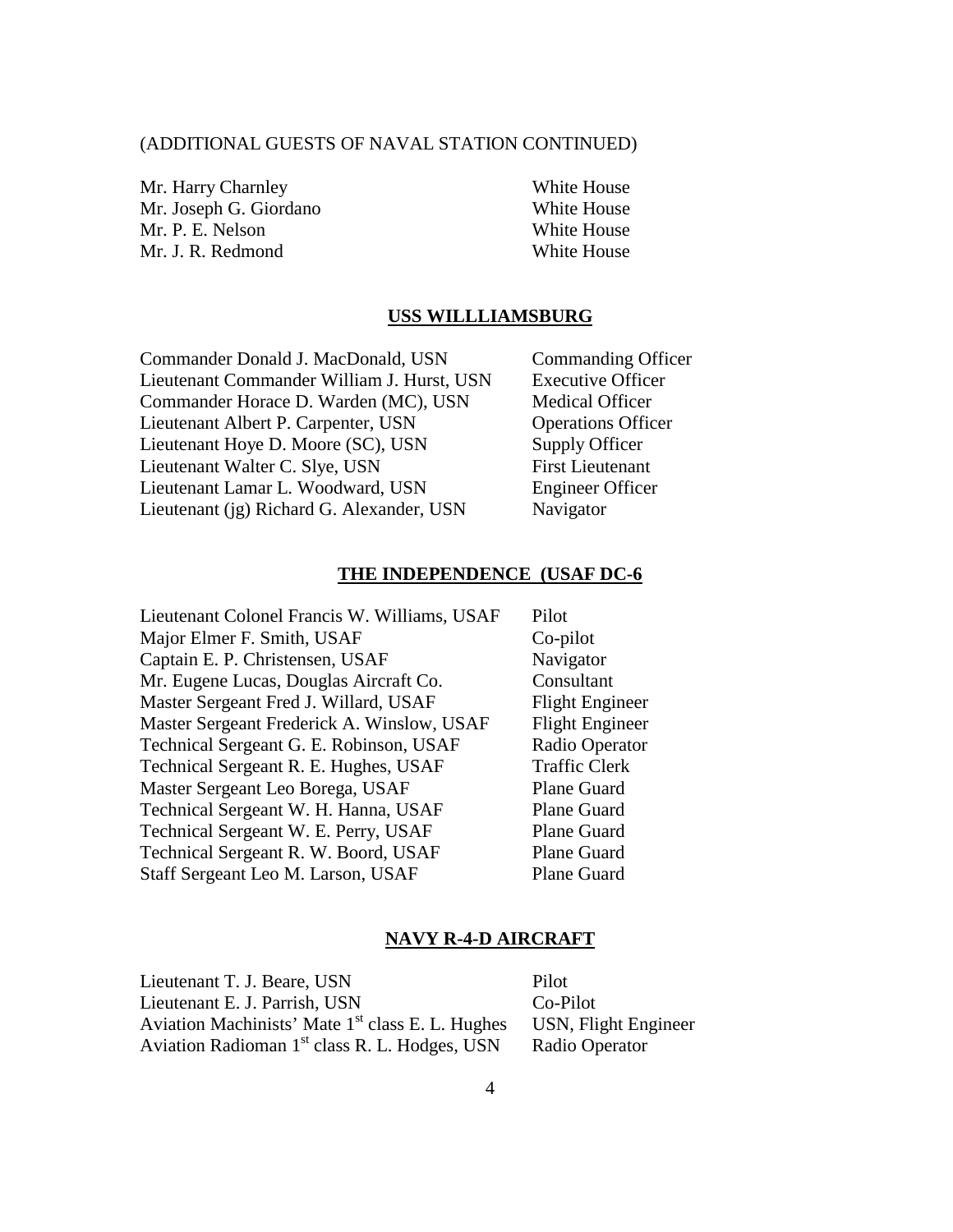#### **PRESS PLANE (NATIONAL AIRLINES ) (DC-6)**

Mr. Joseph Bailey Captain Mr. James Sammon Co-pilot Mr. Anthony Bonomo Engineer Miss Allie Vereen Stewardess Miss Ladene Van Wagoner Stewardess Miss Jeanne Strohm Stewardess

(Northbound trip only)

also embarked

Mr. John L. Morris Vice President, National Airlines Mr. Parke Wright Passenger Representative Mr. Jack Holt Passenger Representative

#### **STAFF OF THE LITTLE WHITE HOUSE**

#### **FROM THE USS WILLIAMSBURG**

Lieutenant H. D. Moore, Supply Corps, USN, Officer in Charge Chief Steward I. Esperancilla, USN Chief Steward C. Bautista, USN Chief Steward R. Bachiller, USN Chief Steward V. Devera, USN Chief Steward M. Floresca, USN Chief Steward E. Manual, USN Chief Steward E. R. Peralta, USN Chief Steward R. R. Pascual, USN Chief Steward G. Riolo, USN Chief Steward M. Sepulchre, USN Chief Steward B. Licodo, USN Steward third class S. I. Corpus, USN Steward third class M. Dela Vega, USN Steward third class J. Malapit, USN Steward third class C. Lomibao, USN

#### **FROM NAVAL STATION, KEY WEST**

Steward first class J. C. Cepeda, USN Steward second class B. S. Retoriano, USN Steward's Mate E. Balan, USN Steward's Mate C. Beltran, USN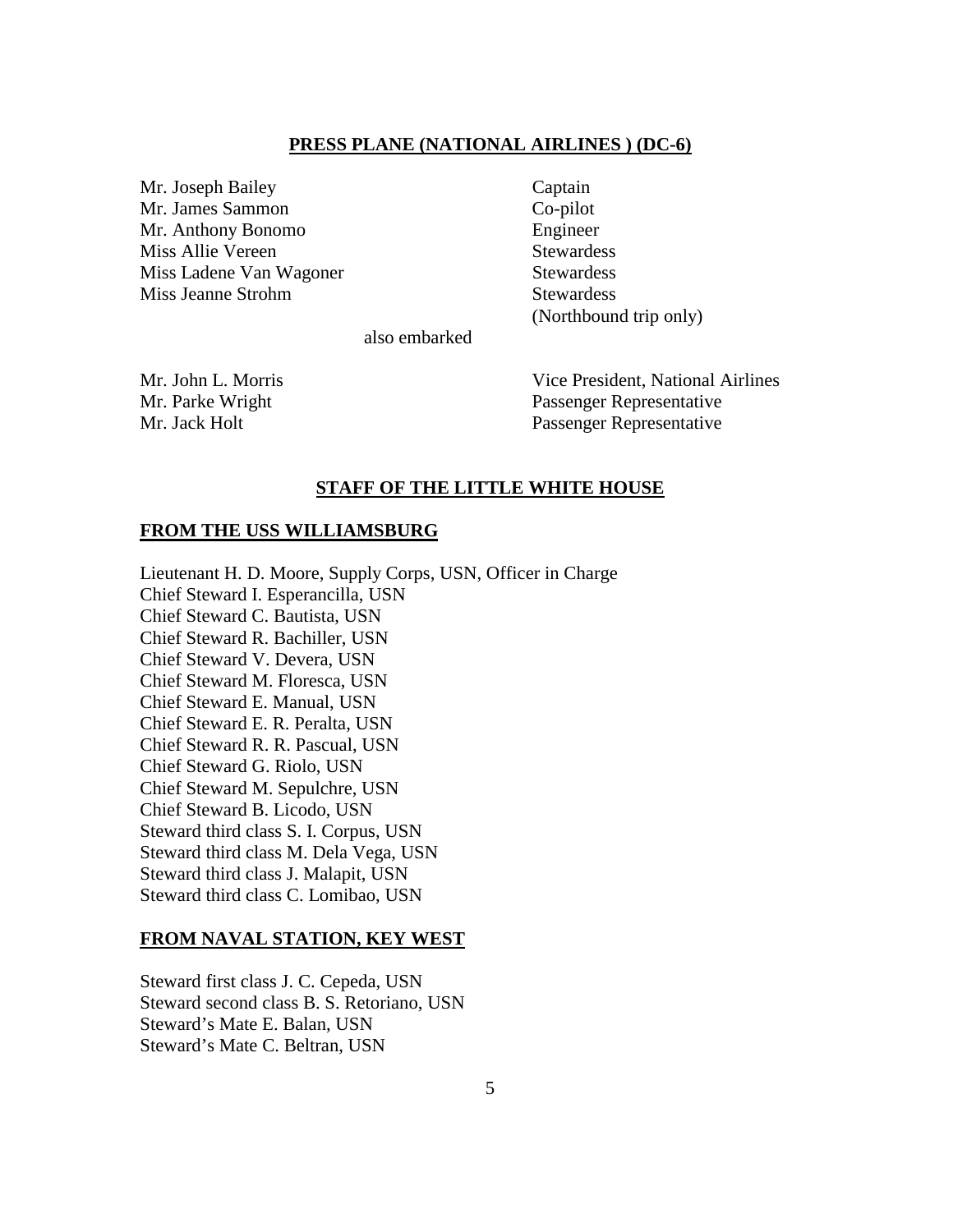### **LOG OF PRESIDENT TRUMAN'S SEVENTH VACATION TRIP TO KEY WEST, FLORIDA**

#### **Monday, 28 November**

 The President, accompanied by Mrs. Truman and Miss Margaret Truman, left Blair House at 8:01 A.M., and motored to the Washington National Airport (Military Air Transport terminal), where he met the other members of the group that were to accompany him to Key West, Florida, for a vacation. All hands promptly boarded the aircraft INDEPENDENCE (U.S. Air Force DC-6), and at 8:30 A.M. the INDEPENDENCE was airborne for Key West. Aboard were: The President, Mrs. Truman, Miss Truman, Mr. John R. Steelman, Mr. William D. Hassett, Mr. Matthew J. Connelly, Mr. Charles G. Ross, Mr. Clark M. Clifford, Mr. Stanley Woodward, Major General Harry H. Vaughan, USA (Reserve), Rear Admiral Robert I. Dennison, USN, Colonel Cornelius J. Mara, USAF, members of the President's party; and Commander Ashton Emerson, Medical Corps, USN, Mr. Jack Romagna, Mr. James J. Rowley, Mr. Carl Dixon, Mr. Henry J. Nicholson, and Chief Steward Arthur S. Prettyman. The weather at Washington was clear and cold (31 degrees) at time of take-off for Key West.

 The Press plane ( a National Airlines DC-6) with members of the Press, Secret Service, and the White House staff embarked, departed Washington at 8:09 A.M. for Key West. Remembering the embarrassment experienced last March, the newspapermen and photographers decided to take no chance of the President again beating them to Key West.

 The Press plane landed at the U.S. Naval Air Station, Boca Chica, Florida, at 11:47 A.M. The passengers disembarked and remained at the Naval Air Station to await the arrival of the President and his party.

 The INDEPENDENCE put down at Boca Chica at 12:20 P.M. Simultaneously the President's personal flag was hoisted at the Naval Air Station. The President was the first to leave the aircraft, followed by Mrs. Truman, Miss Truman and the other members of his party.

 Both the INDEPENDENCE and the Press plane reported that the 1050 mile flight from Washington to Key West had been smooth and uneventful.

On hand at Boca Chica to greet the President were:

Captain Cecil C. Adell, USN, Commander Naval Base, Key West Honorable George A. Smathers, Member U. S. House of Representatives, (Fourth District of Florida)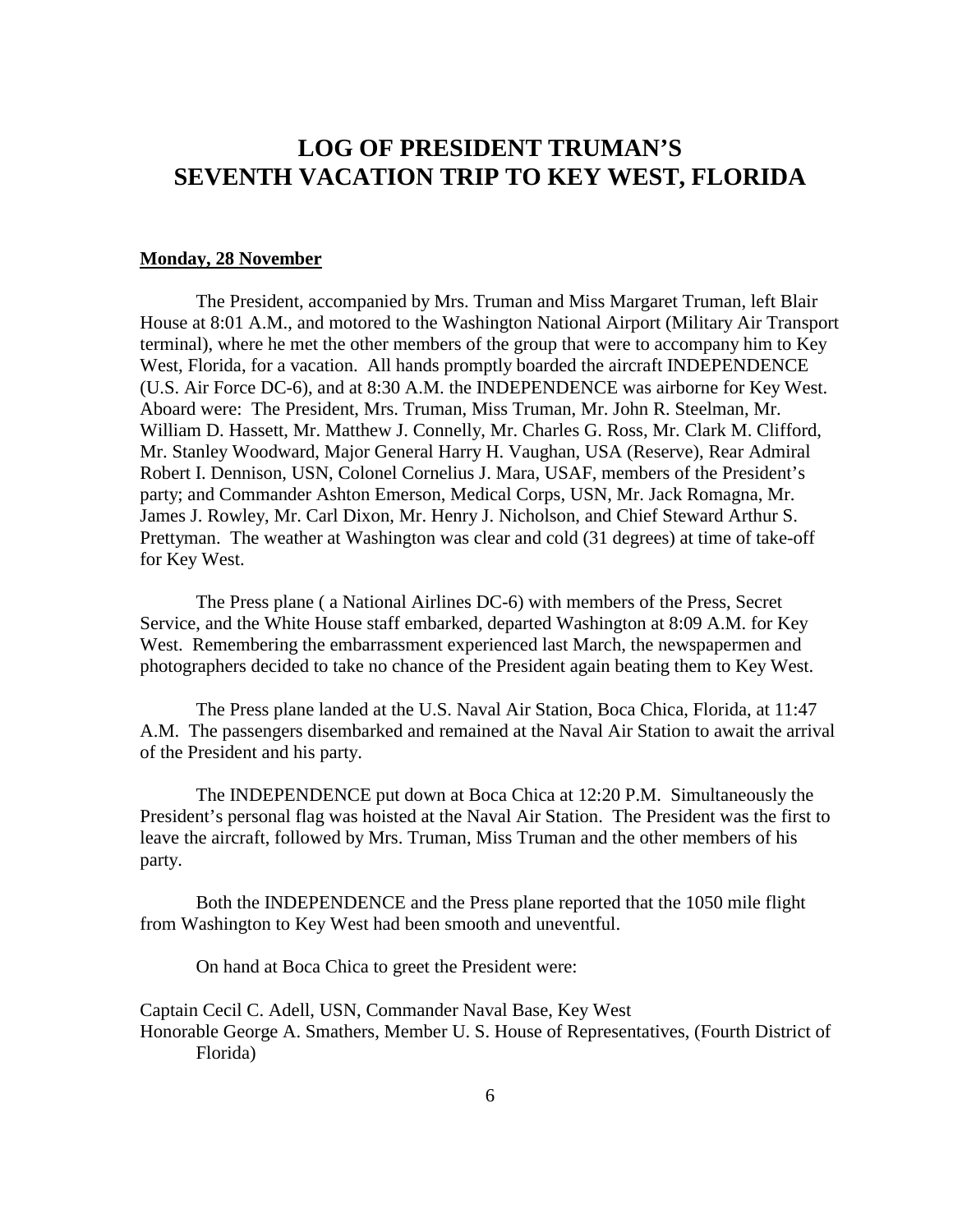Honorable Louis M. J. Eisner, Mayor of Key West

Honorable Ralph D. Spalding, City Manager, Key West

- Mr. Louis Carbonell, City Commissioner, Key West
- Captain O. A. Smith, Medical Corps, USN, Medical Officer in Command, U.S. Naval Hospital, Key West
- Captain F. L. Busey, USN, Commanding Officer, U.S. Naval Air Station, Key West

Captain W. R. Caruthers, USN, Commanding Officer, Fleet Sonar School

- Captain J. R. Lee, USN, Commanding Officer, Anti-submarine Development Squadron One
- Captain C. E. Weakley, USN, Commanding Officer, Surface Anti-Submarine Development Detachment
- Captain E. C. Stephan, USN, Commander Submarine Squadron Four
- Captain W. T. Nelson, USN, Commanding Officer, USS HOWARD W. GILMORE
- Captain N. Lucker, Jr., USN, Commanding Officer, Fleet Underway Training Unit
- Captain W. E. Ellis, USN, Commanding Officer, Fleet All Weather Training Unit, Atlantic Fleet
- Captain Reid Clifton, Florida State Highway Patrol
- Messrs. John E. Campion, Rudolph M. McDavid, and Louis F. Padgett of the United States Secret Service
- Mr. William S. Douglas, ONI Agent, Miami, Florida

 After exchange of greetings, the President spoke briefly with members of the press and posed for the photographers.

 The President and members of his party then, at 12:27 P.M., left Boca Chica by motor for the U. S. Naval Station, Key West. The President, Mrs. Truman, Miss Truman rode together in a Lincoln convertible, with the top lowered. The motorcade, led by Captain Clifton, Sergeant Hancock and Patrolmen Walker, Stevens and Johnson of the Florida State Highway Patrol, followed the usual route through Key West – it entered the city via Truman Avenue; turned right onto Duval Street; left onto Caroline Street; thence to the Naval Station. Several thousand people were gathered along the route to greet the President and his family. He acknowledged the greetings of the enthusiastic ones by waving his hat as he passed them by. A number of large banners bearing the message "Welcome back, Harry," were noted.

 The Presidential motorcade reached the Caroline Street gate to the Naval Station at 12:46 P.M. On hand there to meet the President were Commander J. A. Fitzgerald, USN, Executive Officer, and an assembly of officers from the Naval Station. The President's car paused momentarily while honors were rendered by side boys and the Marine Guard, and a 21-gun salute commenced by the Naval Station saluting battery. The President's flag was simultaneously hoisted at the administration building on the Naval Station. The President did not inspect the guard.

 On Completion of honors, the motorcade continued on to the Little White House (Quarters "A-B") at the Naval Station. The route along the way from the Caroline Street gate to the quarters was lined on both sides with enlisted men smartly clad in white uniforms.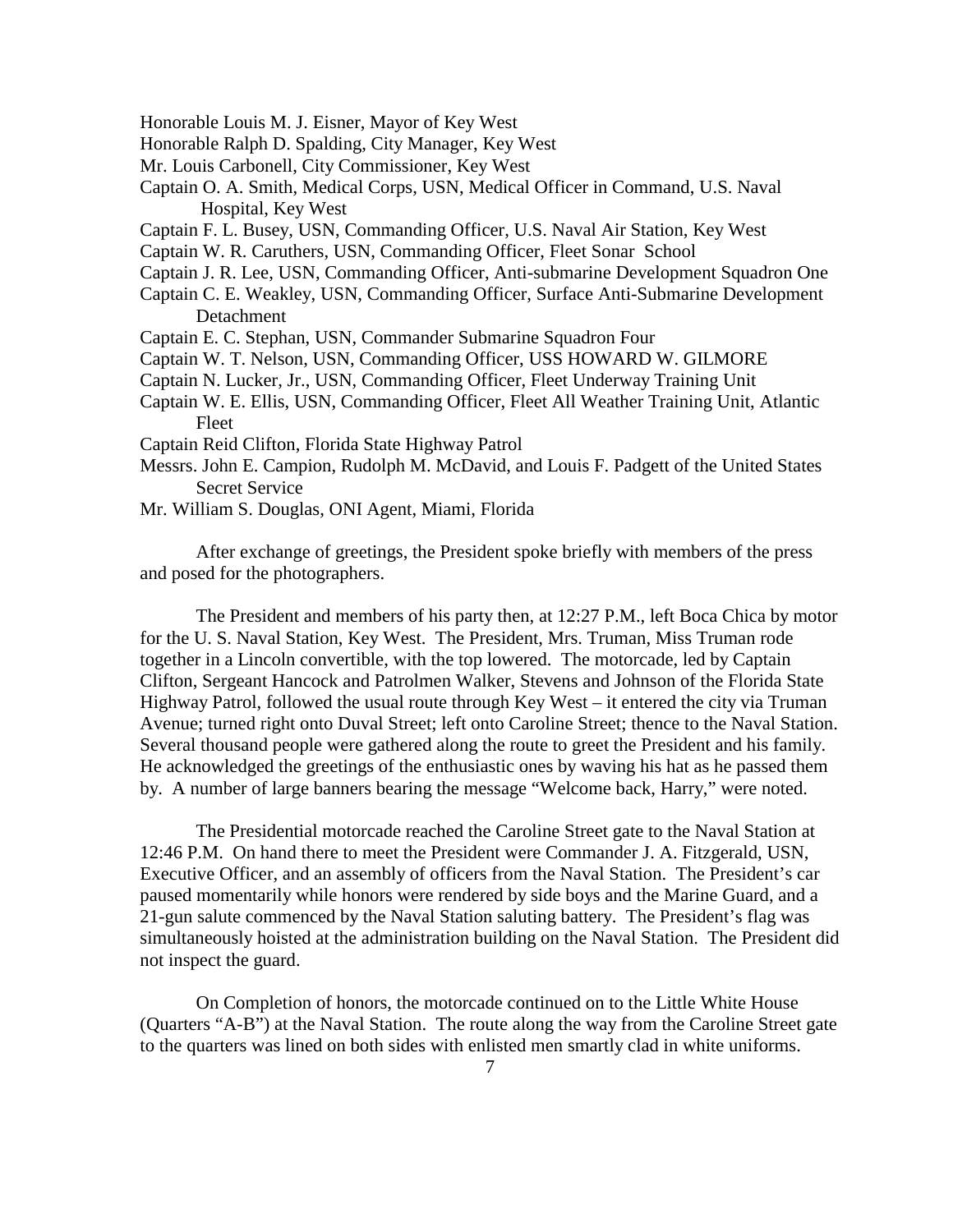At the Little White House, the President, Mrs. Truman, and Miss Truman were greeted by Commander Donald J. MacDonald, USN, Commanding Officer of the USS WILLIAMSBURG. All hands were then shown to their respective quarters where they changed to lighter clothing. The weather, although cool to Key Westers (71 degrees), was pleasingly mild to the visitors from Washington.

 Lunch was served at 1:30 P.M. After lunch, the President retired to his quarters where he rested until 4 P.M. The ladies spent the afternoon out in the south garden reading and enjoying the warm sun.

 Mr. Ross left the Little White House at 3:55 P.M. and motored to the press room (Bldg. 128) where he met with the members of the Press. With a few exceptions, Mr. Ross saw the members of the press daily at 10 A.M. and 4 P.M. throughout the period of the visit at Key West.

 Dinner was served at 7:15 P.M. Commander MacDonald and Lieutenant Colonel Francis. W. Williams, USAF, pilot of the INDEPENDENCE, were guests.

Immediately following dinner, the President retired to his quarters.

 Movies were shown in the living room following dinner. The feature was "She Wore a Yellow Ribbon." Commander MacDonald, Lieutenant Colonel Williams and all members of the party, except the President, attended.

The ladies retired to their quarters at 10:15 P.M.

 The President occupied his usual quarters (Suite #4); the ladies, #3; Mr. Woodward and Mr. Connelly, #2; Mr. Clifford and Mr. Ross, #1; Mr. Steelman and Mr. Hassett, #5; (downstairs). Admiral Dennison, General Vaughan and Colonel Mara were quartered in the WILLIAMSBURG, which had arrived Key West on 22 November and was moored at the north quay wall about 100 yards distant from the Little White House.

 The President's mess was operated at the Little White House. As the dining room will accommodate a maximum of 14, the party schedule was so arranged that no more than 14 guests would be present at any one time.

 The Little White House and Quarters "L" were staffed by WILLIAMSBURG personnel under the supervision of Lieutenant Hoye D. Moore, Supply Officer of the WILLIAMSBURG.

 The newspaper and radio correspondents and members of the White House staff were quartered at Bldg. 128 (Naval Station BOQ); members of the Secret Service at Bldg. #217 (Sonar School BOQ). The facilities of the Sonar School Officers Mess and the Naval Station Officers Mess at Fort Taylor were made available for their subsistence.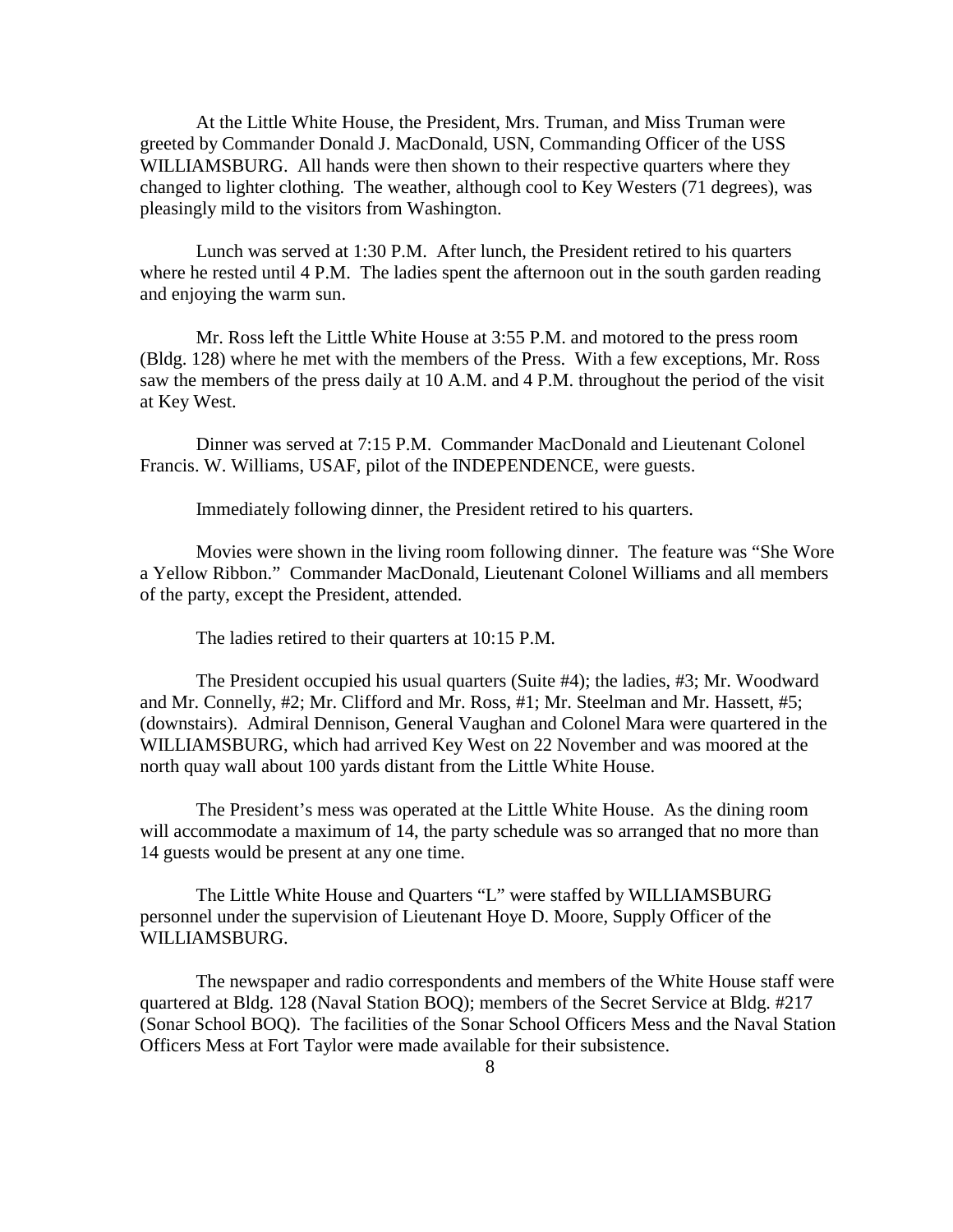Mr. John E. Campion, of the White House Secret Service Detail, arrived in Key West on 22 November for the purpose of completing arrangements for the President's visit. He was assisted by Mr. Rudolph M. McDavid (of the Miami office of U.S. Secret Service), Mr. Louis J. Padgett (of the Atlanta Office of the U.S. Secret Service) and Mr. William S. Douglas (Naval Intelligence agent at Miami).

 Mr. Russell A. McMullin and Major George J. McNally of the White House Communications Staff arrived in Key West on 22 November to prepare the special telephone and telegraph facilities used by the President's party. Major McNally was called to Brooklyn, New York, on emergency leave on 27 November and did not return to Key West.

 An advance party of Commander H. H. Holton (Office of Public Relations, Department of the Navy), Chief Yeoman B. L. Winkler (Naval Aide's Staff), Chief Photographer's Mate A. E. Ryan (Naval Photographic Center, Anacostia), and Master Sergeant H. E. Wolff and Sergeants First Class B. Putterman and E. R. Schrader (White House Communications Staff) arrived in Key West on 25 November. They traveled from Washington via naval aircraft (R-4-D). This aircraft (Lieutenant T. J. Beare, pilot) remained at Key West under the operational control of the Naval Aide and performed special missions for the President and members of his party.

 Radio communications for the party were handled by the regular facilities (duplex radio teletype) of the WILLIAMSBURG. Two supervised telephone circuits between Key West and Washington were employed for the exclusive use of the Presidential party. All telephone calls for the President or members of his party were channeled through the Little White House switchboard, which was set up in Building #97 and manned by members of the White House communications staff.

 Air mail service between the White House and Key West was maintained twice weekly. Naval aircraft and naval officer couriers were employed in this service.

 One Lincoln convertible, five Lincoln sedans and four Ford sedans were sent to Key West by Mr. Cecil Holland, President of the All Miami Motor Co. of Miami, and placed at the disposal of the Secret Service during the visit. The convertible was used for the President. Four of the Lincoln sedans were used to provide transportation for members of the President's party. Enlisted drivers were furnished by the Commander Naval Base. Arrangements were made so that members of the press could call in taxicabs, when they required transportation. An omnibus was provided by the officers club to transport them to Fort Taylor for meals.

 In addition to the Secret Service detail, a continuous guard was maintained around the Little White House by Marine Corps personnel attached to the Naval Base. A special pass authenticated by both the Secret Service and the Naval Base security officer had to be presented in order to be passed into or out of the grounds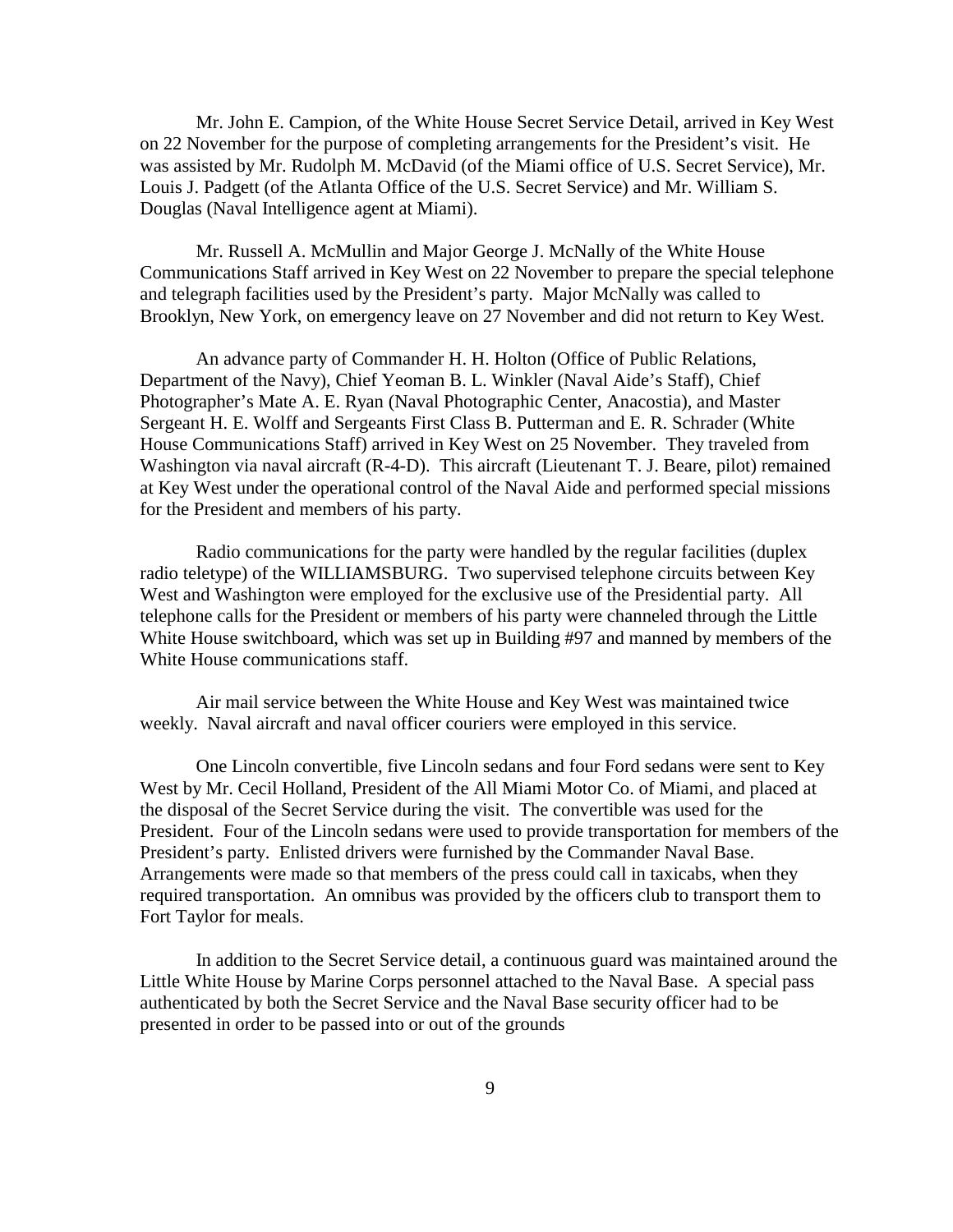A press office and a branch telegraph office were established in Building #128 for the convenience of the newspaper and radio correspondents. Mr. Carroll S. Linkins of the Washington Office of the Western Union Company supervised the operation of the telegraph office.

 Through the courtesy of the National Airlines, New York and Washington newspapers were delivered daily at the Little White House.

#### **Tuesday, 29 November**

 The President came downstairs at 7:35 A.M. He spent a short while on the south porch reading the morning newspapers and left the Little White House at 7:40 A.M. for a walk around the Naval Station. He was accompanied by two Secret Service agents. The President returned to the Little White House at 7:55 A.M. and sat down to breakfast at 8:10 A.M., in company with Mr. Steelman, Mr. Hassett, Mr. Ross and General Vaughan.

 At 9:50 A.M. the President, Mr. Hassett, Colonel Mara, Admiral Dennison, Mr. Clifford, Mr. Woodward and Captain Adell left the Little White House and walked to Truman Beach, located at the southwest corner of the Naval Station and formerly known as the Enlisted Men's Beach. The President arrived at Truman Beach at 10:05 A.M. Miss Truman and General Vaughan motored down and joined him there later. Mr. Steelman also joined later. Mrs. Truman remained at the Little White House, where she spent the forenoon reading in the south garden.

 At the beach the members of the party changed to bathing suits. They found the water a bit cool and only the President, Mr. Steelman and Mr. Hassett ventured in. Most of them preferred just to loaf in the warm sun. Miss Truman, Mr. Woodward, Mr. Clifford, and Colonel Mara teamed up against General Vaughan, Admiral Dennison, Commander Warden and Mr. Behn in a spirited round of volleyball which was won by Miss Truman's team, two games to one. Afterwards, Mr. Clifford, Mr. Steelman, General Vaughan and Admiral Dennison tried their hand at tossing horseshoes.

 Enroute to the beach the President stopped at the Naval Station ship's service store where he left his wrist watch to be repaired. As the result of a news item of this incident, the President subsequently received three watches as gifts.

The party left the beach at 11:55 A.M. and motored back to the Little White House.

 Lunch was served at 1 P.M. Immediately following lunch, the President retired to his quarters where he rested until 3:40 P.M. Mrs. Truman and Miss Truman spent the afternoon in the south garden reading and enjoying the sun.

 Dinner was served at 7 P.M. After dinner, the entire group retired to the living room where they listened to the radio broadcast "Carnegie Hall" on which Miss Helen Traubel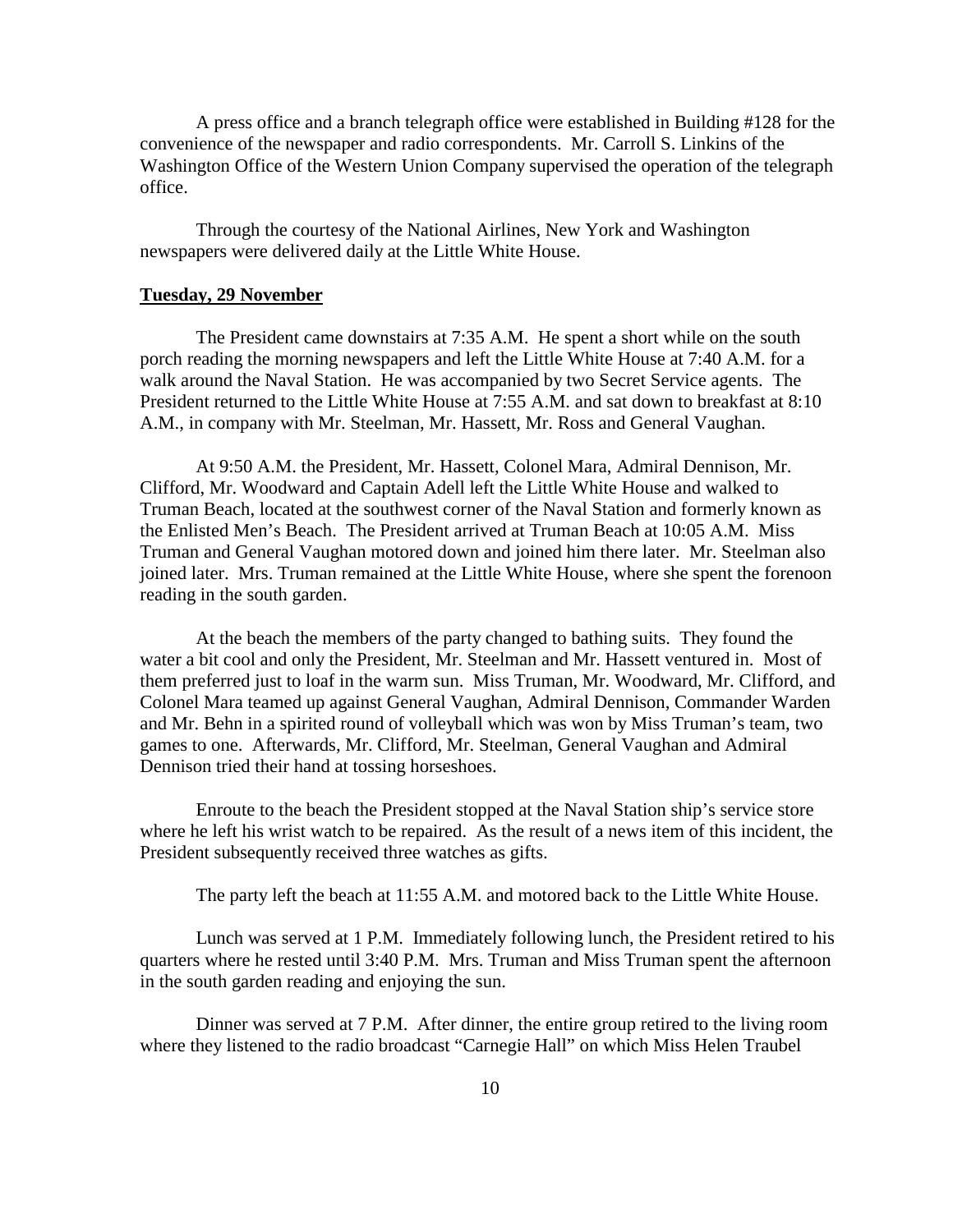appeared as guest artist. Following this, the motion picture "Top of the Morning" was shown. The President, Mrs. Truman, Miss Truman and all members of the party attended.

 The ladies retired to their quarters at 11:00 P.M. The President remained downstairs, visiting with members of his party, until 11:55 P.M., at which time he retired.

 The routine for the succeeding days of the stay at Key West was very much the same as for today. Reveille and breakfast were at the convenience of the individual. Usually, lunch was served at 1 P.M., dinner at 7 P.M. Informality was the rule during meals and protocol was laid aside. About 10 A.M. each morning all hands assembled at the Little White House and left from there in a group for the beach, where they spent the forenoon. The afternoons, generally, were free for rest. However, considerable staff work was accomplished on the messages delivered to Congress the first week of January 1950. The President also worked for an hour or longer most evenings after he retired to his quarters, and cleared up a backlog of official papers which he took south with him. The ladies found the gardens particularly pleasant and spent much of their afternoons there.

#### **Wednesday, 30 November**

The President came downstairs at 7:25 A.M. He left the Little White House at 7:30 A.M. for a thirty-minute walk about the Naval Station, during which he made an informal inspection of the Naval Station Memorial Chapel which had been completed and dedicated since his last visit. As usual, he was accompanied by two Secret Service agents.

 At 8:10 A.M., Mr. Steelman, Admiral Dennison, Captain Adell and Commander MacDonald left the Little White House and motored to the Key West Golf Club, where they spent the forenoon playing golf.

 The President sat down to breakfast at 8:15 A.M., where he was joined by Mr. Hassett and Mr. Woodward.

 At 9:50 A.M. the President, General Vaughan, Mr. Woodward, Miss Truman and Colonel Mara left the Little White House and walked to the beach. Mrs. Truman, Mr. Hassett, Mr. Ross, Mr. Clifford joined them there later. The President, Miss Truman, Mr. Clifford and Mr. Woodward went swimming. Afterwards, a team composed of Miss Truman, Mr. Clifford, Lieutenant Moore, General Vaughan, Colonel Mara and Mr. Woodward defeated a team comprised of Commander Warden, Lieutenant Commander Rigdon, Mr. Nicholson, Mr. McCann, Mr. Behn and Mr. Scouten two out of three games at volleyball. The play was smoother and faster than on Tuesday, but was still a bit rough. Miss Truman uncomplainingly took her falls along with the other players.

 The party left the beach by auto at 12:30 P.M. and motored back to the Little White House.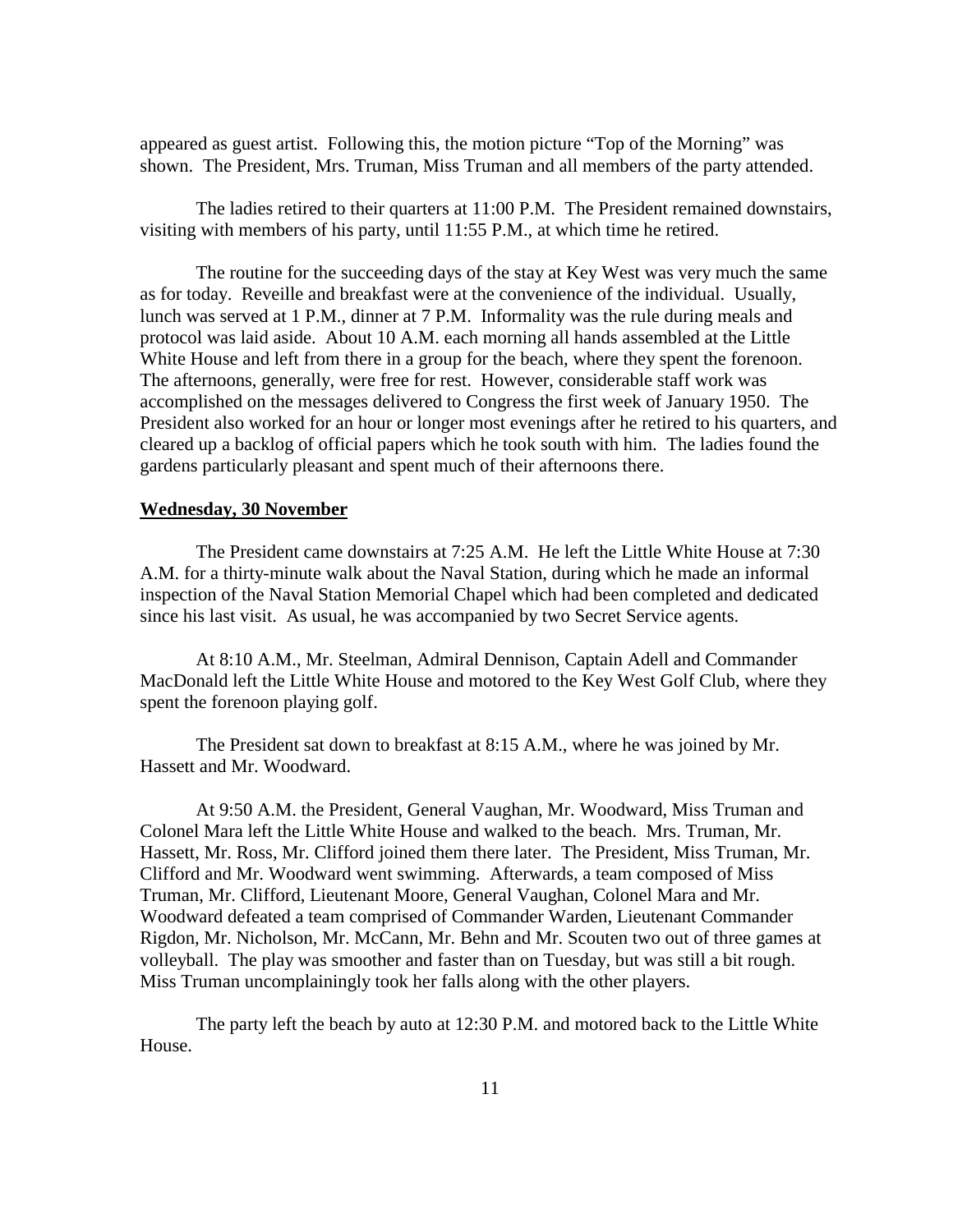Lunch was served at 1 P.M.

After lunch, the President retired to his quarters where he rested until 3:45 P.M.

 The President went to his desk in the living room at 3:45 P.M. and worked on official mail until 4:10 P.M. At this time, in company with Mr. Steelman and Mr. Hassett, he left the Little White House and walked to the Naval Station athletic field where he had planned to watch a softball game between teams from the WILLIAMSBURG and the Secret Service. Unfortunately the game had already been completed and all hands had departed, so the President was deprived of that pleasure. He then returned to the Little White House.

 Miss Truman, accompanied by Lieutenant Moore, Mr. Clifford and Mr. Woodward, left the Little White House by motor at 3:35 P.M. for the Casa Marina Hotel in Key West, where they watched Mr. Clifford and Mr. Woodward play tennis with Mr. Mercer Beaseley (the tennis instructor at the hotel) and Miss Rhoda Hopkins. Miss Truman and Lieutenant Moore returned to the Little White House at 5:30 P.M.

 At 6:20 P.M. Lieutenant (jg) Robert S. Jones, USN (courier) arrived from Washington with White House mail.

Dinner was served at 7 P.M.

 The motion picture "Fighting Kentuckian" was shown at the Little White House this evening. All members of the party except the President, Mr. Steelman, Mr. Hassett and Mr. Ross attended. The President spent this time working on official mail that had arrived this afternoon. He was assisted by Mr. Hassett and Mr. Ross.

 The ladies retired to their quarters at 10:00 P.M. The President visited with members of his party until 12:30 A.M., at which time he retired.

#### **Thursday, 1 December**

 The President came downstairs at 7:25 A.M. Accompanied by two Secret Service agents, he left the Little White House at 7:35 A.M. for a walk about the Naval Station. It had rained during the night but was now clear and cool (temperature 65 degrees). The President returned from his walk at 7:55 A.M. and sat down to breakfast at 8:10 A.M., where he was joined by Mr. Steelman.

 At 9:55 A.M. the President, accompanied by Miss Truman, Mr. Steelman, Mr. Woodward, General Vaughan, Admiral Dennison and Colonel Mara, left the Little White House and walked to the beach. Mr. Hassett and Mr. Ross came down later and joined the party. Mrs. Truman remained behind at the Little White House. Only the President and Miss Truman went swimming. Later, Miss Truman's volleyball quintet (Miss Truman, General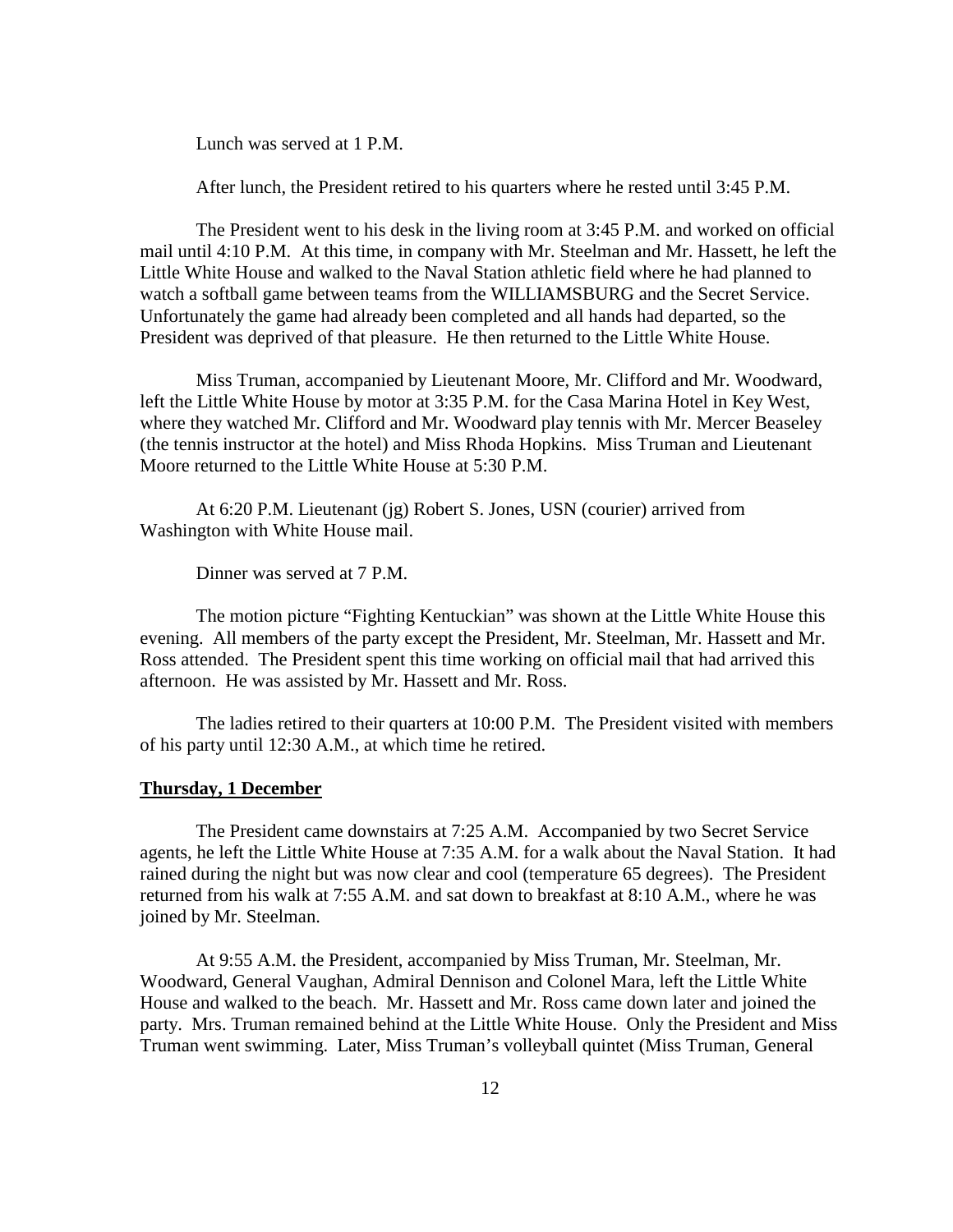Vaughan, Mr. Woodward, Lieutenant Moore, Mr. McCann) defeated the team composed of Colonel Mara, Commander Warden, Mr. Behn, Mr. Mroz and Mr. Dixon, two games to one.

 Lieutenant Robert S. Jones (courier) departed for Washington at 10:00 A.M. with White House mail. Commander Emerson, who had been on temporary duty with the Naval Aide, left for Washington via the same aircraft as Lieutenant Jones, to resume his regular duties at the Naval Hospital, Bethesda, Maryland.

 While the President was at the beach, Mrs. Adell (wife of Captain Adell), Mrs. Smith (wife of Captain O. A. Smith), and Mrs. Nelson (wife of Captain W. T. Nelson) called at the Little White House and replenished the beautiful floral decorations in the quarters. Mrs. Truman greeted the ladies and thanked them for the flowers and for their thoughtfulness in giving so much of their time and effort to this detail. Mrs. Adell, assisted by Mrs. Smith, Mrs. Nelson, Mrs. Harris, (wife of Commander M. H. Harris) or Mrs. Husband (wife of Commander A. C. Husband) came in at frequent intervals while we were at Key West and saw to it that the house was always plentifully furnished with flowers.

 The President and Miss Truman left the beach at 11:50 A.M. and motored back to the Little White House.

 At 12:45 P.M. all hands donned their most colorful sports shirts and moved out to the south garden, where they posed for a group picture by the party photographer. Mr. Clifford had not returned from a tennis engagement and did not appear with the group.

 Lunch was served at 1 P.M. After lunch the President retired to his quarters where he rested until 3:50 P.M. The ladies spent the afternoon on the sunporch.

 Dinner was served at 7 P.M. There were no guests. Following dinner the motion picture "Miss Grant Takes Richmond" was shown at the Little White House. The President did not attend. He visited with members of his party until 12:20 A.M., when he retired. The ladies retired to their quarters at 10:30 P.M.

#### **Friday, 2 December**

 The President came downstairs at 7:25 A.M. He left the Little White House at 7:35 A.M. for a walk around the Naval Station, and returned at 8 A.M.

 At 8 A.M. Mr. Steelman left the Little White House for Boca Chica. At Boca Chica, he enplaned for Washington, where he addressed the National Men of Science and Industry at their annual dinner held at the Hotel Statler that evening. He traveled to Miami via naval aircraft (R-4-D), Lieutenant Beare) and thence to Washington via Eastern Airlines.

The President and Mr. Hassett sat down to breakfast at 8:10 A.M.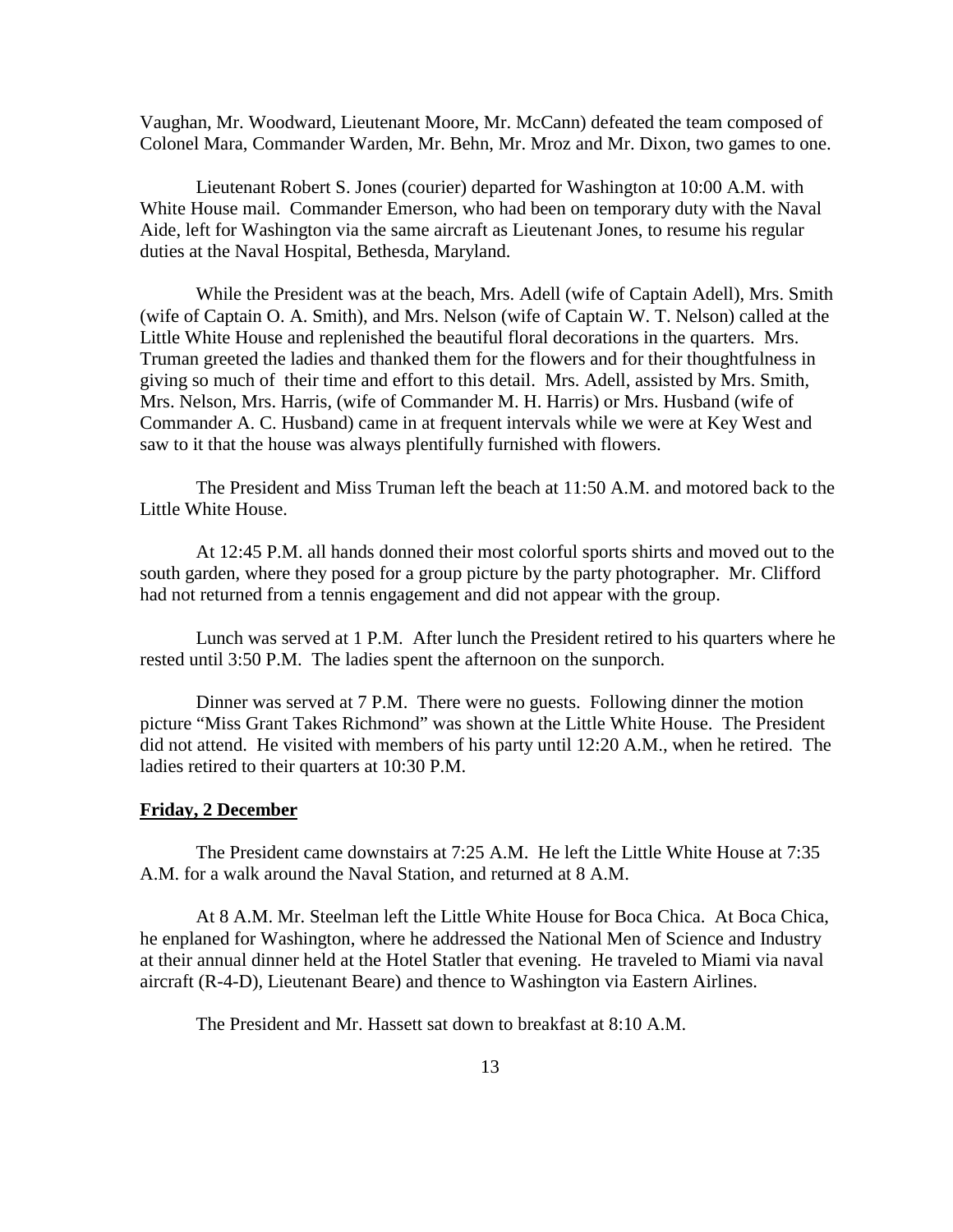At 10:30 A.M. the President, Miss Truman, Mr. Hassett, General Vaughan, Colonel Mara and Captain Adell left the Little White House and walked to Truman Beach. Mr. Clifford, Mr. Ross, and Mr. Woodward came down later and joined the party. The President and Mr. Woodward were the only members of the group to go swimming. At volleyball, the team comprised of Miss Truman, Lieutenant Moore, Mr. Clifford, General Vaughan and Mr. Woodward defeated the team made up of Colonel Mara, Mr. Behn, Mr. Rowley, Mr. Scouten and Mr. Mroz, two games to one. Afterwards, Mr. Woodward and Lieutenant Moore went sailing in the dinghy.

The party left the beach at 12:30 P.M. and motored back to the Little White House.

 Captain and Mrs. Adell and Commander H. D. Warden, Medical Officer of the WILLIAMSBURG, were guests at lunch today. Following lunch, a group consisting of the President, Mrs. Truman, Miss Truman, Mr. Connelly, Mr. Ross, Mr. Woodward, General Vaughan and Colonel Mara embarked in the BIG WHEEL (65-foot motor boat – piloted by Chief Boatswain's Mate A. A. Fuller) and departed for the fishing grounds off Key West. Commander MacDonald, Commander Warden, Mr. Behn, Mr. Roberts, Mr. McDavid and Lieutenant Moore also went along. Admiral Dennison remained behind as he was suffering from a cold. Members of the Secret Service were embarked in the motor boat KINGFISH which accompanied the BIG WHEEL.

 Lieutenant Howard I. Kullman, USN (courier) arrived from Washington at 4:40 P.M. with official White House mail.

 Mr. Carter T. Barron, of Washington, D. C., called at the Little White House at 5 P.M. Mr. Barron brought with him prints of the motion pictures "Battleground" and "Adam's Rib" which he left at the disposal of the President's party. Mr. Barron was berthed in the WILLIAMSBURG during his stay at Key West.

 The fishing party returned to the Naval Station at 5:10 P.M. They were met by the members of the press and the photographers, and could show only one fish (a 4-pound grouper taken by Commander MacDonald) for their afternoon's efforts.

 Dinner this evening was enlivened somewhat by a surprise post-birthday recognition for Mr. Connelly. Unable to determine the correct number of candles that should have been used on the cake, Miss Truman ordered a round number (50). After due embarrassment by the toasts that were offered to him, Mr. Connelly failed sadly to extinguish all the candles with the one puff allowed him.

 After dinner (9 P.M.) the President, Mrs. Truman, Miss Truman, Mr. Hassett, Mr. Ross, Mr. Clifford, Mr. Woodward, General Vaughan, Admiral Dennison and Colonel Mara accompanied Mr. Connelly to the Naval Station CPO Club where they were guests at a belated birthday party given for Mr. Connelly by the members of the Press. The program was emceed by Tony Vaccaro and the entertainment included several songs and recitations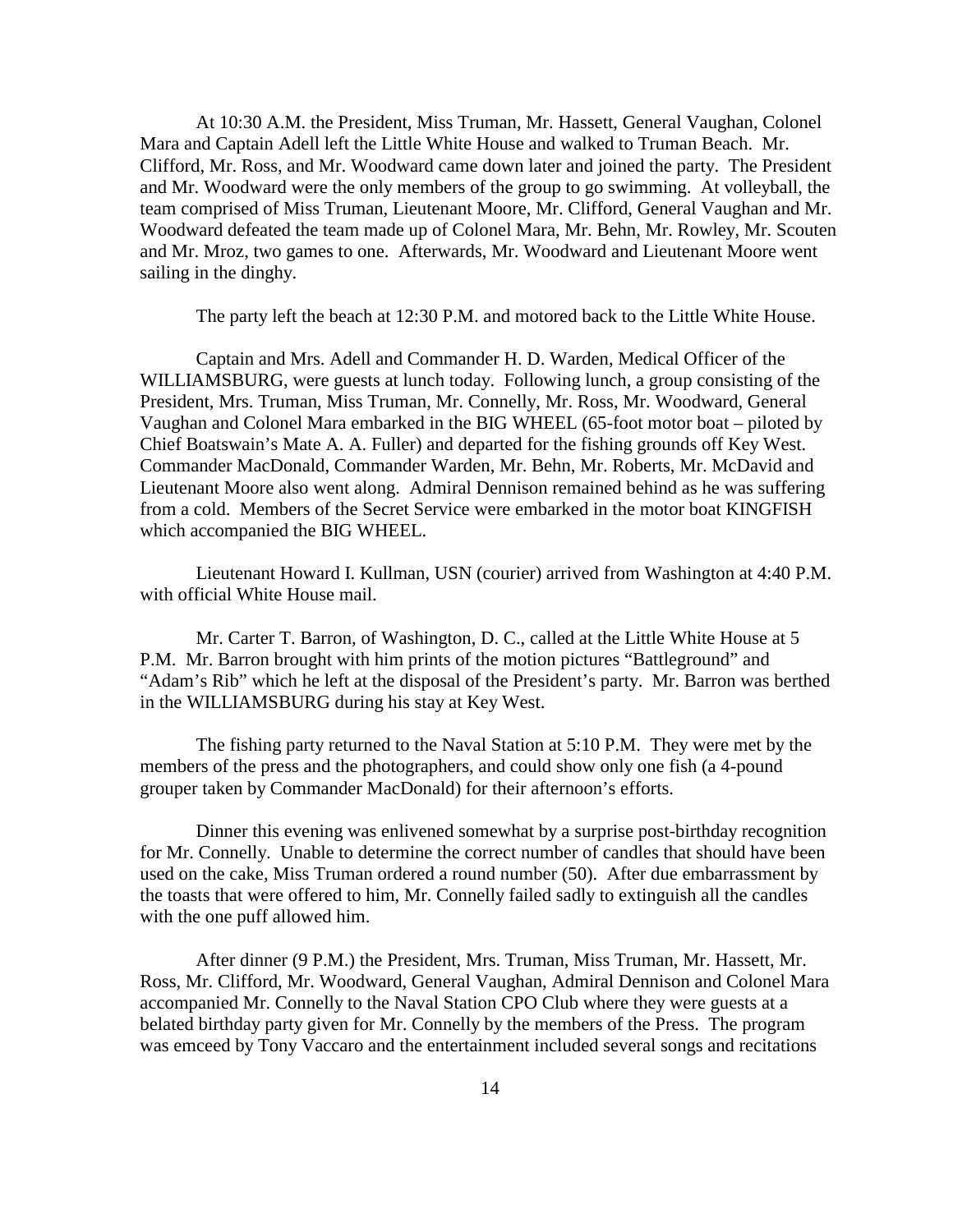by Henry Nicholson and three songs by a newcomer to the Secret Service – Pat Boggs. After a bit of persuasion, Mr. Ross offered his rendition of "My Melancholy Baby." Mr. Connelly received a wide assortment of impractical gifts, each of which he was required to unwrap publicly and acknowledge. All members of the President's party, except Mr. Connelly, left the CPO Club at 10:20 P.M. and motored back to the Little White House. Mr. Connelly remained and was further feted.

The ladies retired to their quarters at 11:15 P.M.; the President retired at 12:30 A.M.

#### **Sunday, 3 December**

 The President came downstairs at 7:45 A.M. and left the house at 7:50 A.M. for his morning walk around the Naval Station. He returned at 8:10 A.M. and sat down to breakfast with Mr. Hassett at 8:20 A.M.

 Following breakfast, the President moved to his desk in the living room where he worked on official mail until 9:45 A.M.

 At 10 A.M. Lieutenant Kullman, courier, departed Key West for Washington, D.C., with official White House mail. Mr. Carl Dixon and Mr. V. P. Mroz (both members of the Secret Service) returned to Washington via today's mail plane.

 The President, Miss Truman, Admiral Dennison, Mr. Woodward, General Vaughan and Colonel Mara left the Little White House at 10:30 A.M. and walked to Truman Beach. They were joined there later by Mr. Hassett and Mr. Ross. Mrs. Truman remained at the Little White house. The President was the only member of the group to go swimming this morning. Several of the others engaged in a spirited round of volleyball. Miss Truman again was on the winning side; her group (Miss Truman, Lieutenant Moore, Mr. Woodward, General Vaughan and Commander Warden) taking two out of three games from a team composed of Mr. Rowley, Mr. Behn, Mr. McCann, Mr. Barron and Colonel Mara.

 Mr. Clifford left by plane (Navy R4D, Lieutenant Beare) at 11 A.M. for Miami where he spent the day with friends.

 The President left the beach at 12:40 P.M. and motored back to the Little White House.

Lunch was served outdoors, in the north garden.

 After lunch, 2:15 P.M., the President retired to his quarters where he rested until 3:50 P.M.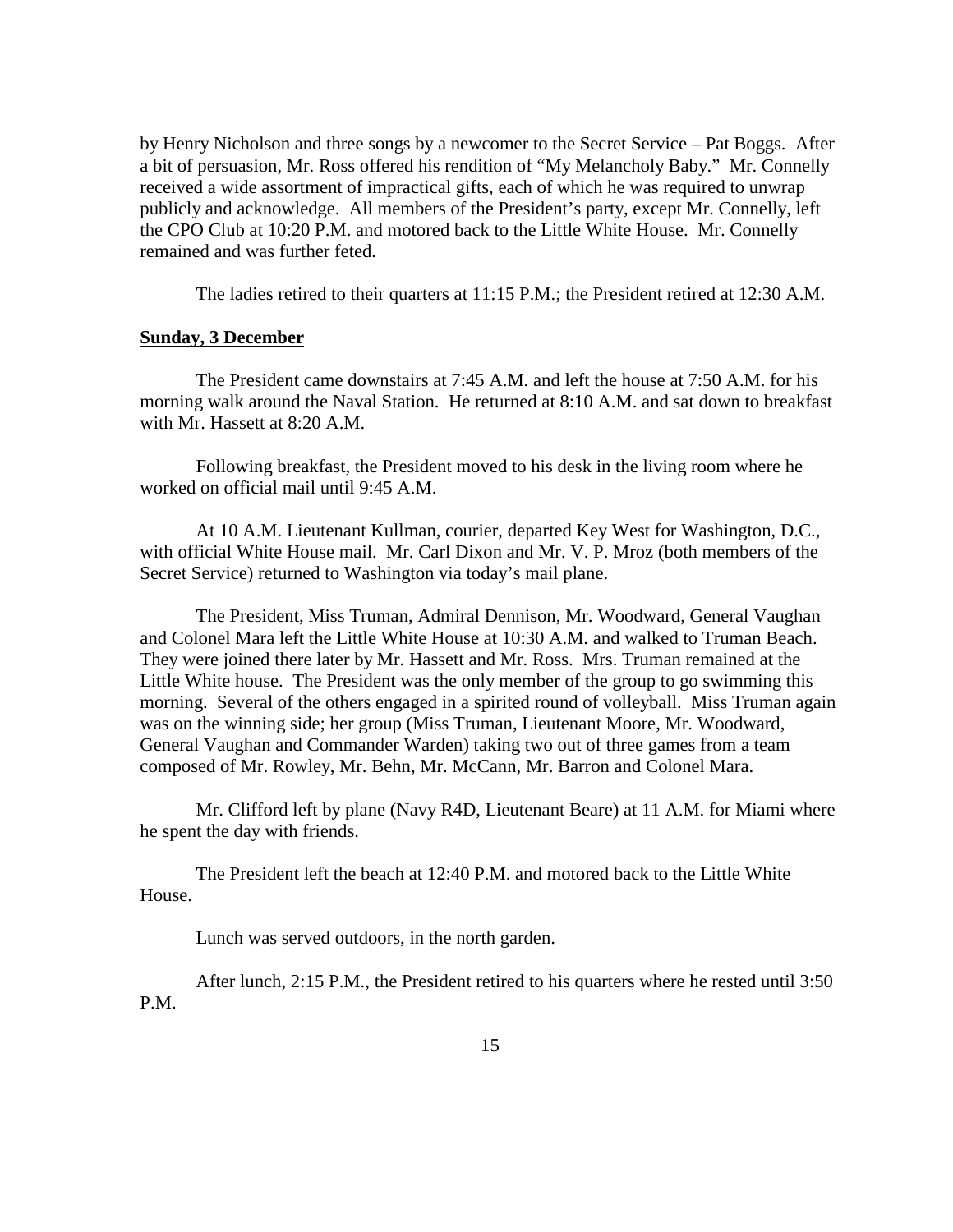Mr. Joseph H. Short, correspondent for the Baltimore Sun, was admitted to the Naval Hospital, Key West, this afternoon. He had been confined to his room at the LaConcha Hotel since Friday, December 2<sup>nd</sup>.

 At 4 P.M., in a ceremony held in the north garden, the President was made an honorary life member and Past Grand Master of the Grand Lodge of Free and Accepted Masons of Florida. The presentation was made by Mr. Anthony W. Connor, Grand Master of Florida. Mr. Connor said that it was on April 21, 1949, the Grand Lodge of Florida at its annual convention adopted the resolution to make Mr. Truman a life member. The resolution was passed unanimously.

 In accepting the honorary life membership in the Grand Lodge, the President told the group of Masons: "This is indeed a highly appreciated honor which you have conferred upon me. It is one that a man seldom – or never – gets. Therefore, I appreciate it the more highly.

 "I regret exceedingly that it was not possible for me to attend the dinner invitations which you sent to me for Jacksonville and for Miami, but I had so many calls and invitations as a result of the visit down here, that I had to refuse all of them. Therefore, it was arranged that your Most Worshipful Grand Master and this Committee should come to the Little White House in Key West and present me with this Scroll, which I shall treasure all my life, and which I shall have in a place of honor in my home when I have a chance to have one.

"Thank you very much, Most Worshipful Grandmaster."

 The President added that it was his understanding that he and Andrew Jackson were the only Presidents who had ever held the office of Grand Master of a State Lodge.

Among the other Masons present for the ceremony were: Messrs:

 Gus J. Dekle, Deputy Grand Master, Perry, Fla. Cleveland R. Horne, Senior Grand Warden, Tallahassee, Fla. Perry R. Marsh, Junior Grand Warden, St. Petersburg, Fla. Spessard L. Holland, Bartow, Fla. Russell A. Williams, Miami, Fla. Stafford Caldwell, Tallahassee, Fla. William Clyde Johnson, Jacksonville, Fla. George Fish, Jacksonville, Fla. Roland D. Baldwin, Jacksonville, Fla. James P. McDermott, Key West, Fla. Walter R. Gall, Zephyrhills, Fla. Fred B. Noble, Jacksonville, Fla. Ernest W. Campbell, Laurel Hill, Fla. George W. Huff, Grand Secretary, Jacksonville, Fla. Frank A. Brown, Miami, Fla.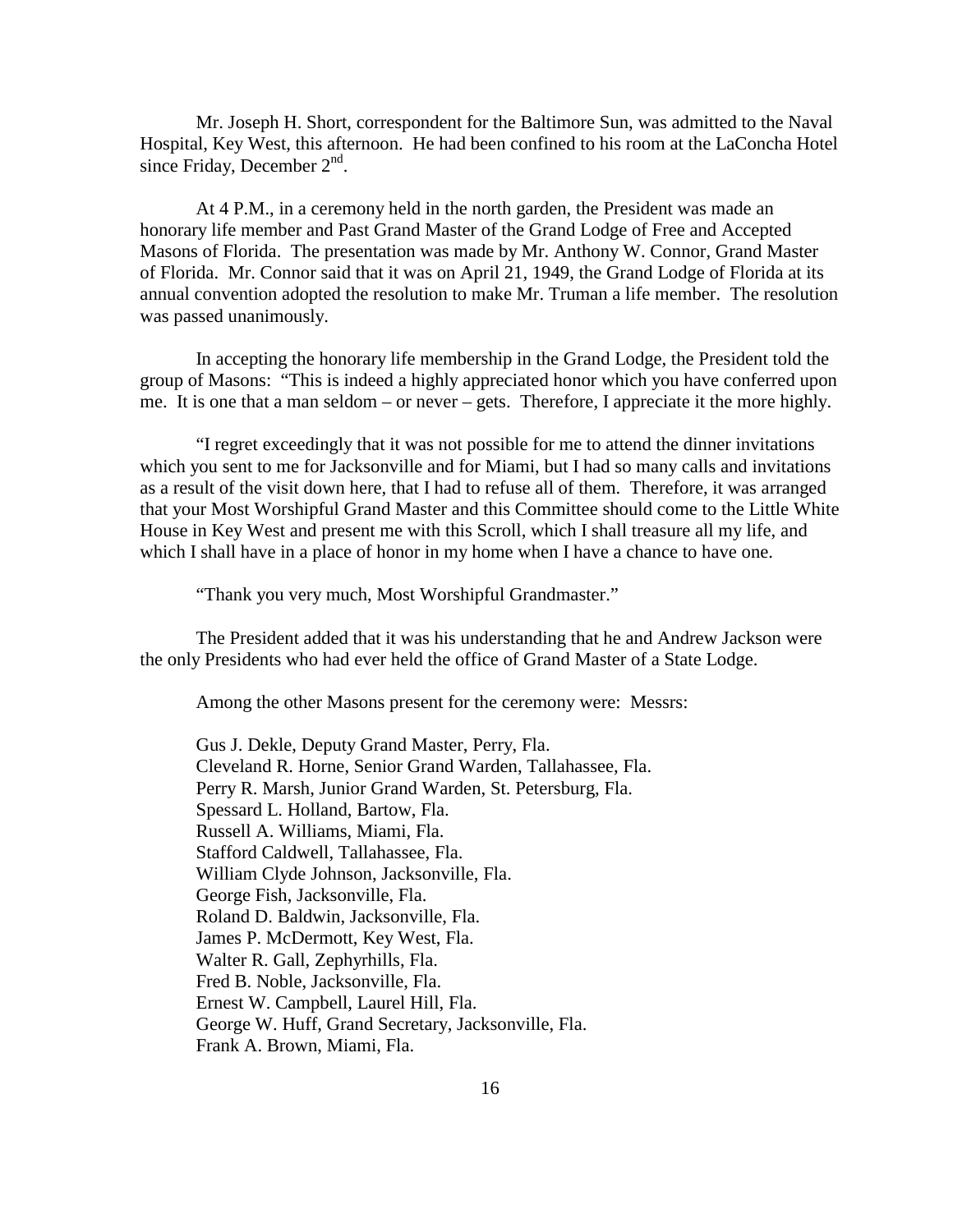W. W. Trice, Tampa, Fla. Robert S. Brown, Clearwater, Fla. Arthur Milan, Jacksonville, Fla. Curtis Hickson, Tampa, Fla. Morris E. White, Tampa, Fla. H. Raymond Wright, Miami, Fla. James Donn, Miami, Fla. James L. Mixson, Miami Fla. Hobart D. Tolhank, Tampa, Fla. Everett R. Rivas, Key West, Fla. Ben W. Lanier, Miami, Fla. Harry Taylor, Miami, Fla. Fernando Camus, Key West, Fla. Frank O. Weech, Key West, Fla., and Reverend McEldowney

Senator Holland's son, Mr. Lindsay Holland, although not a Mason, also attended.

 Following the Masonic presentation, a delegation of Shriners from the Mahi Temple of Miami presented the President with an honorary life membership in the Mahi Temple of the Shrine. The presentation was made by Potentate B. H. Blakey of Miami. Other Shriners present included: Messrs.

 Russell Houston, Miami, Fla. Ray Williams, Miami, Fla. Robin Mulloy, Miami, Fla. Robert C. Booth, Miami, Fla. Isador Apolin, Miami, Fla. Frank Brown, Miami, Fla. Robert Floyd, Miami, Fla. Gerald H. Adams, Key West, Fla. Everett V. Kinsman, Key West, Fla. A. Maitland Adams, Key West, Fla. Dr. R. H. Baldwin, Miami, Fla.

At 4:25 P.M., the visiting Masons and Shriners departed and the President returned to the Little White House.

 Mrs. Truman, accompanied by Admiral Dennison, left the Little White House at 4:30 P.M. and motored to Key West where she did some Christmas shopping. They returned at 5:15 P.M.

 General Landry telephoned in at 5 P.M. He called in from Shaw Air Force Base, Sumter, S. C., to report that the jet plane he was riding to Key West had developed fuel pump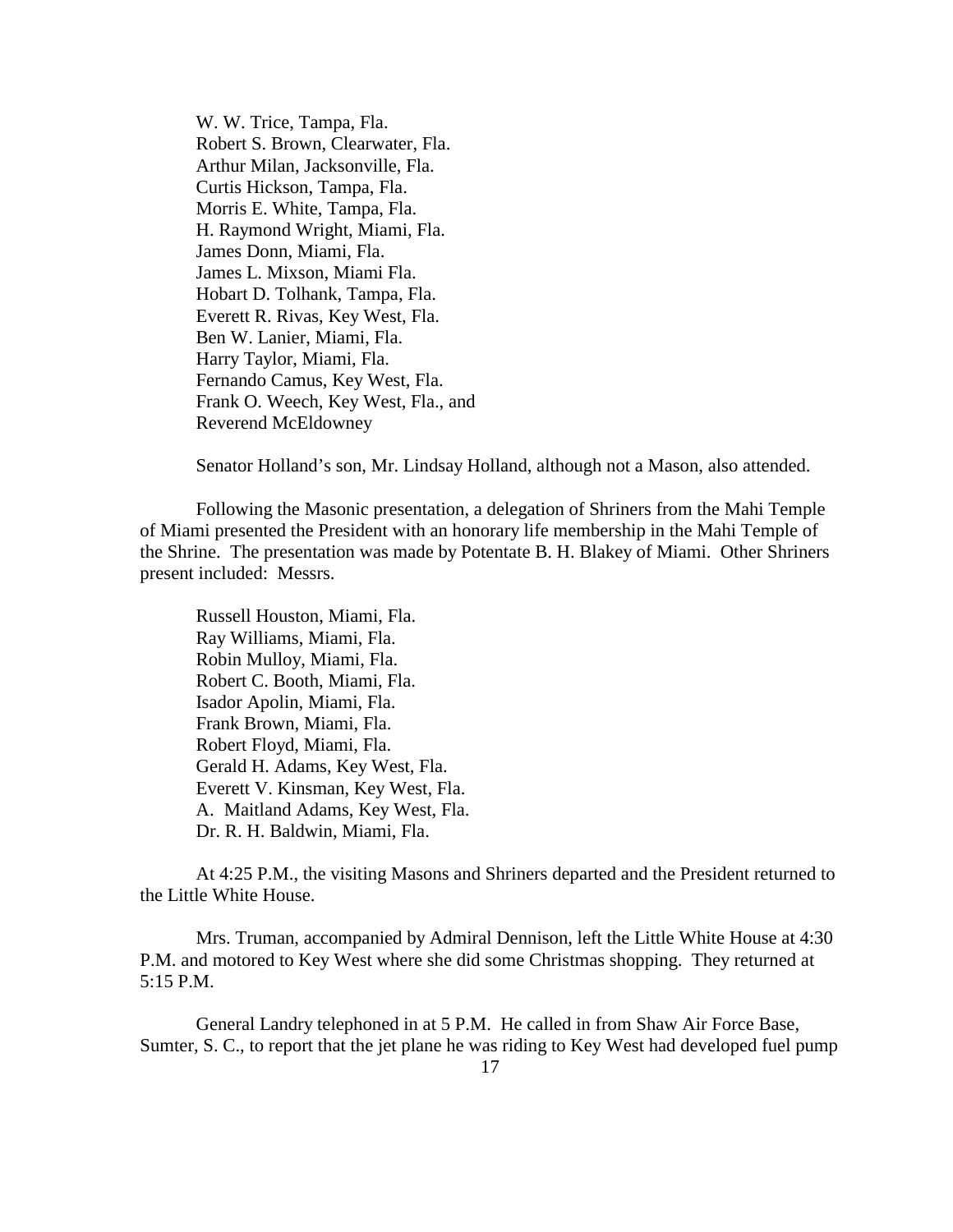trouble and that it had been necessary for him to put down there for repairs. He advised that he would shift to a transport type aircraft and resume his journey to Key West.

Mr. Carter Barron was a guest at dinner this evening.

 At 8:10 P.M., the President, Mrs. Truman, Miss Truman, Mr. Connelly, Mr. Ross, General Vaughan, Mr. Woodward, Colonel Mara, Mr. Barron left the Little White House and motored to the Naval Station theater where they witnessed a special showing of the motion picture "Battleground." By arrangement between Mr. Barron and the Naval Station authorities, open house was held at the theater and the house was filled to capacity.

The movie party returned to the Little White House at 10:15 P.M.

 General Landry arrived at the Little White House at 10:25 P.M. and joined the President's party. He was berthed in the WILLIAMSBURG.

 At 10:30 P.M. Miss Truman, accompanied by Lieutenant Moore, Mr. Connelly and Mr. Barron left the Little White House and motored to the Commissioned Officers Club at Fort Taylor where they attended the regular Saturday evening dance given by the Club. They were returned to the House at 1:30 A.M.

Mr. Clifford returned from Miami at midnight.

 The President, Mrs. Truman and Miss Truman retired to their respective quarters at 1:40 A.M.

#### **Sunday, 4 December**

 Holiday routine was observed today and the President did not come downstairs until 8:40 A.M. He spent the next fifteen minutes on the south porch, reading the morning newspapers and chatting with Mr. Hassett. Accompanied by two Secret Service agents, he left the house at 8:55 A.M. for his morning walk. On his return, at 9:10 A.M., he moved out to the south garden where he continued reading the morning newspapers.

 Mr. Hassett and Commander MacDonald left the Little White House at 8:55 A.M. for the Memorial Chapel where they attended mass.

 The President, together with General Vaughan and Mr. Woodward, sat down to breakfast at 9:30 A.M.

 Mrs. Truman, Miss Truman, Mr. Clifford and Mr. Woodward and Lieutenant Moore left the Little White House at 10:50 A.M. for St. Paul's Episcopal Church in Key West, where they attended divine services.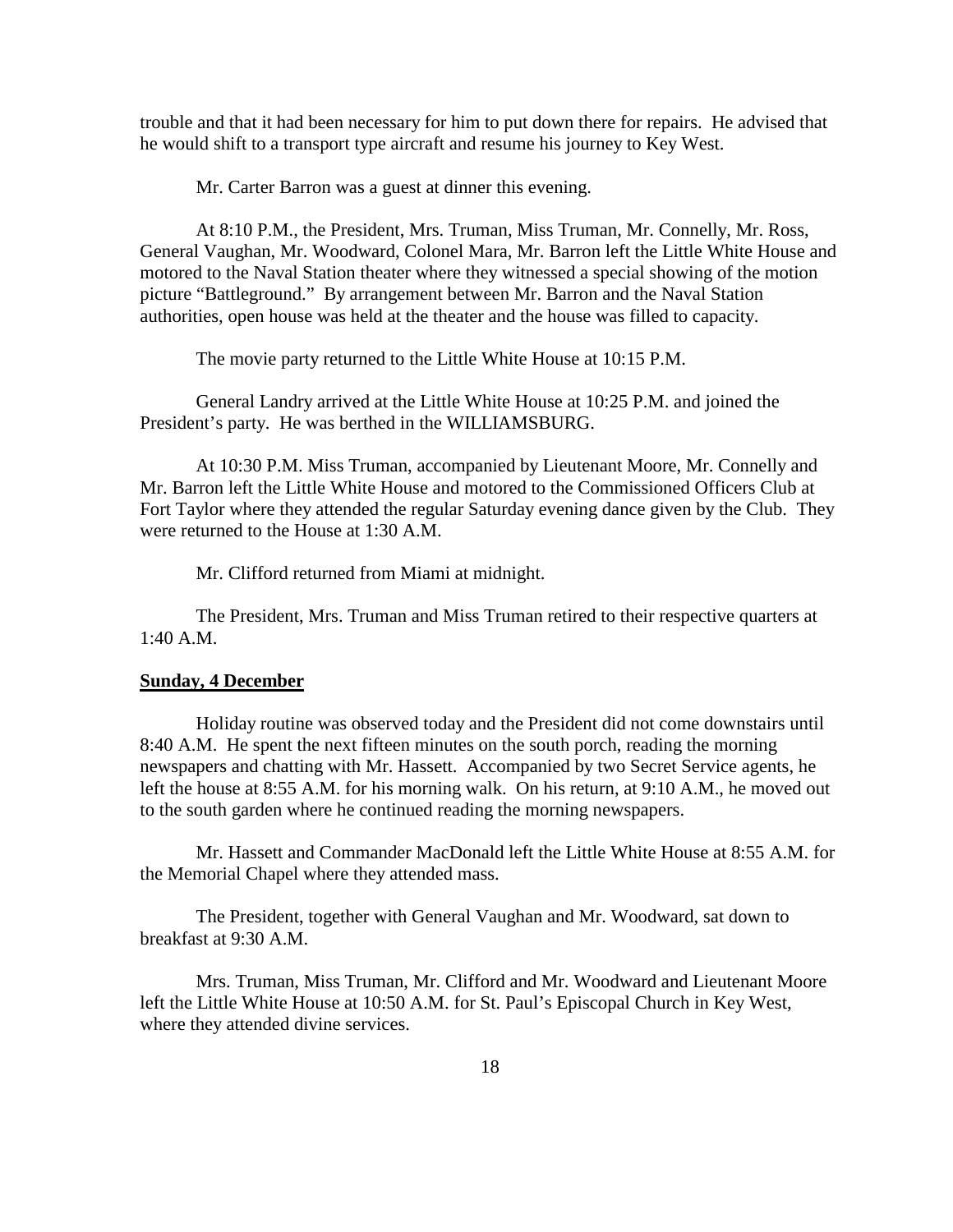At 10:55 A.M. the President, accompanied by Admiral Dennison and Captain Adell, left the Little White House for the Memorial Chapel, where they attended divine worship. The services were conducted by Chaplain W. A. Rennie, Protestant Chaplain of the Naval Station. The program included the christening of two children, Donald Bruce Cree and Douglas Earl Bronk, sons of enlisted men attached to the Naval Base. The President later sent each child an autographed copy of the program of the services.

 Both church parties returned to the Little White House at 11:55 A.M. and all hands changed to beach attire. Then, at 12:15 P.M. the President, Miss Truman, General Vaughan, Mr. Woodward, Colonel Mara and Mr. Barron left the Little White House and walked to Truman Beach. Mr. Hassett and Admiral Dennison joined them there later. Mrs. Truman remained at the quarters. The President, Mr. Woodward and Colonel Mara went swimming. Margaret was on the losing side today when her volleyball team dropped two out of three games to Colonel Mara's team. The lineups were: Miss Truman, General Vaughan, Mr. Woodward, Commander Warden and Lieutenant Commander Rigdon; versus Mr. Barron, Mr. Rowley, Mr. Behn, Colonel Mara and Mr. Nicholson.

 The President and others left the beach at 2:15 P.M. and motored back to the Little White House.

 On his return to the Little White House the President found Lieutenant Henry R. Hanssen, engineering officer of the submarine USS CHOPPER, waiting to see him to pay his respects. Lieutenant Hanssen was appointed to the Naval Academy by Mr. Truman when he was a senator.

 Lunch was served at 2:45 P.M. Following lunch the President retired to his quarters where he rested until 5 P.M.

 At 5 P.M. the President, accompanied by Mr. Connelly, Mr. Ross and Admiral Dennison, left the White House for an auto drive. During the course of the drive they stopped at the Naval Hospital, where they visited with Mr. Joseph Short. On the return trip, the President was at the wheel of the convertible.

 Dinner was served at 8 P.M. Following dinner, all hands moved to the living room where they witnessed a showing of the motion picture "Adam's Rib." Commander MacDonald was a movie guest.

 At 12:30 A.M. the President, Mrs. Truman and Margaret retired to their respective quarters.

#### **Monday, 5 December**

 The President came downstairs at 7:30 A.M. He left the house at 7:40 A.M. for a morning walk which took him out into Key West. He left the Naval Station by the Greene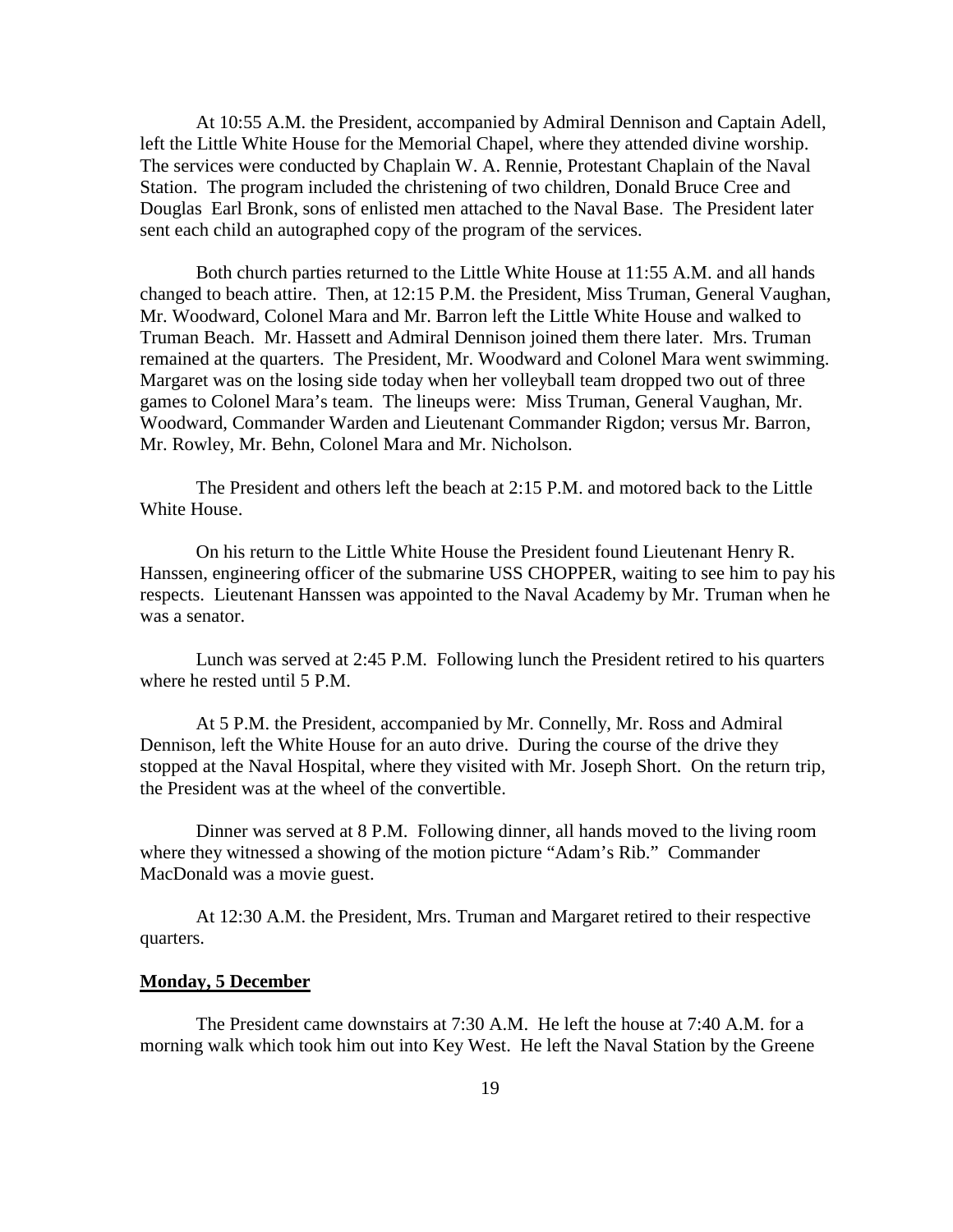Street gate and reentered at the Southard Street gate. He returned to the house at 8 A.M. and at 8:15 A.M. sat down to breakfast with General Landry and Mr. Ross.

The President worked on official papers from 8:45 A.M. to 10:30 A.M.

 At 10:30 A.M. the President, Miss Truman, Mr. Hassett, Mr. Clifford and Mr. Woodward left the Little White House and walked to Truman Beach. The President and Mr. Hassett were the only members of the group to go swimming. Mr. Hassett appeared in a new swim suit that attracted a great deal of attention. At volleyball the team composed of Mr. Clifford, General Vaughan, Mr. Woodward, Miss Truman, Commander Warden and Lieutenant Moore defeated a group consisting of Colonel Mara, Mr. Rowley, Mr. Behn, Mr. Scouten and Mr. McCann, two out of three games.

 Mrs. Truman and Admiral Dennison remained at the house. The President left the beach at 1 P.M. and motored back to the Little White House.

 Lunch was served at 1:30 P.M. Following lunch, the President retired to his quarters where he rested until 4 P.M.

 At 4:30 P.M. Mr. Donald S. Dawson arrived from Miami and joined the President's party. Mr. Dawson was billeted at Quarters "L" on the Naval Station.

 At 5:30 P.M. Lieutenant W. K. Davis, courier, arrived from Washington with official White House mail. Arriving with Lieutenant Davis were Brigadier General Wallace H. Graham, Mr. Charles S. Murphy and Mr. George M. Elsey, who joined the President's party; and Messrs. Stephen J. Spingarn, David E. Bell, David D. Lloyd, Philip F. Maguire and Joseph G. Feeney. General Graham and Mr. Elsey were berthed in the WILLIAMSBURG. Messrs. Spingarn, Bell, Lloyd, Maguire and Feeney were the first of a group of principal assistants at the White House who had been invited to vacation at Key West. They were billeted at Quarters "L" and subsisted at the Naval Station (Fort Taylor) officers mess and Sonar School officers mess. Mr. John R. Redmond, Mr. John T. Sherwood and Mr. C. E. Peyton also were passengers in this same plane from Washington.

 Major Barrett, Superintendent of the Washington Metropolitan Police Department and who had been vacationing in Key West since 28 November, left Key West today to return to Washington.

 Dinner was served at 7 P.M. Following dinner the motion picture "Prince of Foxes" was shown at the Little White House. The President did not attend. He spent this time at work on mail that had just arrived from Washington.

 At 9:30 P.M. Lieutenant Benjamin Browning, USN, courier, arrived from Washington with a special dispatch of mail for the Naval Aide (the report of a selection board to select candidates for promotion to flag rank).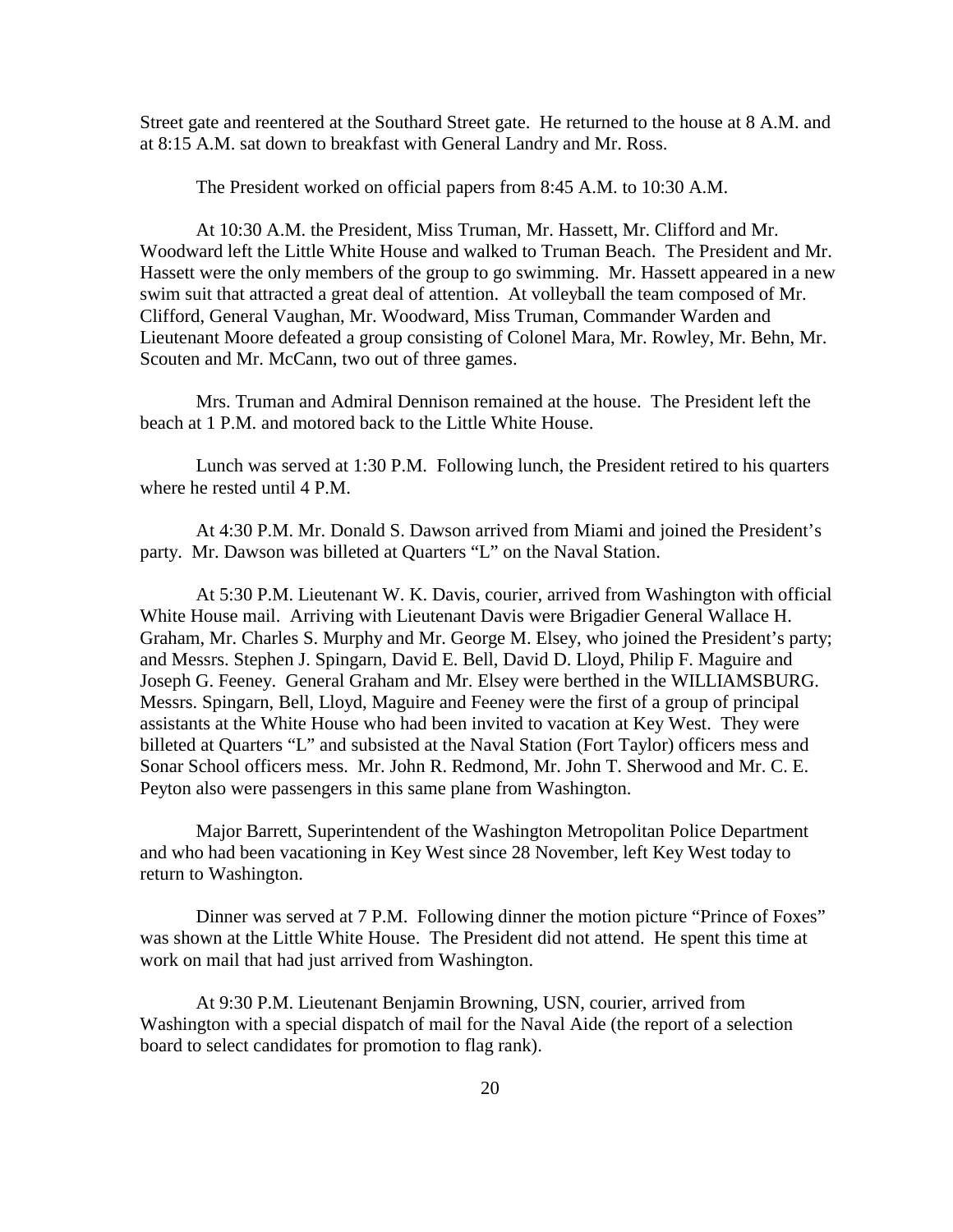The ladies retired to their quarters at midnight; the President retired at 12:35 A.M.

#### **Tuesday, 6 December**

 The President came downstairs at 7:40 A.M. He left the house at 7:45 A.M. and took a walk about the Naval Station. He returned to the Little White House at 8:05 A.M.

 At 8:15 A.M. the President sat down to breakfast with Mr. Hassett and Admiral Dennison.

The President worked on official mail from 9 A.M. to 10 A.M. At 10:05 A.M. Lieutenant Davis, courier, left the Little White House for Boca Chica with official mail for return to Washington. Mr. Clifford left for Boca Chica at the same time. The Navy mail plane put down at Miami to discharge Mr. Clifford, who spent the day there.

 At 10:25 A.M. the President, General Vaughan, Miss Truman, Mr. Woodward, Colonel Mara, Mr. Elsey, Mr. Dawson, Mr. Murphy, General Graham, Mr. Hassett, Mr. Bell, Mr. Spingarn, Mr. Feeney, Mr. Maguire and Mr. Lloyd left the Little White House and walked to Truman Beach. They were joined there later by General Landry, Mr. Ross and Admiral Dennison. The President, Mr. Hassett, Miss Truman, Mr. Woodward and Colonel Mara went swimming. At volleyball, team #1 (General Vaughan, Miss Truman, Mr. Bell, Mr. Woodward, Mr. Spingarn, Colonel Mara and Commander Warden) took two straight games from team #2 (Mr. Elsey, Mr. Dawson, Mr. Feeney, Mr. Murphy, General Graham, Mr. Maguire and Mr. Lloyd). Mr. Steelman refereed.

 The President left the beach at 12:50 P.M. and motored back to the Little White House.

Lunch was served at 1:30 P.M. Commander John A. Fitzgerald was a guest.

 At 2:30 P.M. the President, Mrs. Truman and Miss Truman went out to the North garden where they posed for the photographers. The President then, at 2:45 P.M., retired to his quarters where he rested until 4 P.M.

 At 6 P.M. a group consisting of Mr. Connelly, Mr. Ross, Mr. Hassett, Admiral Dennison, Mr. Murphy, Mr. Elsey, Mr. Dawon, Mr Spingarn, Mr. Bell, Mr. Lloyd, Mr. Maguire, Mr. Feeney, Miss Truman and Lieutenant Moore left the Little White House for the Officers Club at Fort Taylor where they attended a reception given by members of the club for the members of the President's party. They returned at 6:45 P.M.

Dinner was served at 7 P.M. Mr. Connelly and Admiral Dennison dined out.

 The motion picture "That Midnight Kiss" and the March of Time short subject entitled "Farming Pays Off" were shown at the Little White House this evening. The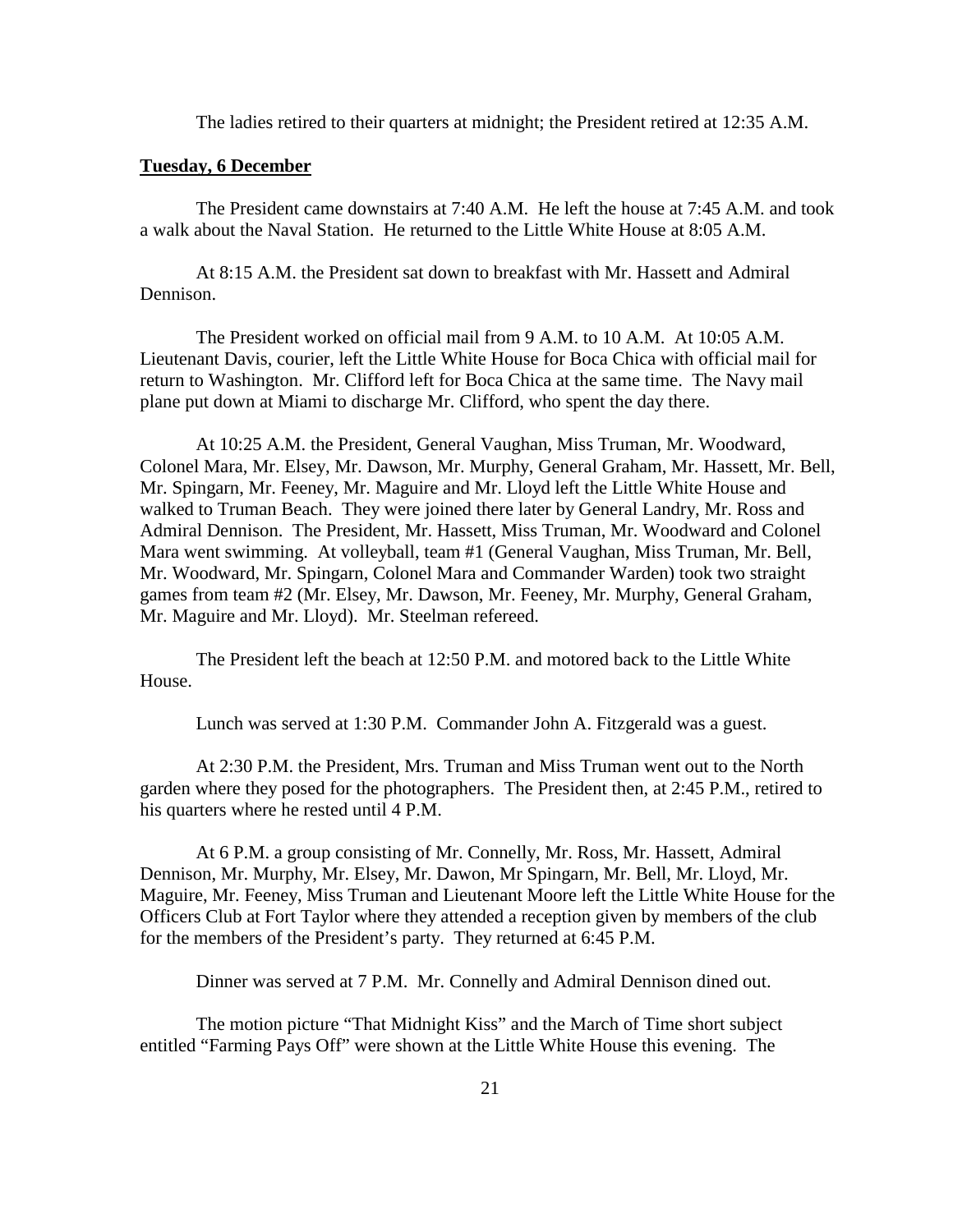President and all members of his party, except Admiral Dennison and Mr. Connelly, attended.

The ladies retired to their quarters at 12:15 A.M.; the President retired at 12:45 A.M.

#### **Wednesday, 7 December**

 The President came downstairs at 7:35 A.M. He left the house at 7:40 A.M. for his morning walk and returned at 8 A.M.

 At 8:15 A.M. the President sat down to breakfast with Mr. Hassett, who was the only other member of the party stirring at that hour.

The President worked on official mail from 8:45 to 9:30 A.M.

Mr. Clifford returned from Miami at 9:15 A.M.

 At 9:55 A.M. Mrs. Truman, Miss Truman, Mr. Woodward and Colonel Mara left the Little White House for Boca Chica where they enplaned in the INDEPENDENCE and returned to Washington. General Landry accompanied them to Boca Chica. The ladies had planned to return to Washington on Tuesday, December  $6<sup>th</sup>$ , but they extended their stay in order to further enjoy the rest and relaxation at Key West. Mrs. Truman was scheduled to entertain at Blair House that afternoon and Miss Truman was committed to return to her studies in New York. Commander Warden, Mr. Long, Mr. Charnley, Mr. Duffy, Mr. Shields and Mr. Roberts also were passengers in the INDEPENDENCE for the trip to Washington.

 At 10:20 A.M. the President, Mr. Steelman, General Vaughan, Mr. Murphy, Mr. Lloyd and Mr. Bell left the Little White House and walked to Truman Beach. Mr. Hassett, Mr. Ross, General Graham, General Landry and Mr. Elsey came down later and joined the party. The President took his usual swim. At volleyball, team #1 (Mr. Clifford, Mr. Dawson, Mr. Feeney, Mr. Rowley and Lieutenant Moore) defeated team #2 (Mr. Murphy, Mr. Elsey, Mr. Bell, Mr. Spingarn and Mr. Nicholson) two games out of three.

 The President left the beach at 12:50 P.M. and motored back to the Little White House.

 This forenoon a half-ton truck loaded with vegetables and citrus fruits arrived from Fort Pierce for use in the President's mess. The produce was the gift of several growers in that area and had been collected and sent to Key West by Sheriff Walter Clark and Mr. Paul Brown.

Lunch was served at 1:30 P.M. Mr. Bell was a guest.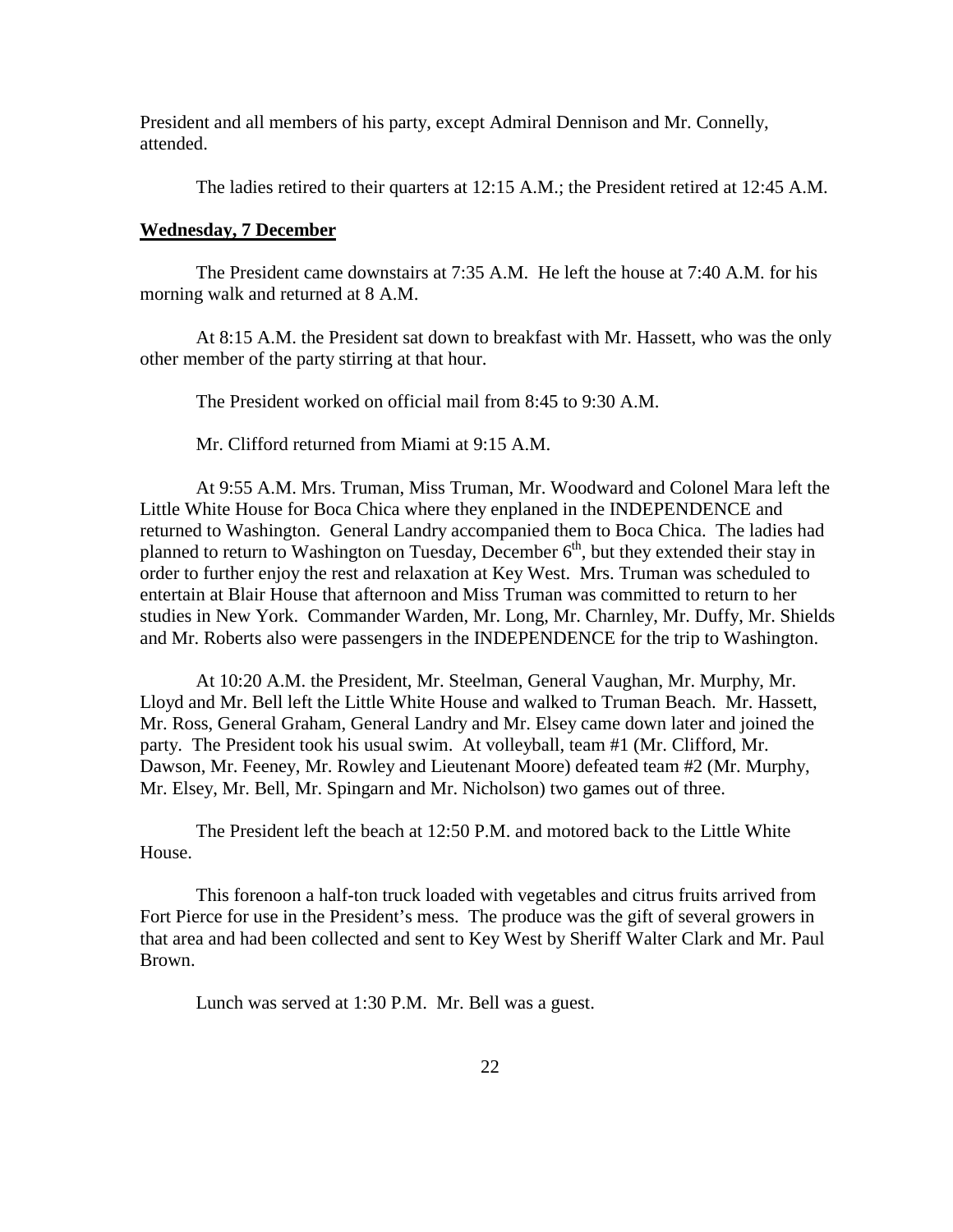At 2:15 P.M. the President met with his staff to discuss matters to be incorporated in the state of the union message. The conference was held in the north garden, and was adjourned at 3:45 P.M. The President then retired to his quarters where he rested until 5 P.M.

 Dinner was served at 7 P.M. Mr. Feeney was a guest. Following dinner the motion picture "The Heiress" was shown in the living room. The President did not attend.

The President retired to his quarters at 12:10 A.M.

 Mr. U. E. Baughman, Chief of the Secret Service, arrived in Key West today. He was quartered at Building #217.

#### **Tuesday, 8 December**

 The President came downstairs at 7:25 A.M. He left the house at 7:30 A.M. for his morning walk. During the walk he stopped at the naval station boat landing to see General Vaughan and General Landry, Commander MacDonald and Mr. Redmond off on a fishing trip. He returned to the Little White House at 7:45 A.M. and sat down to breakfast at 7:50 A.M. with General Graham and Mr. Murphy.

 At 8:45 A.M. the President again went to the boat landing where he saw a second fishing party off – General Graham, Mr. Lloyd, Mr. Murphy, Mr. Spingarn, Mr. Maguire, Mr. Feeney and Mr. U. E. Baughman. Other fishing parties had reported that big sail fish were running off Key West, and this word lured out all the fishermen in the President's party except Mr. Hassett.

 At 9:55 A.M. the President, Mr. Ross, Mr. Elsey, Mr. Hassett and Captain Adell left the Little White House and motored to Building #128. The President, acting in the role of "reporter for the Federal Register," attended Mr. Ross' press conference and quipped with the reporters as to how they were enjoying their visit. From the press conference, the President, Mr. Ross and Mr. Elsey continued on to Truman Beach. Mr. Steelman, Mr. Dawson, Admiral Dennison, Mr. Clifford and Mr. Bell joined them at the beach later. The water was warm and inviting today, so all hands went swimming. Later, at volleyball, team #1 (Mr. Elsey, Mr. Bell, Mr. Rowley, Mr. Gies, Mr. Behn) took three straight games from team #2 (Mr. Dawson, Mr. Clifford, Lieutenant Commander Rigdon, Mr. Nicholson and Mr. Kellerman).

 Mr. Connelly left the house at 11:30 A.M. for Boca Chica, where he was met by Mr. Poncet Davis. Mr. Davis and Mr. Connelly continued on to Havana, via Mr. Davis' private aircraft, and spent the weekend there with friends.

 The President left the beach at 12:40 P.M. and returned to the Little White House. The fishing parties returned to report following catches: General Vaughan, 1 tuna, 2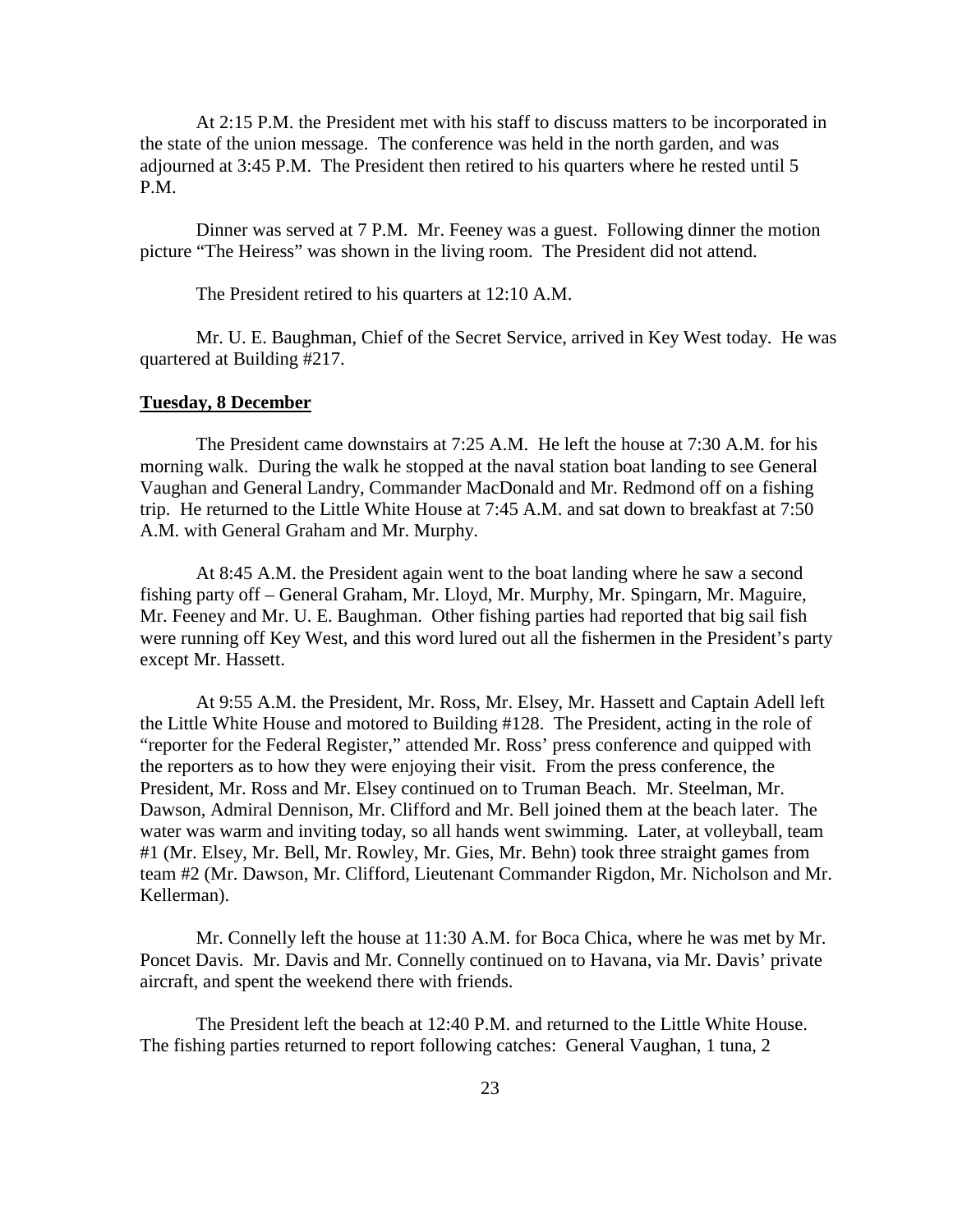barracuda; General Landry, 2 barracuda; Commander MacDonald, 2 barracuda, 1 mackerel; Mr. Murphy, 1 barracuda.

Mr. Lloyd and Mr. Maguire were luncheon guests.

At 2 P.M. the President retired to his quarters where he rested until 4 P.M.

 At 6 P.M. Mr. Frank Pace Jr., Mr. David K. Niles and Mr. W. F. Schaub arrived from Washington to join the President's party. Coming down in the same aircraft were Dr. Bruce D. Forsyth, Commander Warden, Mr. Percy E. Nelson, Mr. John W. Parker and Mr. Joseph G. Giordano. Mr. Pace, Mr. Schaub and Mr. Niles were berthed at the Little White House; Dr. Forsyth at Quarters "L"; Mr. Nelson, Mr. Parker and Mr. Giordano at BOQ 128. Commander Warden returned to his duty in the WILLIAMSBURG.

 Lieutenant H. W. Burrill, USN, courier, arrived from Washington at 6:10 P.M. with official White House mail.

 Dinner was served at 7 P.M. There were no guests. Following dinner, the motion picture "The Great Lover" was shown at the Little White House. The President did not attend. He worked on official mail.

The President retired at 12:30 A.M.

#### **Friday, 9 December**

 The President came downstairs at 7:35 A.M. He left the house at 7:40 A.M. for his morning walk and returned at 7:55 A.M. He sat down to breakfast at 8 A.M. with Mr. Pace, Mr. Niles, Mr. Steelman, Mr. Hassett.

 Following breakfast, the President conferred with Mr. Pace and Mr. Schaub until 9:30 A.M.

 Mr. Hassett, Mr. Clifford, General Vaughan, General Graham, Mr. Niles, Mr. Dawson, Commander Holton and Captain Ritchett left the Little White House at 8:50 A.M. for Boca Chica. At Boca Chica they enplaned (Navy R4D, Lieutenant Beare) for Havana, where they spent the day sightseeing and shopping.

 At 10:10 A.M. the President, Mr. Steelman, Dr. Forsyth, Mr. Spingarn and Mr. Feeney left the Little White House and walked to Truman Beach. General Landry joined them there later. The President went swimming. At volleyball: Team#1 (Mr. Pace, Mr. Rowley, Lieutenant Moore, Mr. Schaub, Mr. Behn) took three straight games from Team #2 (Commander Warden, Lieutenant Commander Rigdon, Mr. Spingarn, Mr. Barry and Dr. Forsyth).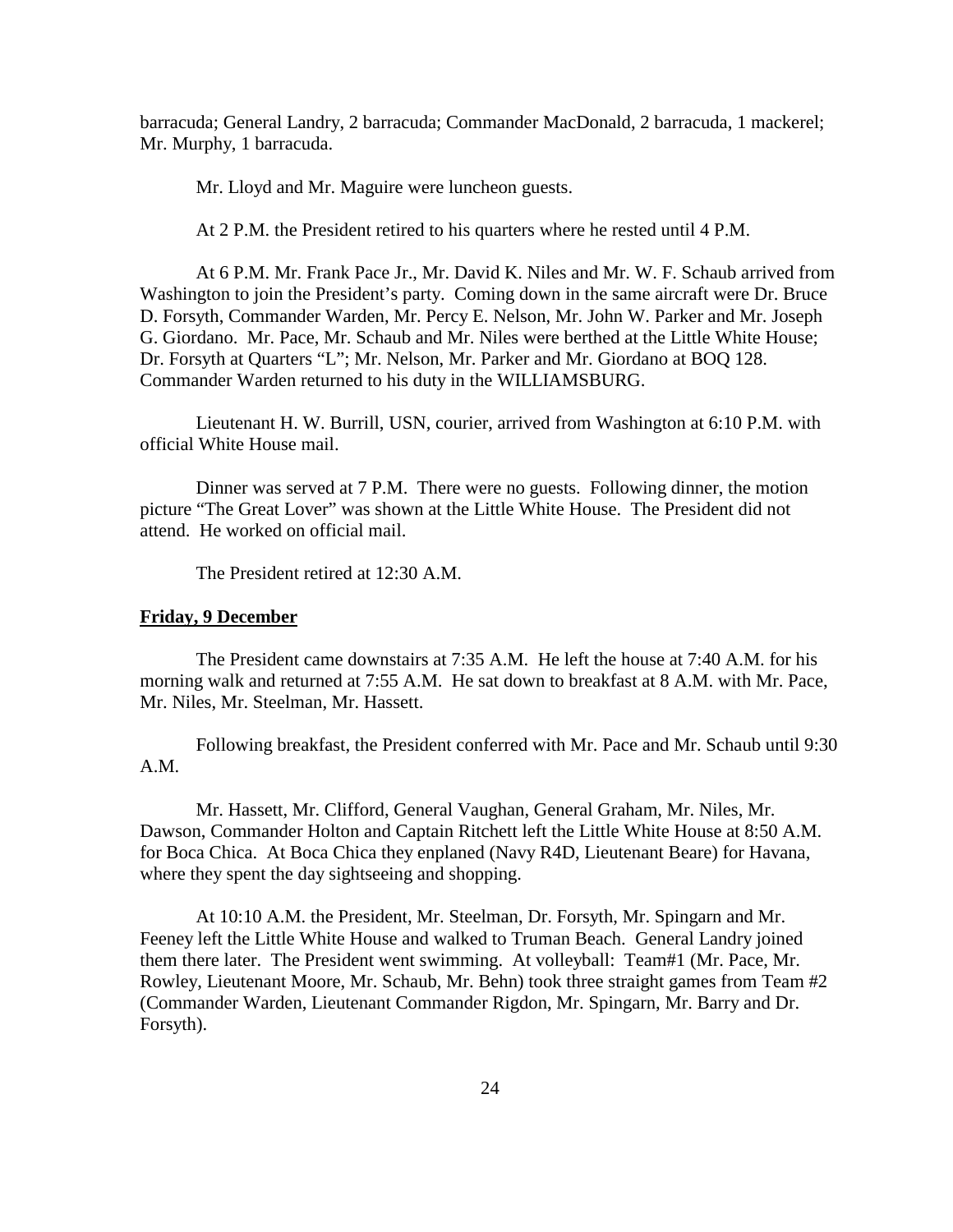Lieutenant Burrill, courier, left the Little White House with official mail at 10:15 A.M. for Boca Chica. From Boca Chica he returned to Washington via naval aircraft. Mr. Bell, Mr. Baughman and Mr. Usher returned to Washington in this same plane.

 The President left the beach at 12:25 P.M. and motored back to the Little White House.

Lunch was served at 1 P.M. Dr. Forsyth and Mr. Spingarn were guests.

 At 2 P.M. the President retired to his quarters where he rested until 4 P.M. At the same time General Landry, Mr. Feeney and Dr. Forsyth, embarked in a 35-foot motor boat and departed for an afternoon of fishing. They returned at 6:30 P.M. with a total of 53 fish, which they had caught bottomfishing.

 At 6:35 P.M. Mr. Niles and Mr. Hassett returned from Havana. General Vaughan, General Graham, Mr. Clifford and Mr. Dawson remained in Havana overnight.

Dinner was served at 7 P.M. Mr. Ross and Admiral Dennison dined out.

 The motion picture "South of St. Louis" was shown at the Little White House this evening. The President did not attend.

The President retired to his quarters at 12:05 A.M.

#### **Saturday, 10 December**

 The President came downstairs at 7:35 A.M. Accompanied by Mr. Pace, he left the house at 7:40 A.M. for his morning walk. They returned at 7:55 A.M.

 The President sat down to breakfast at 8:10 A.M. with Mr. Pace, Mr. Hassett, Mr. Steelman, Mr. Schaub and Mr. Niles.

The President worked on official mail from 9 A.M. to 9:30 A.M.

 At 9:20 A.M. Mr. Schaub left for Boca Chica where he enplaned in a naval aircraft (JRB) for Miami. He continued from Miami to Washington via a National Airlines scheduled flight.

 The President, Mr. Steelman, Mr. Niles, Mr. Pace, Captain Adell, Mr. Elsey, Dr. Forsyth and Mr. Feeney left the Little White House at 10:15 A.M. and walked to Truman Beach. Mr. Spingarn, Mr. Lloyd, Mr. Maguire, General Landry, Mr. Ross, Mr. Hassett joined later. The President, Mr. Niles, Mr. Murphy, Mr. Lloyd, and Mr. Maguire went swimming. At volleyball, team #1 (Mr. Pace, Lieutenant Moore, Lieutenant Commander Rigdon, Mr. Rowley, General Landry and Mr. Lloyd) took two straight games from Team #2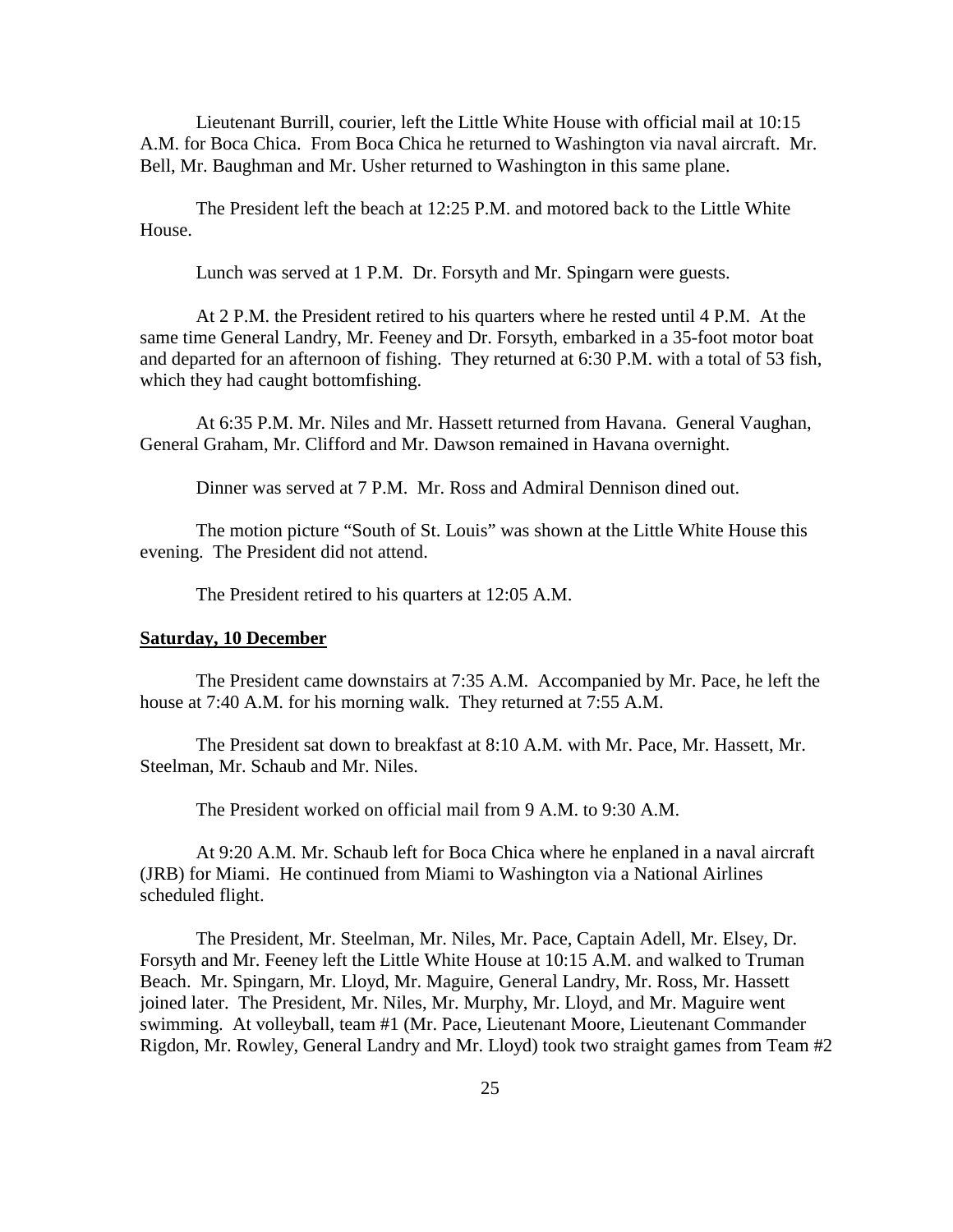(Commander Warden, Dr. Forsyth, Mr. Maguire, Mr. Spingarn, Captain Dudley and Mr. Doster).

 The President left the beach at 12:30 P.M. and motored back to the Little White House.

 General Vaughan, General Graham, Mr. Clifford and Mr. Dawson returned from Havana at 11:30 A.M.

Lunch was served at 1 P.M.

At 2 P.M. the President retired to his quarters where he rested until 4 P.M.

 At 2 P.M. Mr. Ross, Mr. Pace, General Landry, Mr. Feeney and Dr. Forsyth embarked in a station motor boat and departed for the fishing grounds off Key West. They returned at 4 P.M. with no fish and reported having been buffeted around by very rough seas.

 Dinner was served at 7 P.M. Following dinner the motion picture "Keep Them Laughing" was shown in the living room. The President did not attend.

The President retired to his quarters at 1:30 A.M.

#### **Sunday, 11 December**

 Honorable John W. Snyder, Secretary of the Treasury, arrived at the Little White House at 7:20 A.M. and joined the President's party. Mr. Snyder came down from Washington in a Coast Guard aircraft. He was quartered at the Little White House.

 The President came downstairs at 7:55 A.M. He sat on the south porch and chatted with Mr. Snyder and Mr. Hassett until 8:10 A.M., when he and Mr. Snyder left the house and went for a walk about the naval station. They returned at 8:30 A.M.

 During the night an unidentified practical joker brought a small Mexican burro into the Naval Station and tied it onto the shower stall at Truman Beach. The burro was discovered this morning by station police who reported it to the Secret Service who in turn reported it to the President. The Secret Service removed the burro to nearby Fort Taylor, where it was later taken in hand by Naval Station authorities who returned him to his owner (Mr. Alton Freeman, Miami, Florida).

 Mr. Hassett and Commander MacDonald attended the 9 A.M. mass at the Naval Station Memorial Chapel. Mr. Elsey attended church services in Key West. At 9 A.M. the President sat down to breakfast together with Mr. Snyder, Mr. Pace, General Vaughan, Mr. Niles, General Landry, Mr. Steelman, General Vaughan, Admiral Dennison and Mr. Clifford.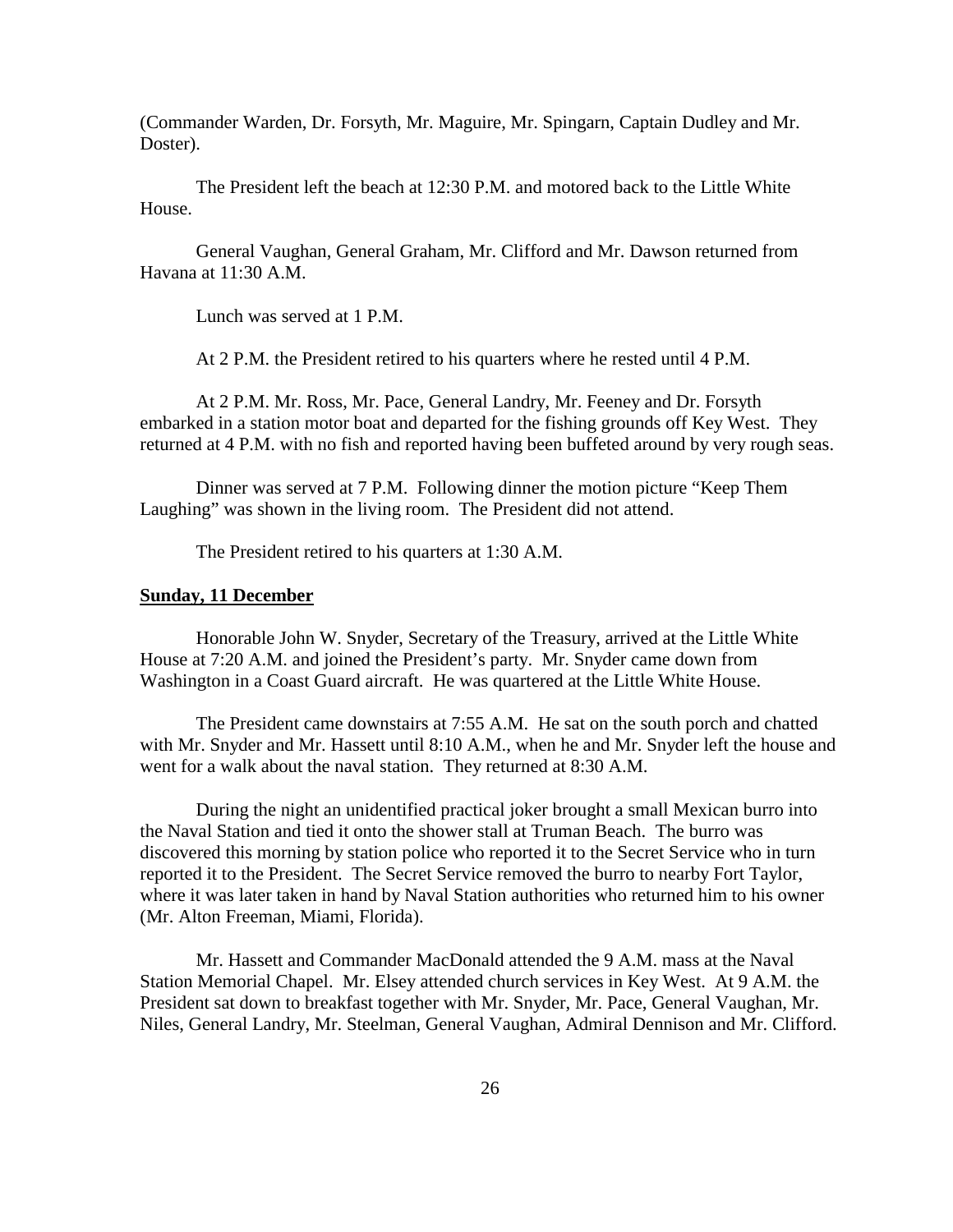At 10:55 A.M. the President, Mr. Snyder, Admiral Dennison, Captain Adell, Mr. Niles, Mr. Pace, General Graham, Mr. Dawson left the Little White House and motored to The Naval Station Memorial Chapel where they attended divine services conducted by Chaplain Rennie. From the Chapel the party continued on to Truman Beach where they were joined later by Mr. Elsey, Mr. Steelman, Mr. Hassett, Mr. Murphy, General Vaughan, Mr. Clifford, General Landry, Mr. Spingarn, Mr. Lloyd, Dr. Forsyth, Mr. Maguire and Mr. Feeney.

 The surf was rather rough today but the President, Mr. Murphy, Mr. Clifford, Mr. Elsey, Mr. Spingarn, Mr. Lloyd, Mr. Maguire, and Mr. Feeney went swimming.

 At volleyball, Team #1 (Mr. Pace, General Landry, Mr. Barry, Mr. Nicholson, Mr. Dawson) defeated Team #2 (Mr. Clifford, Lieutenant Commander Rigdon, Commander Warden, Dr. Forsyth and General Vaughan) three out of four games.

The President left the beach at 1:40 P.M. and motored back to the Little White House.

 At 2 P.M. all hands assembled in the south garden and a group photograph was made by the party photographer.

 Lunch was served at 2:10 P.M. Mr. Elsey had lunch with the Wardroom officers in the WILLIAMSBURG.

 From 3:45 P.M. to 4:45 P.M. the President conferred with Mr. Snyder, Mr. Pace, Mr. Clifford, Mr. Ross and Mr. Murphy. The meeting was held in the north garden.

 Dinner was served at 7:30 P.M. Mr. Hassett and Mr. Elsey dined out. The motion picture "Tension" was shown at the Little White House this evening. The President did not attend.

The President retired to his quarters at 2 A.M.

#### **Monday, 12 December**

 Mr. Ross and General Graham left for Boca Chica at 7:30 A.M., where they enplaned (in Navy R4D, Lieutenant Beare, pilot) for Fort Myers. At Fort Myers they were met by Lieutenant Britt of the Florida State Highway Patrol who took them by motor car to Sanibel Island, where they spent the day with Mr. Ross's sister, Miss Ella Ross.

 The President came downstairs at 7:35 A.M. He left the house at 7:40 A.M. for his morning walk. For the second time he went out into the city. He left the Naval Station by the Green Street gate and re-entered via the Southard Street gate. He returned at 8 A.M. and sat down to breakfast at 8:10 A.M. with Mr. Hassett, Mr. Clifford and Mr. Niles.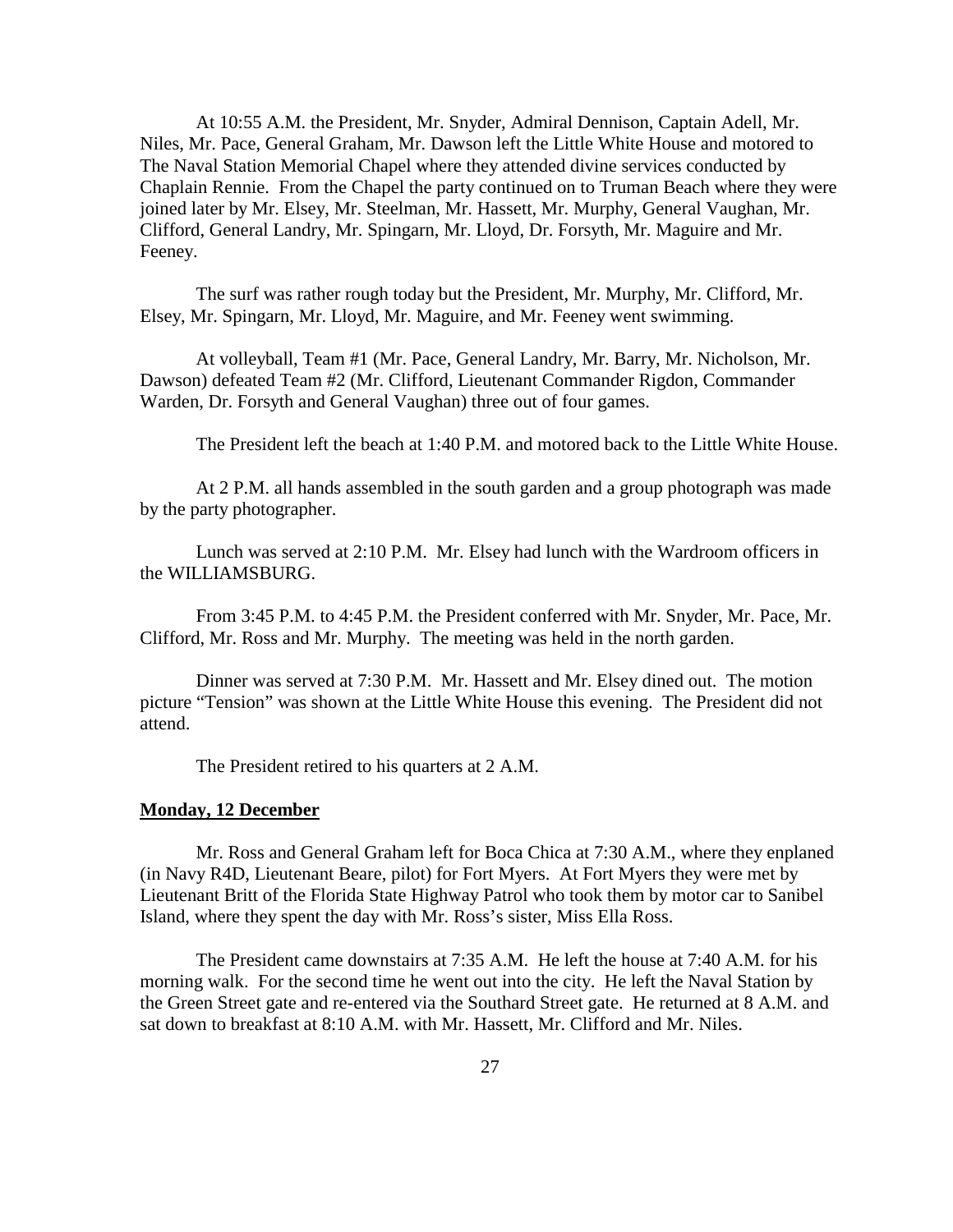At 10:15 A.M. the Presiddent, Mr. Niles, Mr. Elsey, Mr. Steelman, Mr. Clifford, General Vaughan, Mr. Snyder, General Landry, Mr. Dawson, and Mr. Pace left the Little White House and walked to Truman Beach. They were joined there later by Dr. Forsyth, Mr. Feeney, Mr. Maguire, Mr. Spingarn and Mr. Lloyd. The President took his usual swim. At volleyball, Team #1 (Mr. Pace, Lieutenant Moore, Lieutenant Commander Rigdon, Mr. Clifford, General Vaughan, Mr. Lloyd) took two out of three games from Team #2 (Commander Warden, Dr. Forsyth, Mr. Regan, Mr. Dawson, Mr. Spingarn and General Landry).

Mr. Connelly returned from Havana at 11:15 A.M.

 The President left the beach at 12:15 P.M. and motored back to the Little White House.

 Lunch was served at 12:30 P.M. Immediately after lunch, Mr. Snyder, Mr. Pace and Mr. Murphy left for Boca Chica where they enplaned (Coast Guard R4D) for Washington.

At 1:15 P.M. the President retired to his quarters where he rested until 4 P.M.

 At 2:15 P.M. Mr. Feeney and Dr. Forsyth departed on a fishing trip. They returned at 6 P.M. with a catch of 32 fish.

 At 2:20 P.M. Mr. David H. Stowe and Mr. William J. Hopkins arrived to join the President's party. They came down from Washington in the INDEPENDENCE which had remained in Washington since Wednesday of last week. Passengers in the INDEPENDENCE also included Mr. Philleo Nash, Mr. Charles Maylon, Mr.Russell P. Andrews, Mr. Long and Mr. Charnley. Mr. Stowe, Mr. Hopkins, Mr. Nash, Colonel Maylon and Mr. Andrews were billeted at Quarters "L"; Mr. Long and Mr. Charnley at BOQ 128.

 At 2:30 P.M. Lieutenant W. A. Sims, USN, courier, arrived with official White House mail. He came down from Washington in the INDEPENDENCE. The naval aircraft (R4D) scheduled to bring the mail from Washington deadheaded to Key West today in order to be available on Tuesday to return the mail to Washington.

Mr. Ross and General Graham returned from Sanibel Island at 6 P.M.

Dinner was served at 7 P.M.

 The motion picture "In the Good Old Summertime" was shown at the Little White House this evening. The President did not attend. The house fire alarm sounded during the movies. A hurried investigation proved there was no fire and that the alarm had been set off by an electrical defect in the system.

 General Graham addressed the meeting of Monroe County Medical Association held in Key West this evening.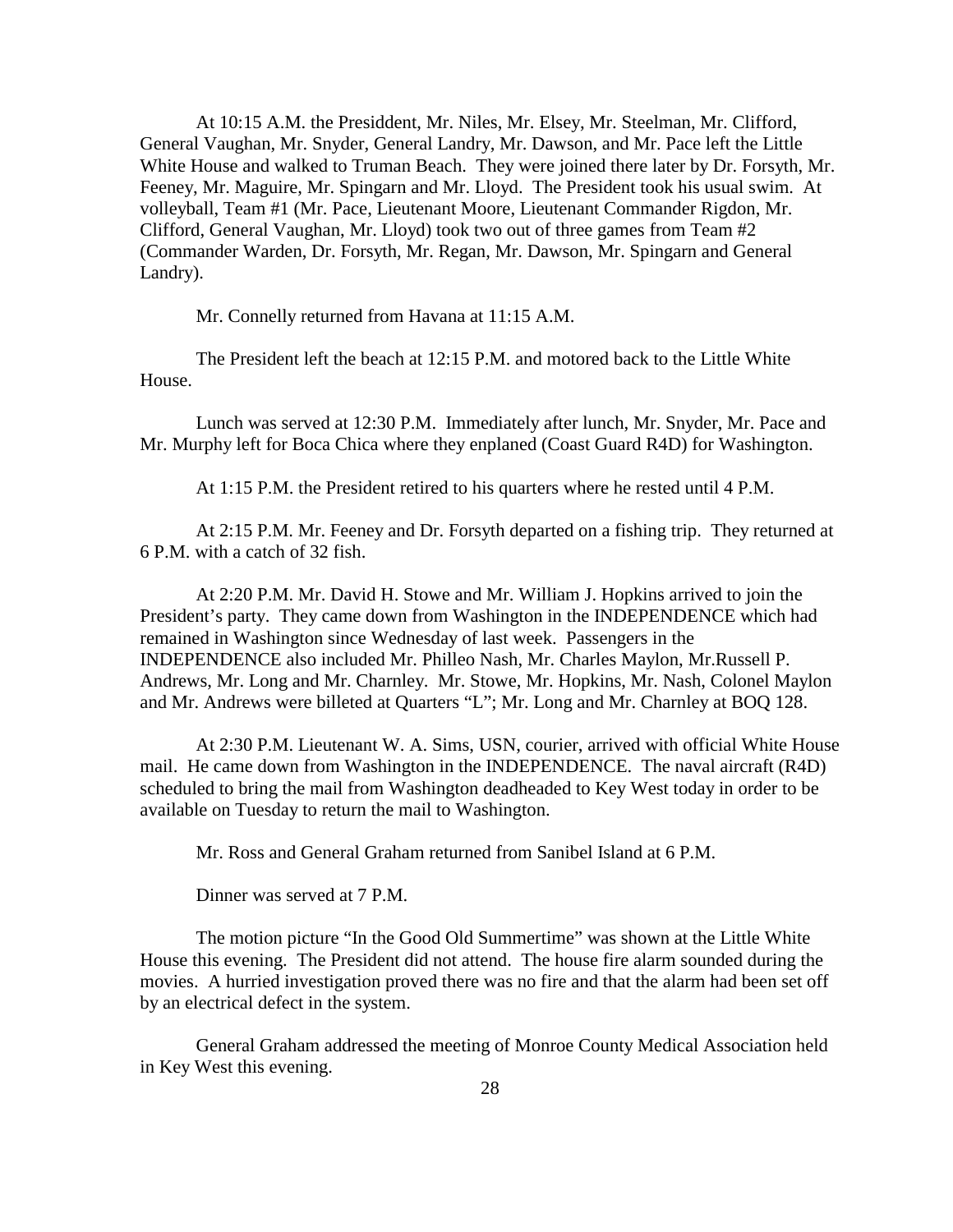After the movies, the President worked on official mail from 11 P.M. to 12:30 A.M. He retired to his quarters at 1:30 A.M.

#### **Tuesday, 13 December**

 The President slept late this morning and did not come downstairs until 8:10 A.M. He did not go for a walk but, instead, sat on the south porch and read the morning newspaper until 8:30 A.M. He then sat down to breakfast with Mr. Clifford, Mr. Hassett, Mr. Hopkins, Mr. Niles, Mr. Dawson and Mr. Steelman.

 At 9 A.M. General Landry, General Graham and Mr. Stowe embarked in a station motor boat and departed on a fishing trip. They returned at 12 noon with a catch of one small grouper, one parrotfish and one octopus.

 At 10 A.M. Lieutenant Sims left the Little White House with official mail to be returned to Washington. Mr. Spingarn, Mr. Lloyd, Mr. Feeney, Mr. Maguire, Mr. Redmond and Mr. Nelson also returned to Washington via today's mail plane.

 At 10:10 A.M. the President, Mr. Niles, Admiral Dennison, Captain Adell, Mr. Nash, Colonel Maylon, General Vaughan, Dr. Forsyth, Mr. Andrews, and Mr. Hopkins left the Little White House and walked to Truman Beach. Mr. Hassett and Mr. Ross joined them there later. The President, Mr. Hassett and Mr. Dawson went swimming. Mr. Nash and Commander Warden tried their hand at sailing the dinghy. They went out beyond the roped off area and had great difficulty getting back – had to resort to the use of oars, aided by a push from Dr. Forsyth who swam out to their rescue.

 The President left the beach at 12:40 P.M. and motored back to the Little White House.

 Lunch was served at 1 P.M. After lunch the President worked on official mail until 2 P.M., when he retired to his quarters where he rested until 4:15 P.M.

 At 4:30 P.M. a group consisting of Mr. Hassett, Mr. Clifford, Mr. Hopkins, Dr. Forsyth and Colonel Maylon embarked in a station motor boat and left on a fishing expedition. They returned at 5:30 P.M. with no fish.

 Mr. Dawson left the Little White House at 3:30 P.M. for Meacham Field where he enplaned for Miami. He did not rejoin the President's party.

Dinner was served at 7 P.M.

 The motion picture "All the King's Men" was shown at the Little White House this evening. The President did not attend.

The President retired to his quarters at 1 A.M.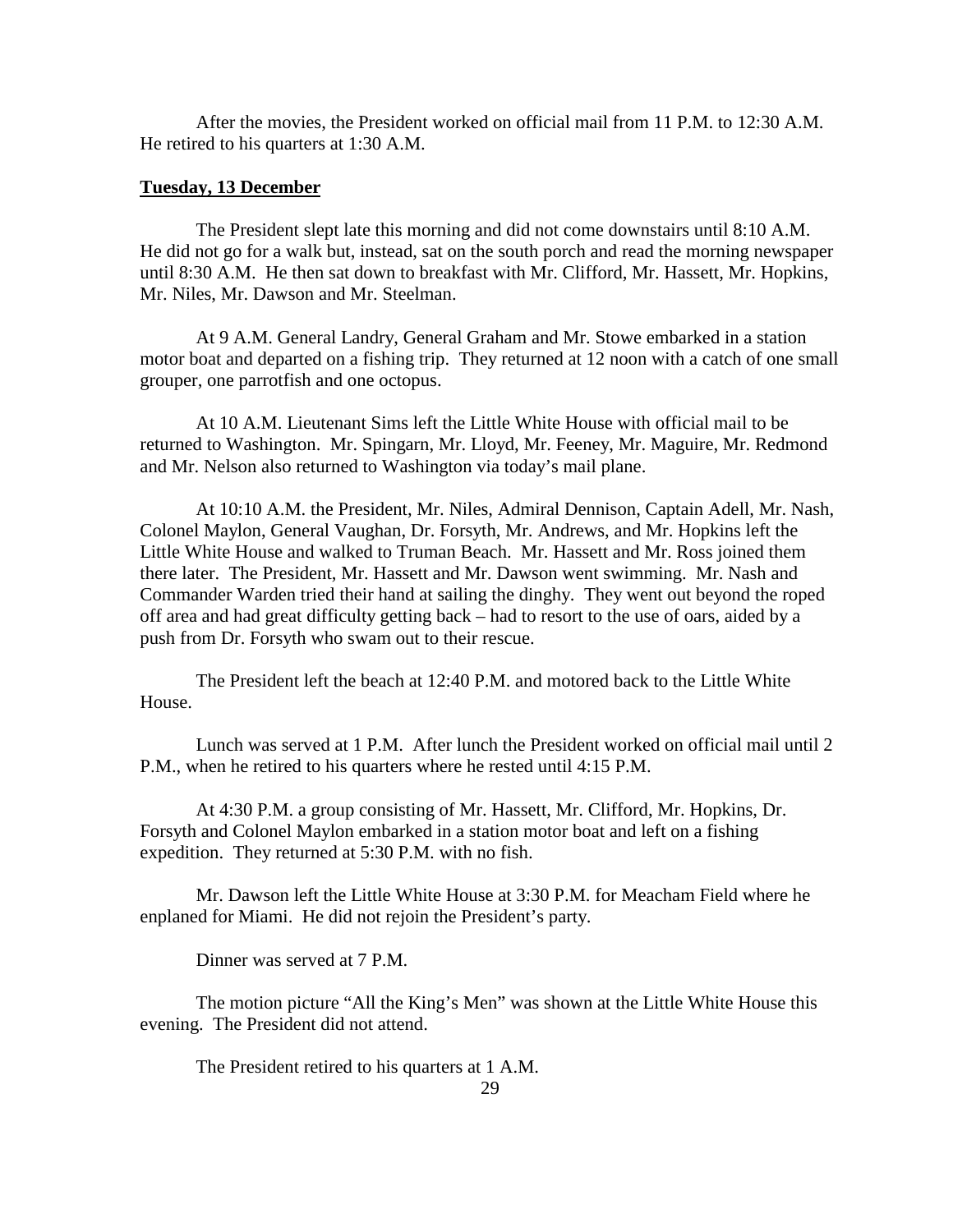#### **Wednesday, 14 December**

 The President came downstairs at 7:40 A.M. He left the house at 7:45 A.M. and took a walk around the Naval Station. He returned to the Little White House at 8:10 A.M. and sat down to breakfast at 8:15 A.M. with Mr. Hassett, Mr. Elsey and Mr. Niles.

 At 10:20 A.M. the President, General Vaughan, Captain Adell, Colonel Maylon, Mr. Andrews, Mr. Nash, Dr. Forsyth left the Little White House and walked to the beach. Mr. Steelman, General Landry, General Graham and Mr. Hassett joined them there later. The President, Mr. Steelman, Mr. Hassett, Colonel Maylon and Mr. Nash went swimming.

 At volleyball: Team #1 (General Vaughan, Lieutenant Commander Ridgon, Mr. Rowley, Colonel Maylon, Commander Warden and Dr. Forsyth) took two out of three games from Team #2, (Mr. Nash, Mr. Campion, Mr. Parker, Mr. Gies, Mr. Fugler and Mr. Behn).

 The President left the beach at 12:40 P.M. and motored back to the Little White House.

 A picnic lunch was served in the north garden. After lunch the President retired to his quarters where he rested until 4:30 P.M.

 At 2:15 P.M. Mr. Hassett and Dr. Forsyth embarked in a station motor boat and departed on a fishing trip. They returned at 4:20 P.M., with six small fish (grunts).

 Mr. Russell J. McMullin (White House Communications staff) was admitted to the Naval Hospital, Key West, this afternoon for treatment on recommendation of Commander Warden.

At 3:20 P.M. Mr. Niles left for Miami where he spent the weekend with friends.

 At 6 P.M. the President, Mr. Steelman, Mr. Hassett, Mr. Connelly, Mr. Ross, Mr. Clifford, General Vaughan, General Graham, General Landry, Mr. Elsey, Mr. Stowe, Mr. Hopkins, Colonel Maylon, Mr. Andrews, Mr. Nash and Dr. Forsyth left the Little White House and motored to the Aeropalms Club, at the Seaplane Base in Key West, where they attended a reception given jointly by Admiral Dennison and Commander MacDonald. All except Mr. Connelly returned at 7:15 P.M.

 Dinner was served at 8 P.M. Mr. Andrews was a guest. Mr. Connelly and Admiral Dennison dined out. Following dinner, the motion picture "Set Up" was shown at the Little White House. The President did not attend.

The President retired to his quarters at 10:20 P.M.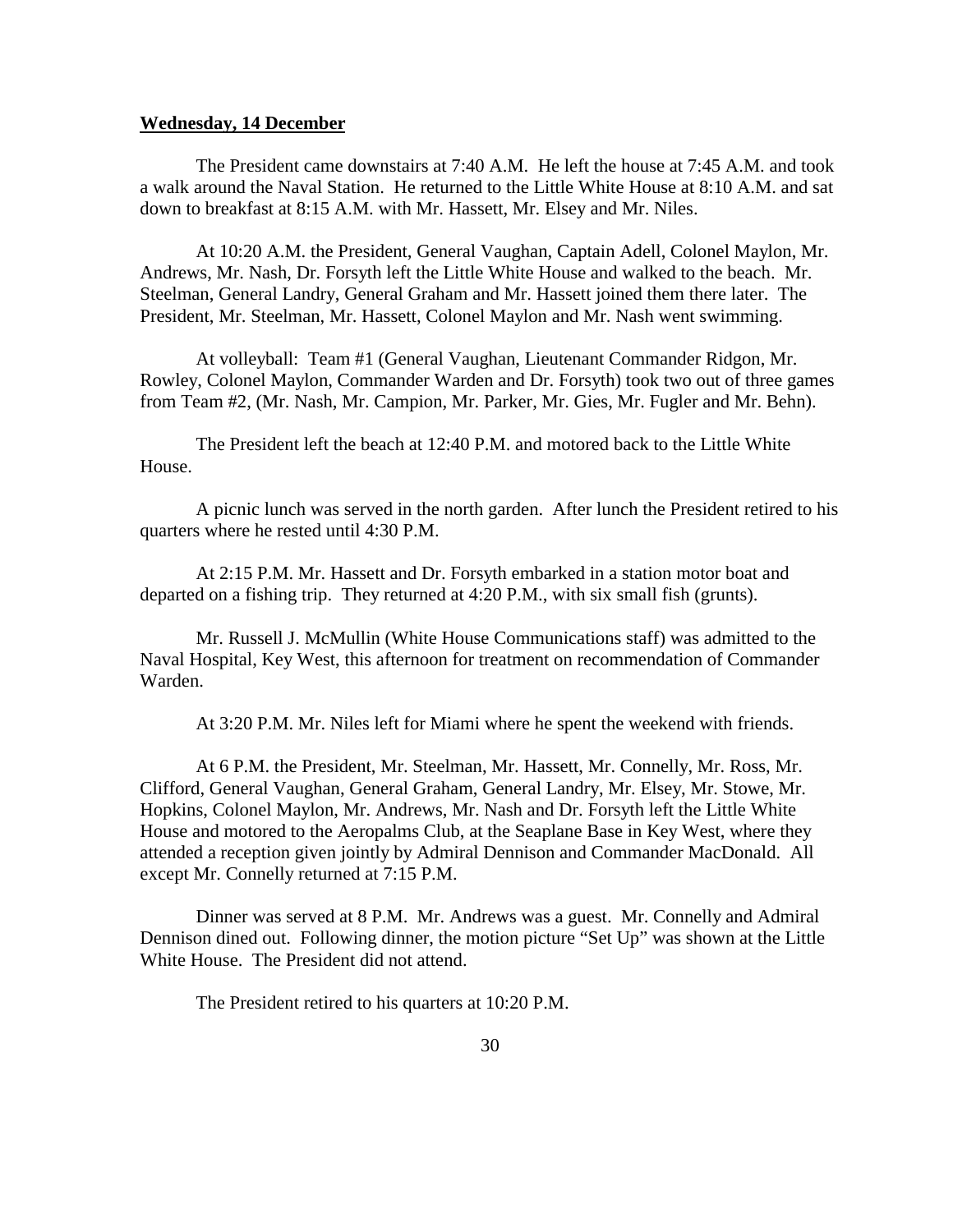#### **Thursday, 15 December**

 The President came downstairs at 7:30 A.M. He left the house at 7:40 A.M. for a walk around the Naval Station. He returned to the Little White House at 8 A.M. and sat down to breakfast at 8 A.M. with General Vaughan and Mr. Hassett.

 At 9:55 A.M. the President and Mr. Ross left the Little White House and motored to the press room (Bldg. 128), where the President held a press conference and posed for the photographers. At 10:15 A.M. they left the press room and continued on to the beach, where they were joined by General Landry, Mr. Andrews, Colonel Maylon, Mr. Nash, General Graham, Mr. Hopkins, Dr. Forsyth, General Vaughan, Mr. Hassett, Mr. Steelman and Mr. Clifford. The President, Mr. Stowe, Mr. Steelman, Mr. Hassett, General Vaughan, Mr. Nash and Dr. Forsyth went swimming. At volleyball, Team #1 (Mr. Clifford, Mr. Fugler, Mr. Campion, Dr. Forsyth, Lieutenant Commander Rigdon and Mr. Parker) took four out of six games from Team #2 (Lieutenant Moore, Commander Warden, Mr. Nash, Mr. Hopkins, Mr. Giordano and General Vaughan).

 Mr. William M. Boyle Jr. (Chairman of the Democratic National Committee) arrived from Miami at 11:30 A.M. for a brief call on the President.

Captain Ritchett (Washington Metropolitan Police) left to return to Washington.

 The President left the beach at 12:45 P.M. and motored back to the Little White House.

 Mr. Boyle was a guest at lunch. After lunch the President retired to his quarters where he rested until 3 P.M.

The President conferred with Mr. Boyle from 3 to 3:30 P.M.

 At 5 P.M. Mr. Boyle and Mr. Connelly departed for Boca Chica where they enplaned for Miami (Navy R4D, Lieutenant Beare). Mr. Connelly remained in Miami until Saturday, 17 December, when he rejoined the President's party.

 Dinner was served at 7 P.M. Lieutenant Colonel Williams, Mr. Nash and Colonel Maylon were guests. Mr. Ross dined out.

 The motion picture "The Girl from Jones Beach" was shown at the Little White House this evening. The President did not attend.

The President retired to his quarters at 10 P.M.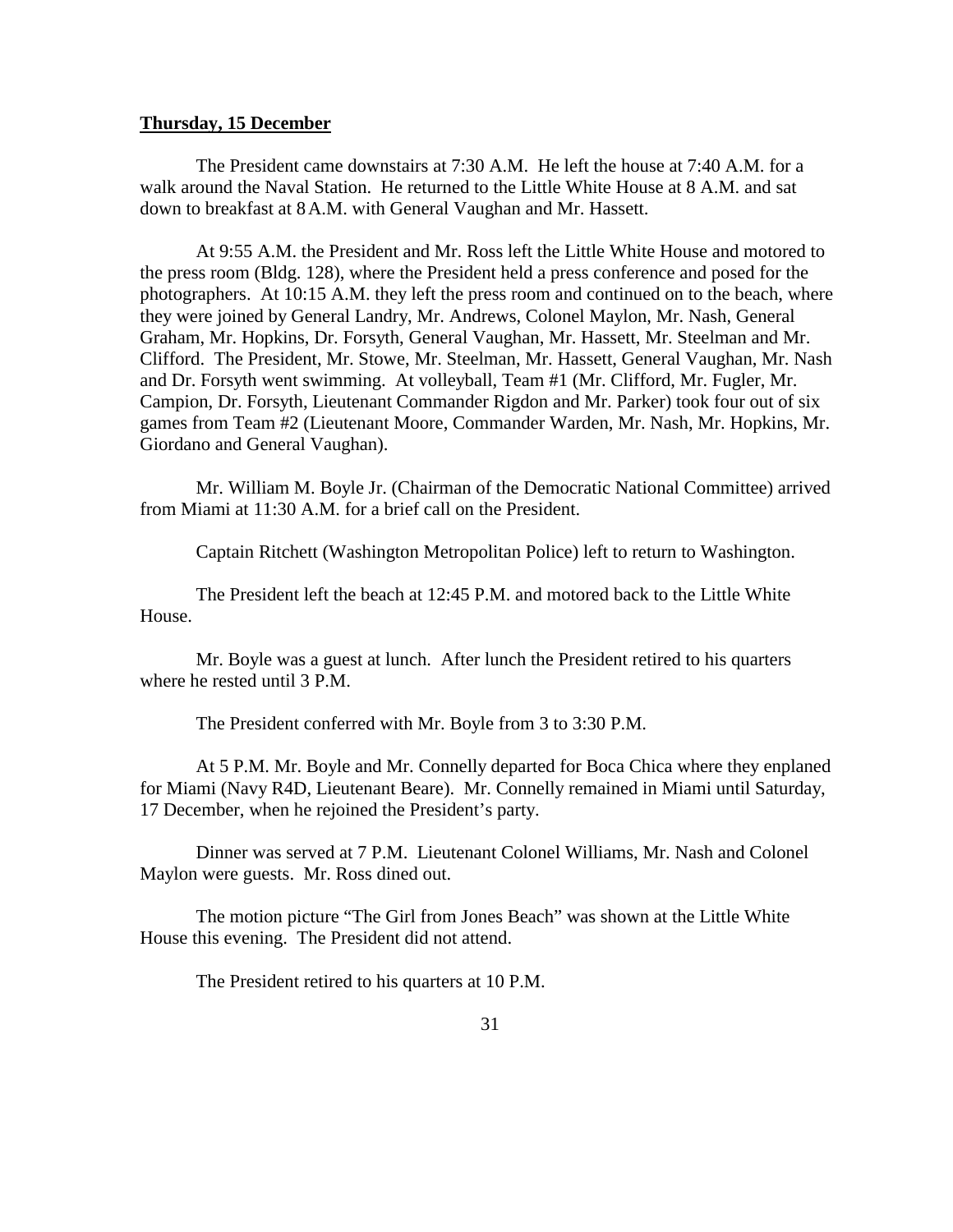#### **Friday, 16 December**

 The President came downstairs at 7:15 A.M. He spent the next fifteen minutes on the south porch reading the morning newspaper. At 7:30 A.M. he left the house for his morning walk, which took him out into Key West. He left the station by way of the Greene Street gate and returned via the Southard Street gate. He returned to the quarters at 7:55 A.M. and sat down to breakfast at 8:10 A.M. with Mr. Hopkins, Mr. Elsey and Mr. Hassett.

 At 8:35 A.M. Mr. Elsey, Mr. Hopkins, Mr. Nash, Colonel Maylon, Commander MacDonald, Lieutenant Colonel Williams, Mr. Giordano and Mr. Parker left the Little White House for Boca Chica. At Boca Chica they enplaned for Havana (Navy R4D), Lieutenant Beare, pilot), where they spent the day shopping and sightseeing.

 The weather was cloudy this morning and it appeared that rain might descend at any moment, so the President did not go to the beach. He remained at the Little White House and visited with members of his staff.

 Captain O. A. Smith, Medical Corps, USN, and Captain F. L. Busey, USN, were guests at lunch.

 After lunch the President retired to his quarters where he rested until 4 P.M. Lieutenant Burrill (courier) arrived from Washington with official White House mail at 5 P.M.

 Dinner was served at 7 P.M. Mr. Ross dined out. Following dinner the motion picture "Quartet" was shown at the Little White House. The President worked on official papers and did not attend the movies.

The President retired to his quarters at 12:40 P.M.

#### **Saturday, 17 December**

 The President came downstairs at 7:30 A.M. He left the house five minutes later for a walk around the naval station, from which he returned at 7:50 A.M.

 At 7:40 A.M. General Landry left for Boca Chica where he enplaned for Tulsa, Oklahoma (USAF B-25, Lieutenant Colonel Duncan, pilot) where he had an official engagement.

 The President sat down to breakfast at 8:15 A.M. with Mr. Hassett and General Graham, Mr. Elsey and Mr. Steelman.

 The President worked on official mail from 8:30 A.M. to 9:15 A.M. At 9:25 A.M. the President, General Vaughan, Admiral Dennison, General Graham and Captain Adell left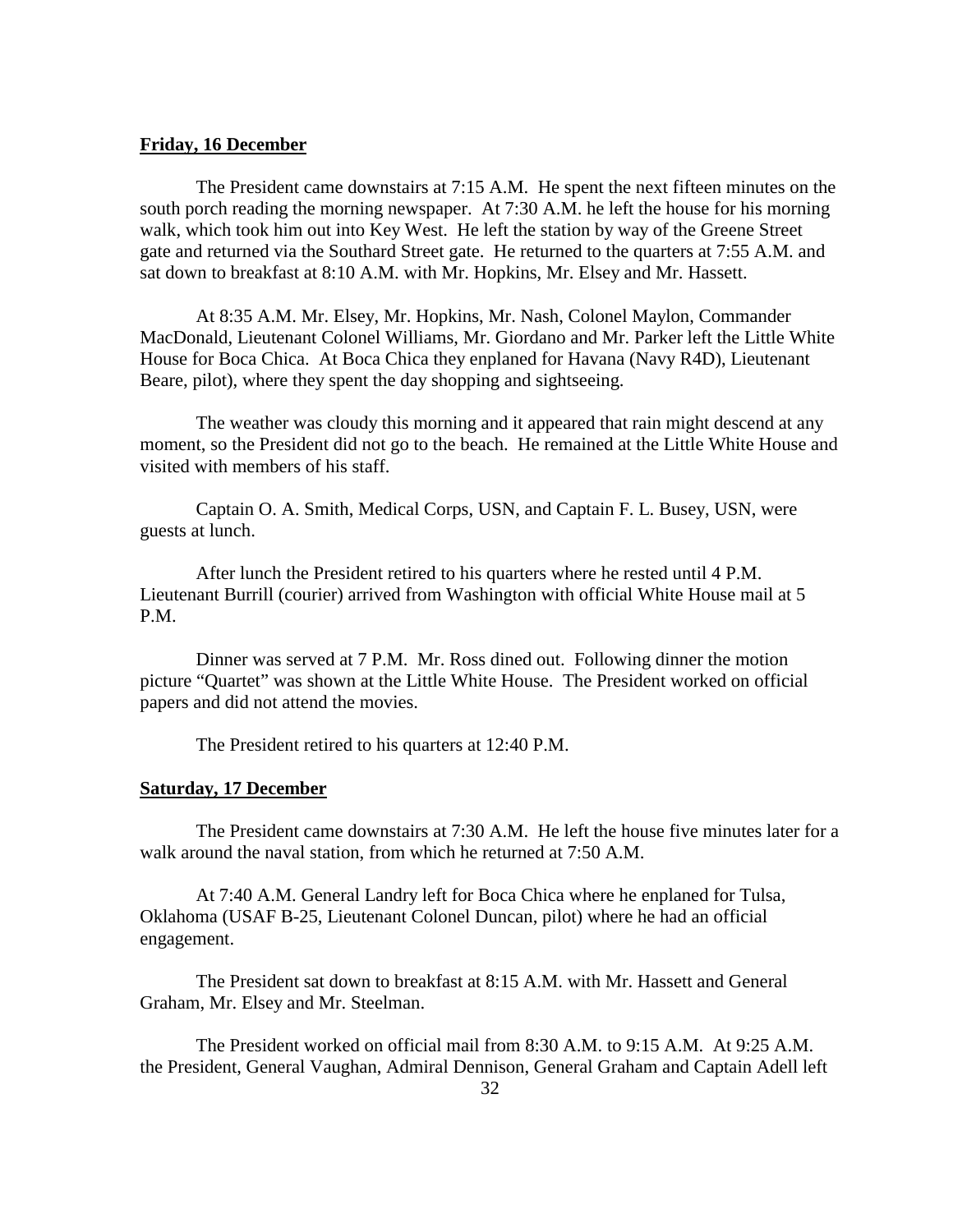the Little White House and motored to the Fleet Sonar School where the President inspected the personnel of the school and delivered diplomas to the members of the graduating class. Enlisted men who received diplomas were:

| William Stockstad   | Edgar J. Fox                  |
|---------------------|-------------------------------|
| Richard L. Hedd     | <b>Richard Thwing Helmers</b> |
| Jack F. Sanders     | Earl G. Blancgard             |
| Arthur K. Anderson  | Edward S. Benko               |
| Gordon Bill         | Lynwood G. Kittrell           |
| James W. McJannet   | <b>Gerald Bellart</b>         |
| Freeman S. Graham   | Raymond Krolikowski           |
| Alfred C. Ticineto  | Ronald A. Black               |
| <b>Hugh Casey</b>   | Ralph W. Calloway             |
| Charles N. Lafebyre | Verdie J. Hendley             |
| Felix R. Werbicki   | Roger L. Bobzien              |
| Francis R. Brown    | Ronald J. Porter              |
| Charles E. Haas     | Ray C. Hopkins                |
| Edward C. Brezinski | James A. Smith                |
| Ralph Unislawski    | James B. Woods                |
| John P. Bobbie      | Harvey F. Kaufman             |
| William C. Trotter  | Frederick M. Foreman          |
| Tom C. Pemberton    | Donald Mazurkiswicz           |

 After he had delivered the diplomas and shaken hands with each of the 36 men, the President remarked as follows: "Captain (William R. Carruthers, Commanding Officer of the Sonar School), and Members of this Class: It is a pleasure to me to again appear here for your graduation exercises.

 "You young men have been putting in some strenuous hours trying to fit yourselves for one of the great necessities of our national defense program. I am familiar with what you have been doing, although I am not as proficient in it as you undoubtedly are.

 "I hope you will have successful careers and that this school will continue to turn out young men such as you for the welfare and benefit of the country.

"Thank you very much."

 Captain Carruthers later commented that "since President Truman first presented diplomas at the Sonar School last March, applications for enrollment have doubled.

 The President, General Vaughan, General Graham, Admiral Dennison, and Captain Adell returned to the Little White House at 9:50 A.M.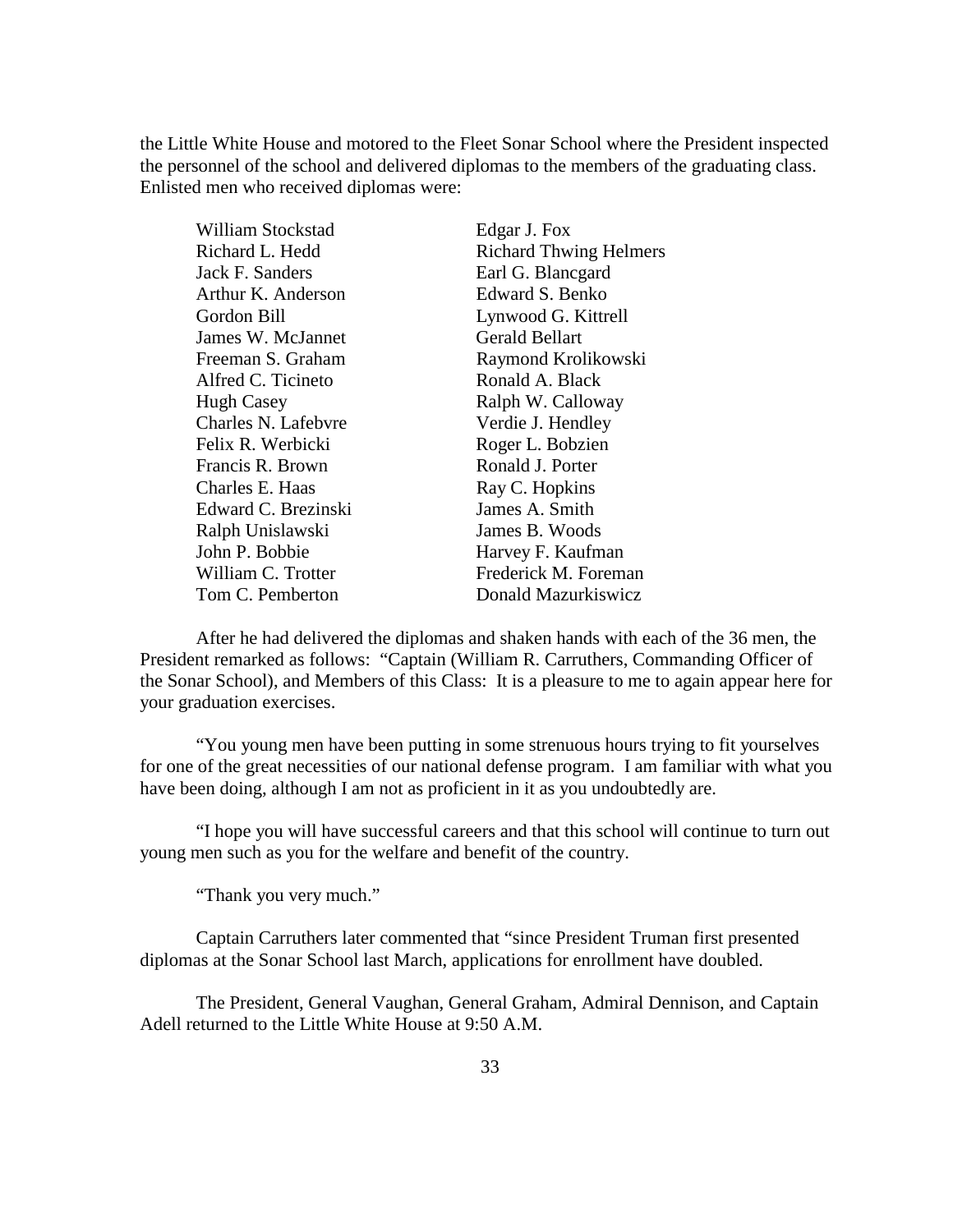At 10 A.M. General Graham, Lieutenant Burrill (courier), Dr. Forsyth, Colonel Maylon, Mr. Parker and Mr. Giordano left the Little White House for Boca Chica. At Boca Chica, General Graham enplaned for Miami (Navy R4D, Lieutenant Beare, pilot). The others returned to Washington via the regularly scheduled mail plane.

 At 10:10 A.M. the President, Admiral Dennison, Captain Adell, Mr. Stowe, Mr. Hopkins and Mr. Andrews left the house and walked to the beach. Mr. Elsey and General Vaughan were at the beach when the President arrived. Mr. Steelman, Mr. Ross and Mr. Hassett joined him there later.

 The President went swimming. Later he walked over to nearby Fort Taylor, but the gates were locked and he could not get in, so he returned to the beach. At volleyball, Team #1 (Admiral Dennison, General Vaughan, Lieutenant Moore, Mr. Hopkins, Lieutenant Commander Rigdon and Mr. Boggs) defeated Team #2 (Mr. Clifford, Mr. Stowe, Mr. Nash, Commander Warden, Mr. Campion, Mr. Elsey) three out of five games.

 The President left the beach at 12:35 P.M. and motored back to the Little White House.

Mr. Connelly returned from Miami at 1:30 P.M. and rejoined the President's party.

Mr. Andrews was a guest at lunch, which was served at 1:45 P.M.

 After lunch, the President worked on official papers until 2:45 P.M. when he retired to his quarters where he rested until 4:30 P.M.

 At 5 P.M. General Landry telephoned from Memphis, Tennessee, to advise that due to adverse weather conditions his plane had been unable to land at Tulsa, Oklahoma; that he had put down at Memphis to refuel; and that he now planned to go on to New Orleans where he would visit his mother. Mrs. Landry was then quite ill.

Dinner was served at 7 P.M. Mr. Nash was a guest. Admiral Dennison dined out.

 The motion picture "You're My Everything" was shown at the Little White House this evening. The President did not attend.

The President retired to his quarters at 12:15 P.M.

#### **Sunday, 18 December**

 Mr. Steelman left the house at 7:30 A.M. for Boca Chica. At Boca Chica he enplaned (Navy R4D, Lieutenant Beare, pilot) for Miami where he visited with friends until Monday, 19 December.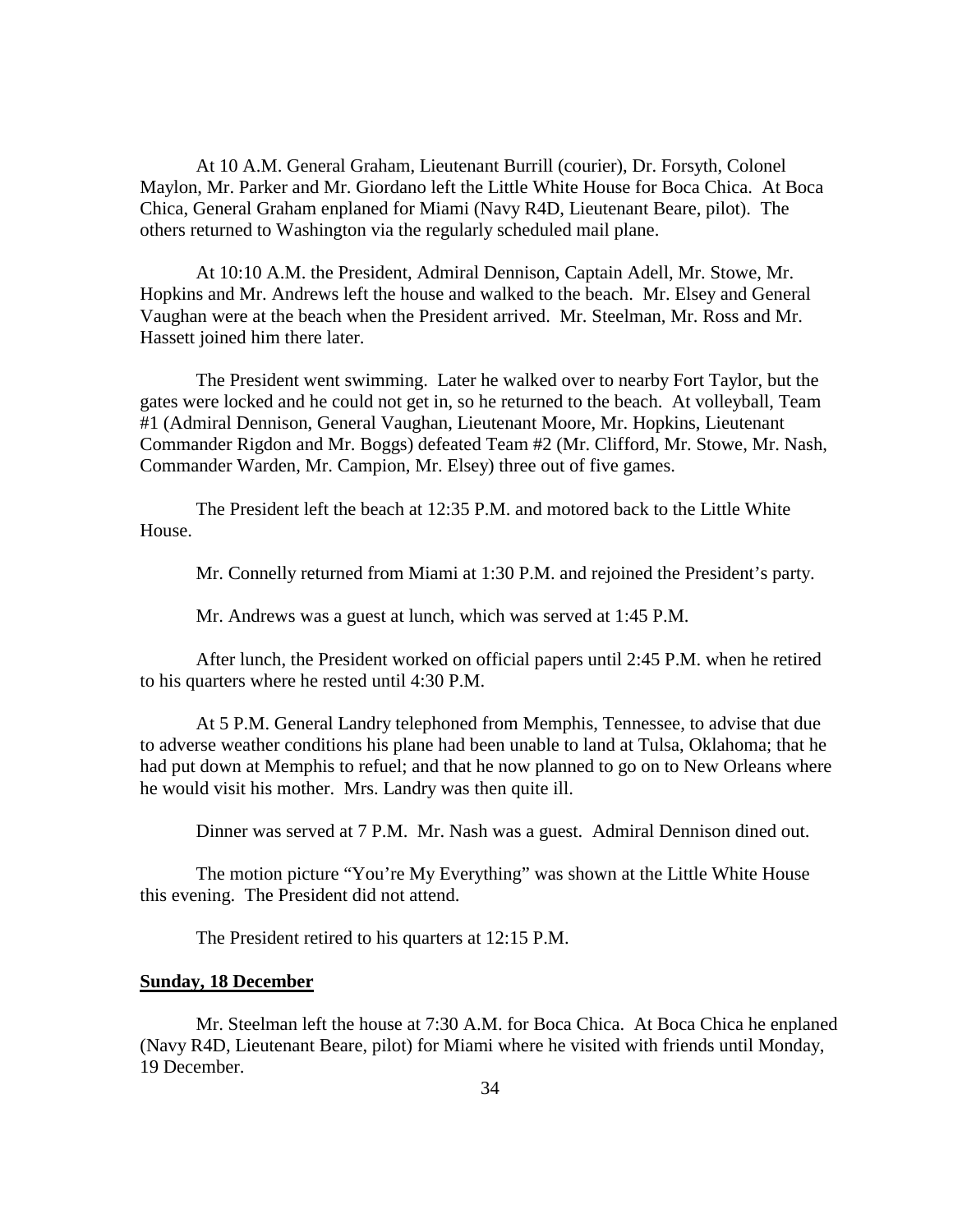The President came downstairs at 8:30 A.M. He did not take his usual morning walk but instead sat on the south porch and chatted with Mr. Hassett and Mr. Clifford for the next half hour. At 9 A.M. he sat down to breakfast with Mr. Clifford and Mr. Elsey. Mr. Hassett attended the 9 A.M. mass at the Naval Station Memorial Chapel.

 The President, accompanied by Admiral Dennison, Captain Adell, Mr. Clifford and Mr. Stowe, left the Little White House at 10:50 A.M. and motored to the Naval Station Memorial Chapel where they attended divine services. The services were conducted by Chaplain Rennie. They returned to the Little White House at 11:50 A.M.

 At 12 noon the President, Admiral Dennison, Mr. Clifford, Mr. Hassett, Captain Adell, Mr. Nash left the Little White House and walked to the beach. General Vaughan, Mr. Andrews and Mr. Stowe were at the beach when the President arrived. Mr. Hopkins joined them there later. The President, Mr. Hassett, Mr. Stowe and Mr. Nash went swimming. At volleyball, Team #1 (Mr. Clifford, Mr. Fugler, Mr. Hopkins, Lieutenant Commander Rigdon and Mr. Nash) defeated Team #2 (Admiral Dennison, Commander Warden, General Vaughan, Mr. Campion and Mr. Nicholson) three games out of five.

 General Graham returned from Miami at 12:30 P.M. and rejoined the President's party.

The President left the beach at 1:45 P.M. and motored back to the Little White House.

 Lunch was served at 2 P.M. Following lunch the President retired to his quarters where he rested until 4:30 P.M.

 Dinner was served at 8 P.M. Captain Adell, Mr. Andrews and Mr. Nash were guests. Mr. Connelly and Mr. Clifford dined out.

 At 9 P.M. the motion picture "Everybody Does It" was shown at the Little White House. The President did not attend.

 General Landry returned to the Little White House at 10:20 P.M. and rejoined the party.

The President retired to his quarters at 1 A.M.

#### **Monday, 19 December**

 The President came downstairs at 7:30 A.M. and left the house at 7:35 A.M. for his morning walk. He again went out into Key West – leaving the Naval Station via the Greene Street gate and returning by way of the Southard Street gate. He returned to the Little White House at 8 A.M. and sat down to breakfast at 8:15 A.M. He dined alone as there was no one else up and about.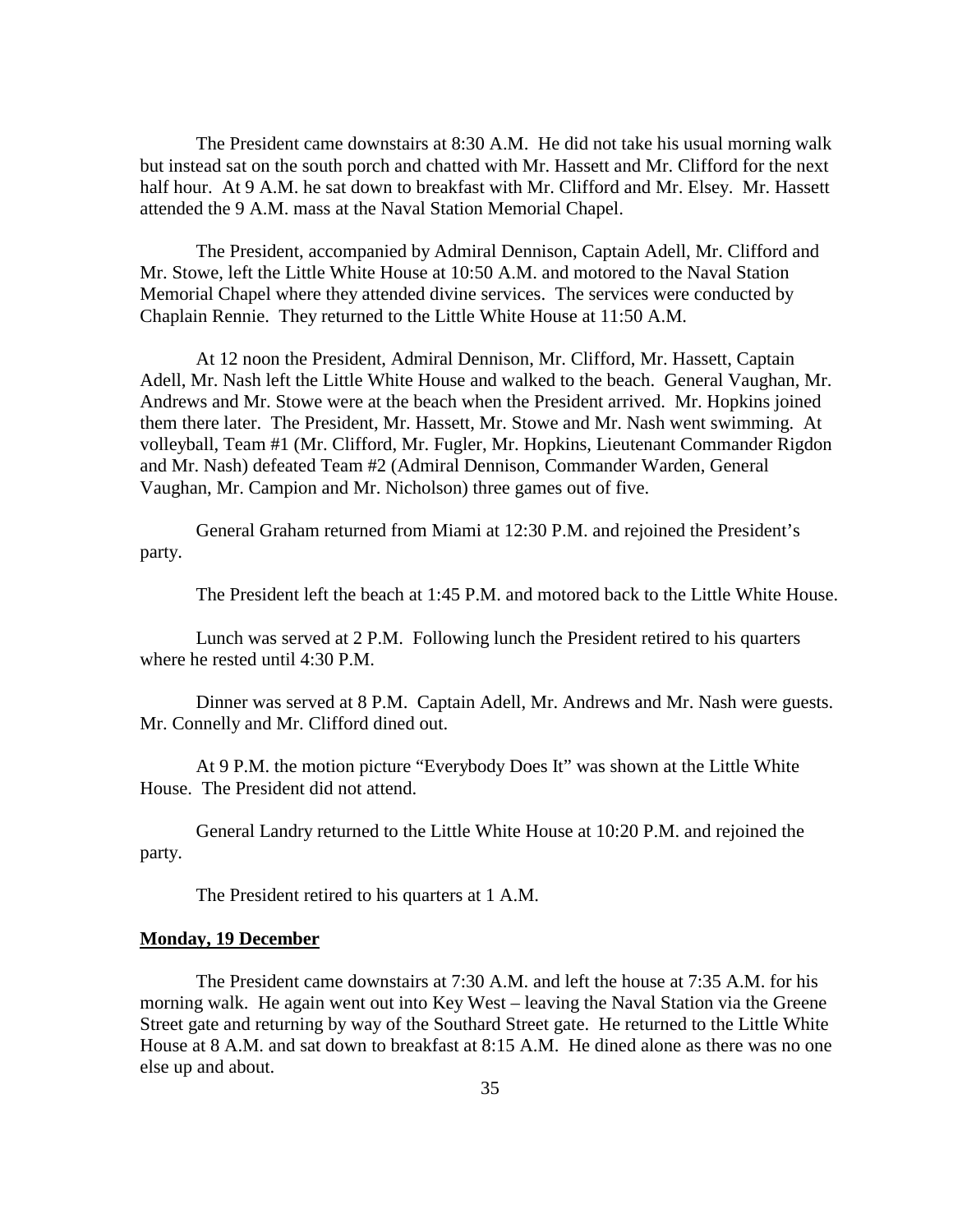At 9:30 A.M. General Graham, Mr. Hassett and General Landry embarked in a station motor boat and departed for the fishing grounds off Key West.

 At 10 A.M. the President inspected the Marine Guard which was drawn up in the courtyard at the rear of the administration building. The President complimented Major Hayes on the fine appearance of his guard.

 At 10:10 A.M. the President, General Vaughan, Captain Adell, Mr. Elsey and Mr. Andrews left the house and walked to the beach. Mr. Nash and Mr. Ross joined them at the beach later. The President, General Vaughan and Mr. Ross went swimming. There was no volleyball game this morning.

 The President left the beach at 12:25 P.M. and motored back to the Little White House.

 Sheriff Walter Clark of Fort Pierce, Florida, called at the Little White House at 12:30 P.M. and visited with the President until 12:45 P.M.

 Lunch was served at 1 P.M. Following lunch the President retired to his quarters where he rested until 3 P.M.

 General Graham, Mr. Hassett and General Landry returned from their fishing trip at 2 P.M. with a catch of six fish (General Landry, 1 grouper and 1 barracuda; Mr. Hassett, 2 grouper; and General Graham, 2 barracuda).

 The President, accompanied by Admiral Dennison, left the Little White House at 3:10 P.M. and motored to the Naval Hospital where he visited with Mr. Joseph Short. They returned to the house at 3:50 P.M.

Mr. Steelman returned from Miami at 3:45 P.M. and rejoined the party.

 At 4:15 P.M. all hands assembled in the south garden and a group picture was made by the party photographer.

Mr. Niles returned at 5:30 P.M. and rejoined the party.

 Dinner was served at 7 P.M. There were no guests. Mr. Connelly dined out. Following dinner the motion picture "Any Number Can Play" was shown in the living room. The President did not attend.

The President retired to his quarters at midnight.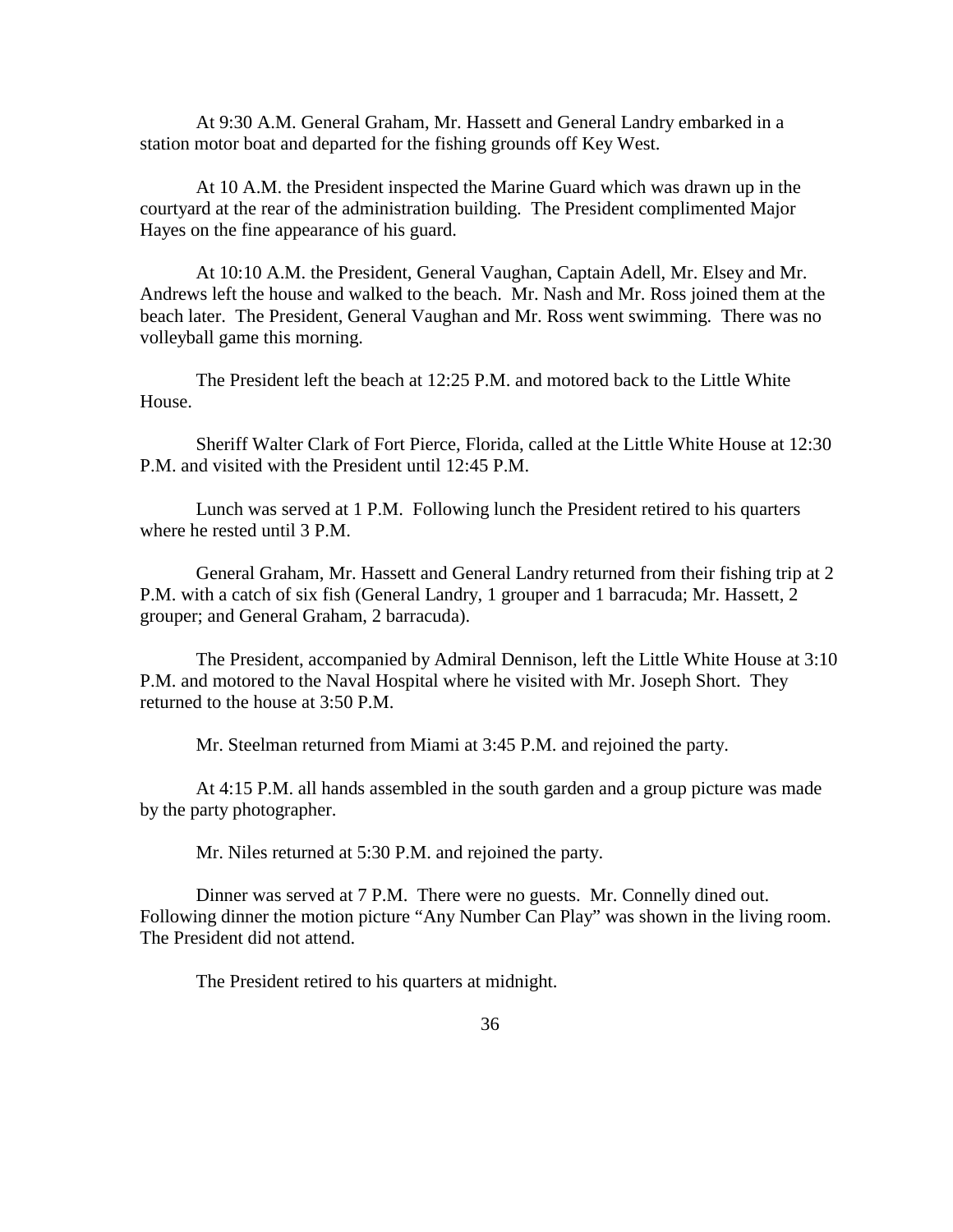#### **Tuesday, 20 December**

 The President came downstairs at 7 A.M. He did not take a walk this morning. All members of the party joined him at breakfast, which was served at 7:20 A.M. Mr. Nash and Mr. Andrews were breakfast guests of the President's mess

 During the breakfast all party baggage was moved off to Boca Chica. At 8:10 A.M. the President, all members of his party and Captain Adell left the Little White House by motor for Boca Chica.

 The naval station streets from the Little White House to the Caroline Street gate again were lined with enlisted personnel dressed in their white uniforms. Full military honors were rendered as the President passed through the gate; he did not leave his car to inspect the guard. His personal flag was lowered as he left the naval station. The motorcade, led by Captain Clifton and four state patrolmen, went north on Caroline Street, east on Simonton Street, and then north on Truman Avenue. There were few people on the streets to witness the President's departure.

 The President arrived at the Naval Air Station, Boca Chica at 8:30 A.M. Here again the station personnel were at "man-the-rail" stations. The President disembarked and said goodbye to the group of civic officials and senior officers on hand to see him off. He told them that he had had a fine vacation at Key West, and had at the same time accomplished a great deal of work – reading a backlog of official papers and preparing messages to Congress. He then went aboard the INDEPENDENCE and at 8:43 A.M. the INDEPENDENCE was airborne for Washington. Accompanying the President were: Mr. Steelman, Mr. Hassett, Mr. Connelly, Mr. Ross, Mr. Clifford, General Vaughan, Admiral Dennison, General Landry, General Graham, Mr. Niles, Mr. Stowe, Mr. Elsey, and Mr. Hopkins, members of his party; and Mr. Rowley, Mr. Nicholson, Mr. Romagna, and Chief Steward Prettyman. The Press plane (National Airlines DC-6) was airborne at 8:45 A.M. for Washington. Embarked were: members of the press; members of the Secret Service; plus Mr. Long, Lieutenant Commander Rigdon, Lieutenant Moore, Mr. McMullin, Mr. Burton, Mr. Charnley, Mr. Cuckenberger, Sergeants Wolff, Schrader and Putterman.

 The Navy plane (R4D, Lieutenant Beare, pilot) was airborne at 8:55 A.M. for Washington. Embarked were: Mr. Andrews, Mr. Nash, Commander Holton, Chief Yeoman Winkler, Chief Photographer Ryan, and Chief Stewards Bautista and Pascual.

 The press plane arrived at Washington National Airport at 12:25 P.M. The weather at Washington was cloudy and cold (42 degrees). The INDEPENDENCE arrived two minutes after the press plane. The President, wearing a deep tan and appearing well rested,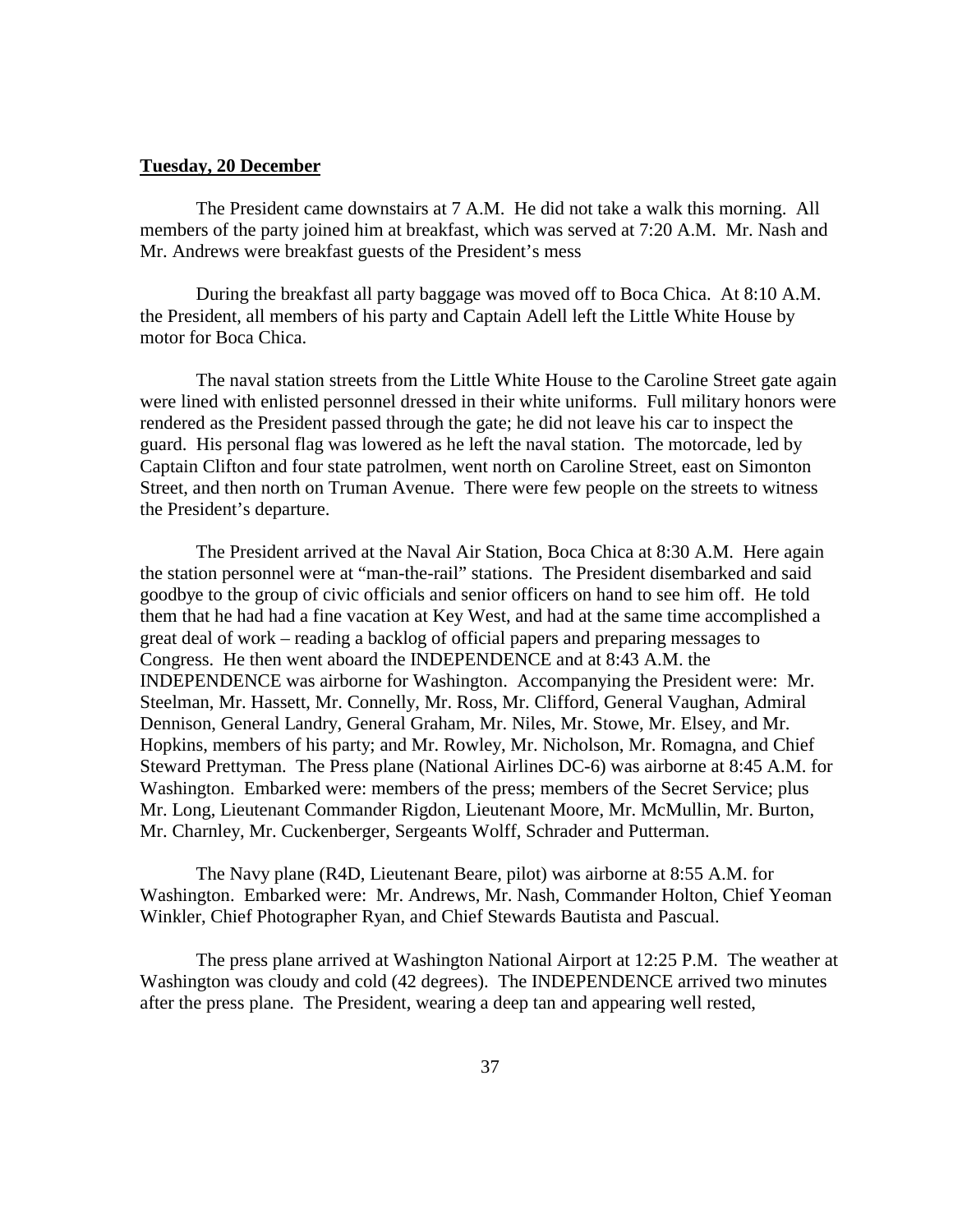disembarked at once and was met by a large crowd of well-wishers which included four members of his Cabinet – Secretaries Acheson, Johnson, Sawyer and Chapman. After a brief exchange of greetings the President entered a White House automobile and proceeded to the Blair House.

The Navy plane (R4D) arrived at the Naval Air Station, Anacostia, at 3 P.M.

 The WILLIAMSBURG departed Key West at 10:30 A.M. for Washington, where she arrived at 1 P.M. on Friday, 23 December.